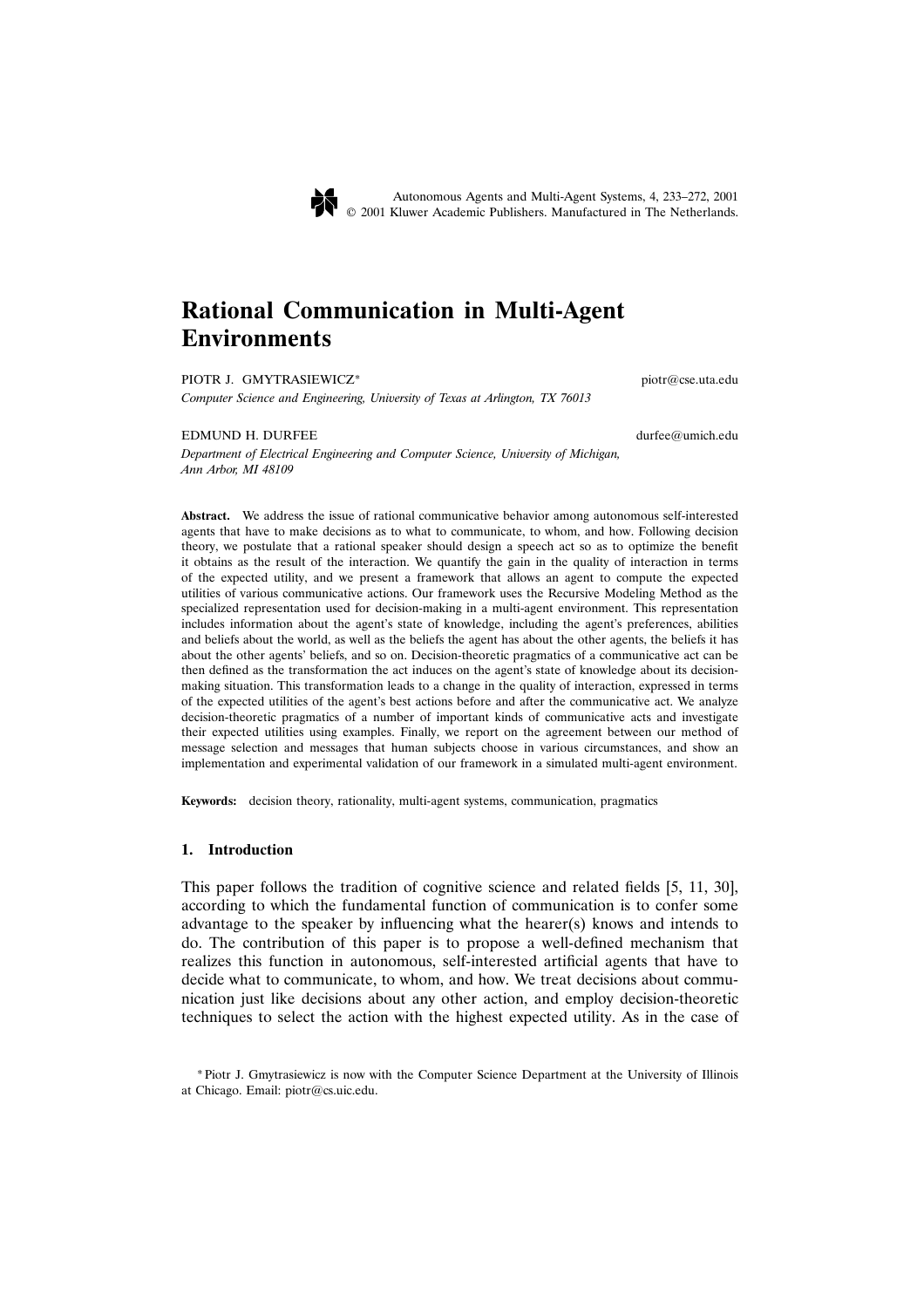any action, the expected utility is determined by the desirability of the expected outcome. However, unlike a physical action that changes the physical state of the world, a communicative action changes the state of knowledge of the agents involved. Our framework is aimed at representing the changes in the state of knowledge about the decision-making situation the agents are involved in, quantifying the benefits of communicative actions that bring them about, and allowing rational communicative behavior that executes the communicative actions with the highest expected utility.

Our approach is knowledge-based and relies on a general purpose knowledge base (KB), in our case implemented as a system of classes of objects and their instantiations. To facilitate effective communication, the agent's KB has to include information about the possible states of knowledge, abilities and preferences of the other agent(s) present in the environment  $[10, 19, 47]$ . For the purpose of decisiontheoretic calculations we use the formalism of the Recursive Modeling Method (RMM) [16, 17]. The advantage of RMM, when used for expected utility calculation, is that it is able to succinctly represent the content of the agent's KB, including its preferences, abilities, and beliefs about the physical world, as well as the agent's beliefs about the other agents, their preferences and abilities, their beliefs about the world and about other agents, their beliefs about others' beliefs, and so on. The need for considering the nestedness of the agents' beliefs for communication has been widely recognized in the linguistics and AI literatures before [2, 4, 6, 8, 18, 19, 31, 35, 38, 39], while research in cognitive science [11, 47] yielded evidence of nested mental models used by humans for purpose of communication. Clearly, without a model of the other agents' mental states it would be impossible to properly assess the impact of a communicative act.

We should note that the RMM representation is not intended as a general knowledge representation formalism to be used for multi-agent interactions; this is left to a general purpose knowledge base. Rather, the RMM representation (the payoff matrices and the probabilities) are assembled from the information contained in the KB, and used for the specific purpose of computing expected utilities of alternative courses of action. The alternative actions (physical or communicative) are generated by a symbolic planning module that may be domain specific and that uses information in the KB. The computation of expected utility of alternative physical actions is detailed in [16, 17], while this paper addresses the computation of expected utility of alternative communicative acts.

With each communicative act we identify its *decision-theoretic (DT) pragmatics*, defined as the transformation of the state of knowledge about the decision-making situation the act brings about. We model DT pragmatics using the RMM representation to compute the utility of the communicative  $act<sup>1</sup>$ . The transformation in the speaker's decision-making situation, as represented by RMM's recursive model structure, may change the intentions of the other agents, and thus change the expected utilities of the original agent's alternative actions. We define the change of the expected utility brought about by a communicative action as the expected utility of this action itself. By evaluating the alternative communicative acts in this way, the speaker can select and send the highest utility message—the message that causes the greatest gain in the expected utility of the speaker's action.<sup>2</sup> The agent should not communicate if there is no message that results in an increase of the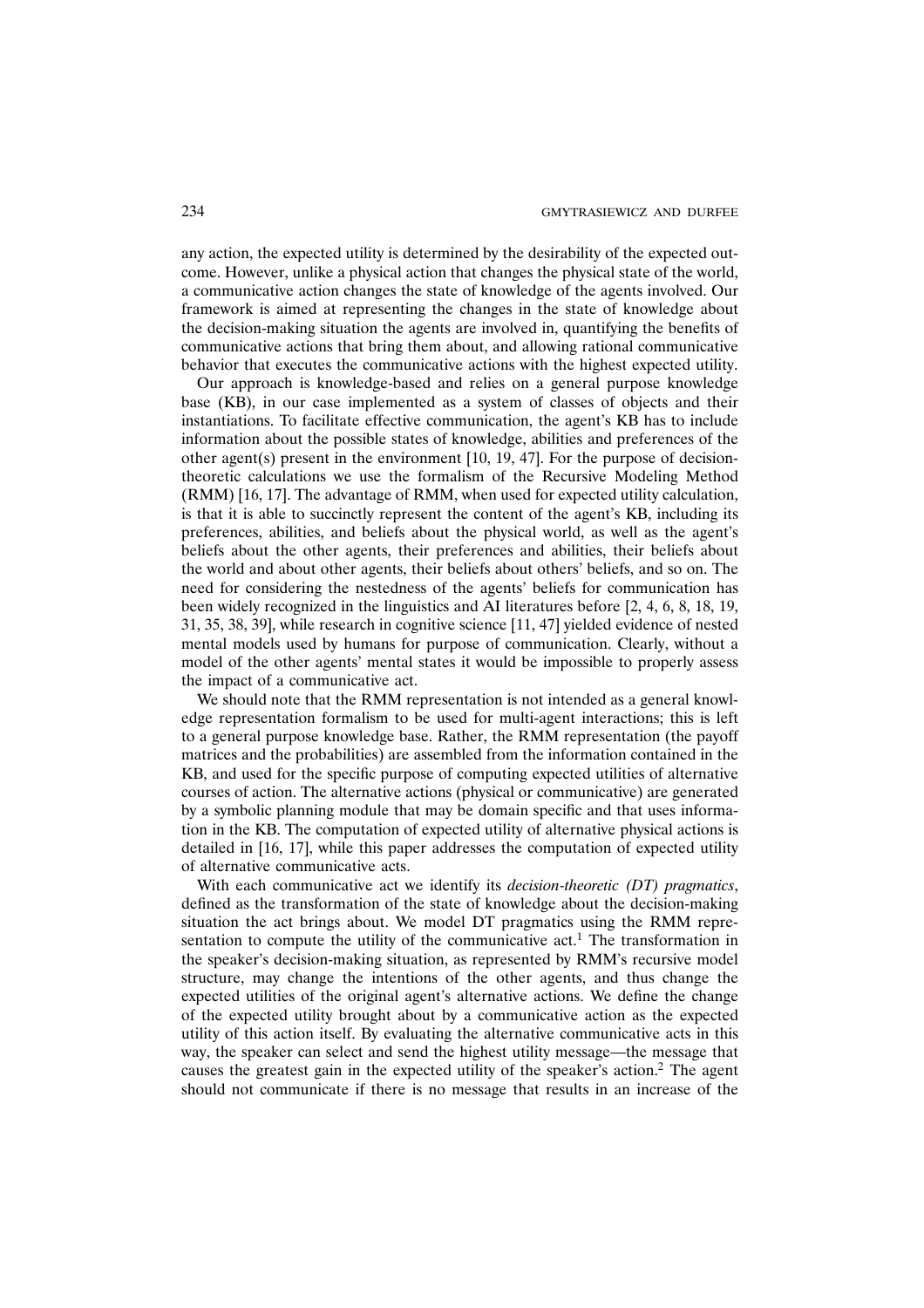agent's expected utility. We should further note that, in this paper, our approach to computing the values of communicative acts is myopic, i.e., we simplify the analysis by considering only the immediate effects and benefits of such acts.

DT pragmatics of a communicative act differs from its pragmatic meaning, usually defined [6, 18, 39] as the change of the state of knowledge brought about by the act. Imagine two agents engaged together in assembling a bicycle from parts scattered about a garage. A communicative act "The front wheel is in the southwest corner of the garage," uttered by one of the agents, has the pragmatic meaning of changing the other agent's beliefs about the location of the front wheel, if it did not know the location before. This act also changes the decision-making situation the agents are in: The other agent is now in the better position to get the front wheel and complete the bicycle assembly, and the time saved could be of benefit to both agents. The above communicative act, therefore, is endowed with both decision-theoretic pragmatics, as well as pragmatic meaning. But a communicative act "The temperature in the center of Alpha Centauri is 5800 K," uttered in the same situation, with its pragmatic meaning of changing the hearer's state of knowledge about the temperature of the neighboring star, does nothing to the decision-making situation the agents are facing. Therefore, the DT pragmatics of the second communicative act is the identity transformation, and its expected utility is zero. $3$ 

Clearly, DT pragmatics of a communicative act is uniquely determined by its pragmatic meaning. However, our purpose for defining it separately is that the decision-theoretic calculation of the value of an alternative, but not yet executed, communicative act is substantially simpler if it is performed using the compiled representation of the KB and DT pragmatics. In other words, instead of projecting the effects of a candidate communicative act using the full-blown representation of the KB, it is simpler for the speaker to use compiled representation of this information (in RMM, payoff matrices and selected probabilities). Once the expected utilities of alternative acts have been computed and the best one has been executed, the speaker updates its KB according to how it expects the executed act to change the state of knowledge of the hearer(s), i.e., according to the act's pragmatic meaning. Thus, the decision-theoretic computations take place before a communicative act is executed, and are performed by the speaker, from the perspective of the speaker's state of knowledge.

Our approach builds on, and also complements, related work on meaning of speech acts [2, 8, 20, 29, 35, 40, 41]. While the above work has concentrated on the communicative acts from the perspective of the agents' declarative knowledge base, usually in the form a set of sentences in predicate calculus (with some additions), we look at the decision-making level instead. Our decision-theoretic approach leads to important differences, however. First, our agents are selfish utility maximizers that autonomously make decisions in the absence of pre-existing protocols. Thus, we do not assume that the agents are cooperatively disposed towards each other, although we certainly do not forbid it. The consequence of not making this assumption reveals itself when we discuss, for example, requests and questions. It turns out that, if exchanged among self-interested (and, in this paper, myopic) agents, these acts seem to lose much of the function we are accustomed to ascribing to them. For example, agents cannot be assumed to automatically answer the questions posed to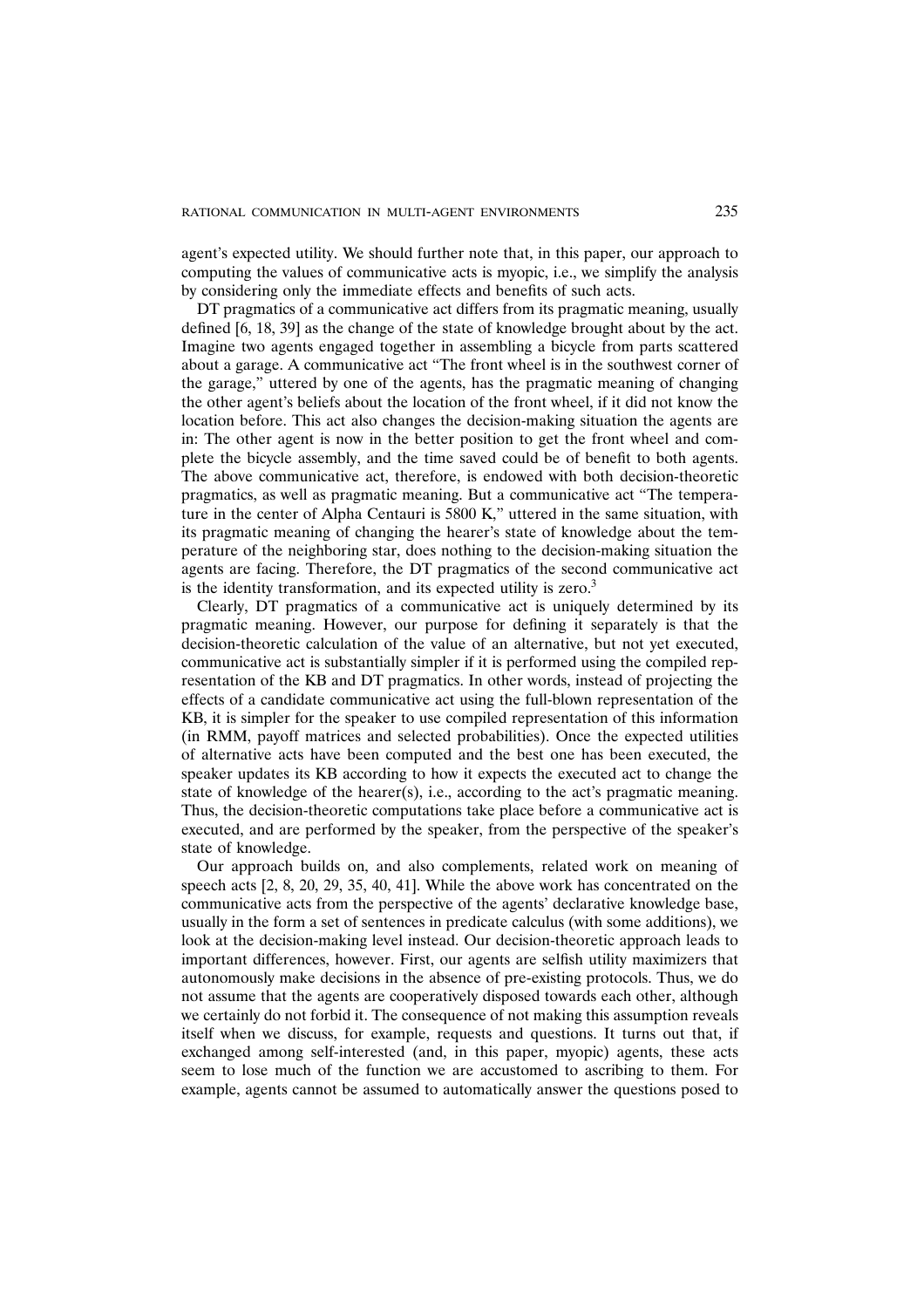

Figure 1. Example scenario of interacting agents.

them; they may not want to reveal information only because another agent wants to know it. Similarly, requests do not impact on the decision-making process of selfish agents and are not guaranteed to invoke a response.<sup>4</sup> Second, while our present implementation uses KQML [29], we are not forced to make the assumption that the agents know and understand KQML. In fact, the speaker is free to implement the acts in any language without a guarantee that the hearer will decode them properly: Our framework can accommodate the probability that the hearer does not understand the messages received, in which case they simply are devoid of value. We give examples of this later in the paper.

In the following sections we first formalize the notions of DT pragmatics and value of communicative acts mentioned above, and then consider examples of various types of communicative acts. Our strongest results address the communicative acts that agents can use to share information about their environment (we call these modeling messages), acts used to express the current intention of the speaker (intentional messages), and acknowledging messages. Other types of communicative acts follow, but are treated in a preliminary form and are intended to present a point of departure for further investigation. We then present results on the agreement between our method of message selection and messages that humans choose, and show an experimental validation of our framework in a simulated multi-agent environment. We close with a brief review of related work and plans for future research.

#### 2. Value of communication—basic approach

The value of communication stems from the changes in the beliefs of the agents, and from the improved coordination and overall quality of the interaction that results. We now briefly describe a simple interaction between two agent, and present a compiled representation of a state of knowledge of one of them that we will use during further discussion of communication.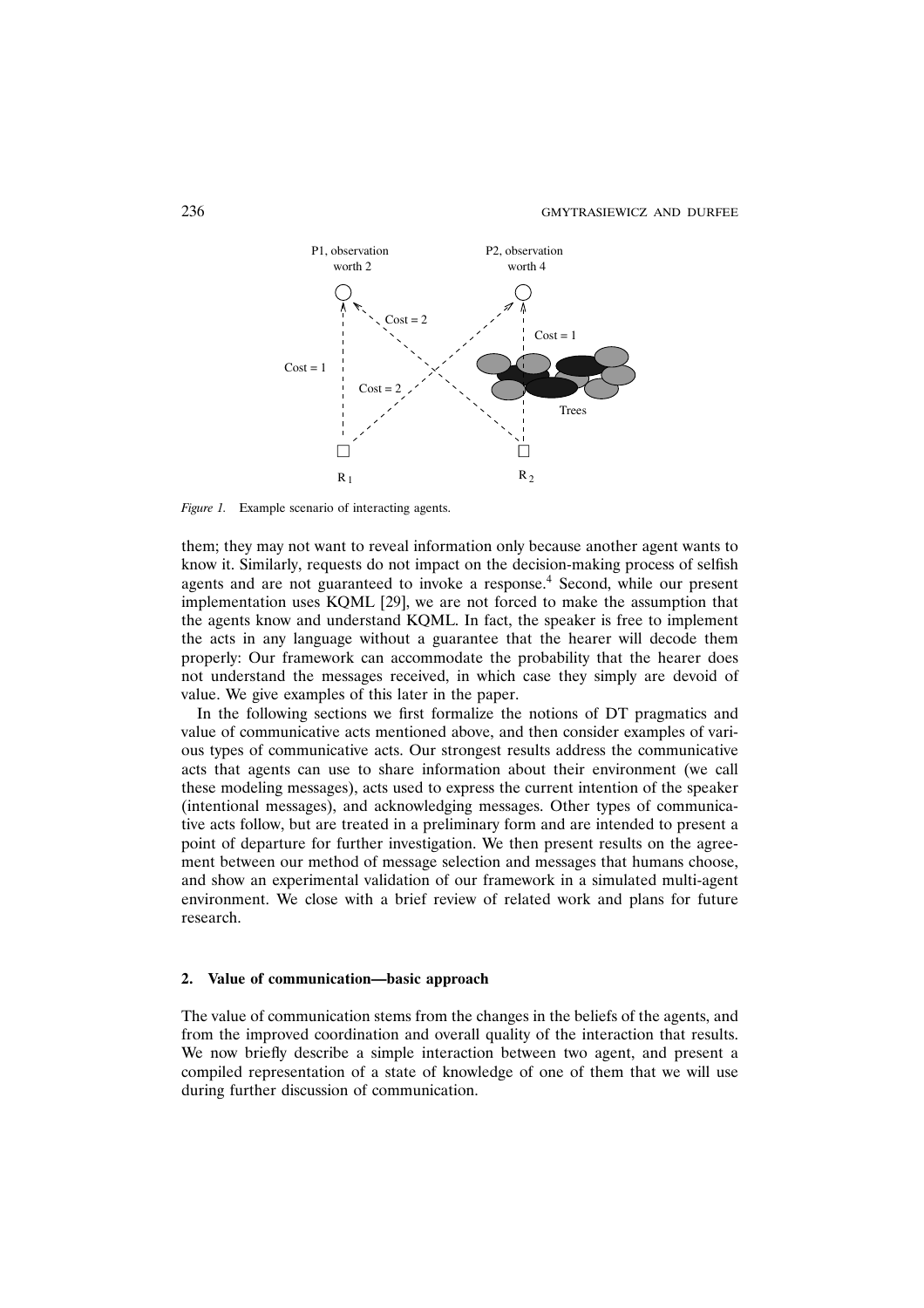#### 2.1. Simple example of interacting agents

Consider the example of interaction depicted in Figure 1 (described in detail in [17]). It involves two agents,  $R_1$  and  $R_2$ , engaged in a common mission of gathering information. We take the perspective of  $R_1$  ( $R_1$  will be the speaker in later examples), who can detect two possible observation points, P1 and P2, allowing observations worth 2 and 4, respectively.<sup>5</sup> Point P1 is closer to  $R_1$  and P2 is closer to  $R<sub>2</sub>$ , and the costs of getting to the points are assumed to be 1 or 2, as indicated in Figure 1. As we mentioned, this information resides in the agent's general purpose KB.  $R_1$  has to make a decision as to whether to pursue the observation from P1 (we'll label this option  $a_1^1$ ), from P2  $(a_2^1)$ , or do neither and just sit still  $(a_3^1)$ , and would like to do so in a way the maximizes the total value of information obtained by both agents, since it's a joint mission, reduced by its own cost. We assume that these two factors are the only ones that determine  $R_1$  expected utility in this case. Note that the expected utilities of  $R_1$ 's actions depend what it expects  $R_2$  to do. If  $R_2$  observes from P2 then  $R_1$  is best off observing from P1 for the total payoff of  $2 + 4 - 1 = 5$ , i.e, total value of observations minus  $R_1$ 's own cost. But if  $R_2$ decides to observe from P2 or do nothing at all, then it's best for  $R_1$  to observe from P2. The expected payoffs of alternative behaviors of  $R_1$  can be assembled into a payoff matrix, on top of the structure in Figure 2. Note that, as we mentioned ear-



Figure 2. Recursive model structure depicting  $R_1$ 's decision-making situation in example 1.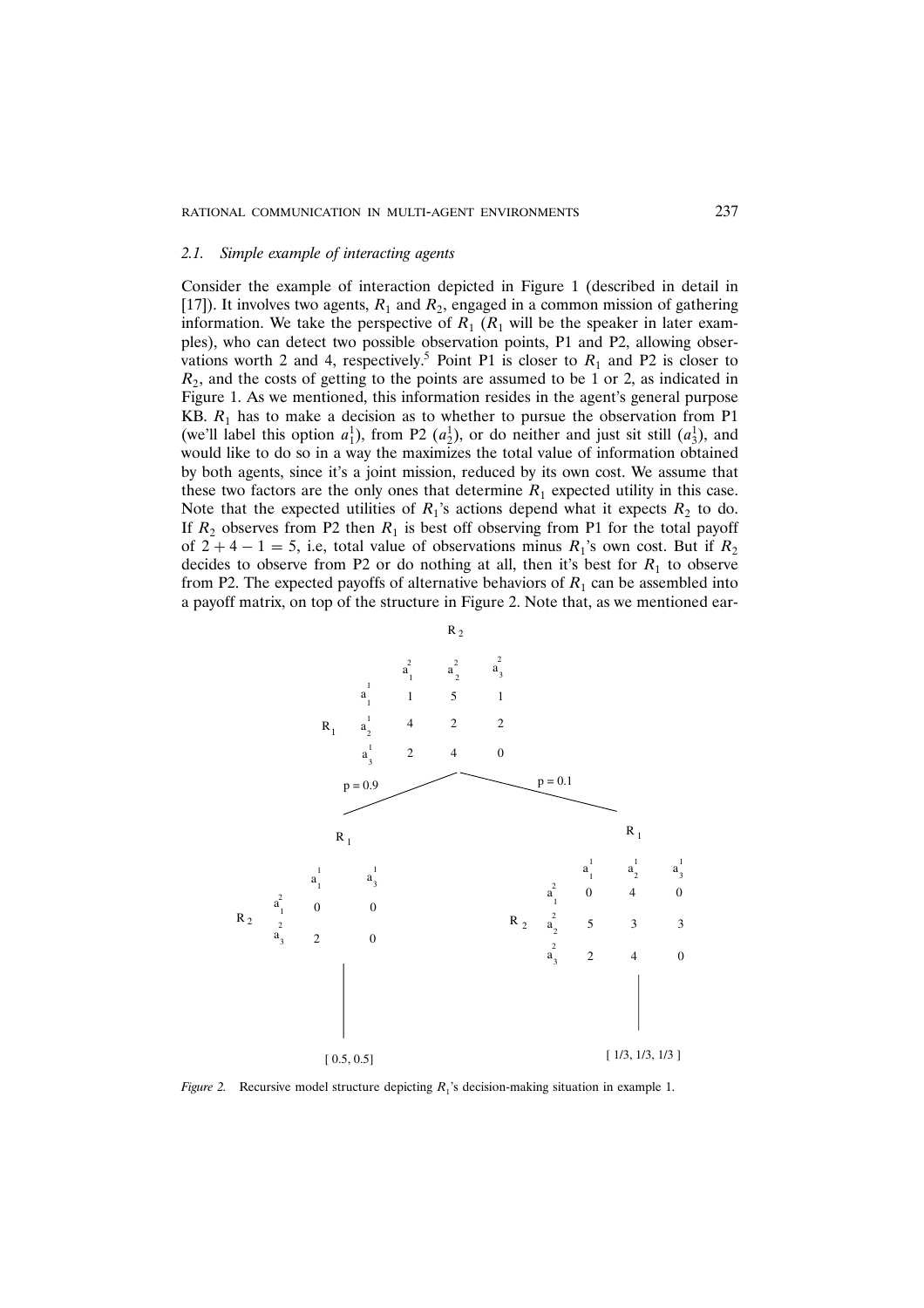lier, the information contained in the payoff matrix is a compilation of information contained in  $R_1$ 's KB.

Given the situation, it is clear that  $R_1$  should try to coordinate its actions with  $R_2$ . To coordinate,  $R_1$  needs to predict what  $R_2$  will do.<sup>6</sup> The difficulty in predicting  $R_2$  action, in this case, is two-fold. First, there are trees located between  $R_2$  and point P2, so it's likely that  $R_2$  is not even aware of P2. Second, it seems that to predict  $R_2$ 's behavior  $R_1$  may need to figure out what  $R_2$  expects of  $R_1$ , which in turn may depend on what  $R_2$  thinks  $R_1$  expects of  $R_2$ , and so on. A solution to the first problem we suggest is for  $R_1$  to maintain two models of  $R_2$ , one for each possibility of its knowing about P2 or not. These two models, again represented as payoff matrices, are depicted on the second level of structure in Figure 2, which we call a recursive model structure. The predictions of  $R_2$ 's behavior generated by each of these models can be combined with weights equal to probabilities associated with the models to yield the overall prediction of  $R_2$ 's behavior. This is called Bayesian model averaging; see [17, 23] for further details.

To handle the issue of predicting the other agent's action, while the other agent attempting to do the same, we suggest a knowledge-based approach. Intuitively, instead of attempting to guess what the other agent will do, based on what its guess is as to what the original agent will do, etc., the agent should simply represent all of the information is has about the other agent, about what the other agent knows about the original agent, and so on. We argue (see discussion in [17] and references therein) that in realistic situations the information the agent has is finite and has to terminate at some finite level of nesting. Thus, the representation of this information is a finitely nested hierarchy of models that can be processed bottom-up.<sup>7</sup>

For the purpose of the current example we assumed that the agent  $R_1$  knows that  $R_2$  has no information it can use to model  $R_1$ . That means that the recursive model structure representing  $R_1$ 's decision-making situation in this scenario, depicted in Figure 2, terminates at the leaves with, what we call, no-information models.<sup>8</sup> Thus,  $R_2$ 's lack of any information about  $R_1$  is represented as uniform probability distributions on the third level of the structure. They precisely correspond to  $R_2$ 's lack of knowledge about  $R_1$ , since they contain no information about  $R_1$ 's action. The two models that  $R_1$  has of  $R_2$ 's decision-making situation, on the second level in Figure 2, reflect  $R_1$ 's uncertainty as to  $R_2$ 's being able to see point P2. In this case we assumed that  $R_1$ , given the density of the foliage between  $R_2$  and P2, assigns a probability 0.1 to  $R_2$ 's being able to see through the trees, and a probability of 0.9 to it not being able to see P2. We call them modeling probabilities. In general, modeling probabilities are associated with alternative models, or branches, on any level of the recursive model structure.

The bottom-up solution of the structure in Figure 2 amounts to computing the expected behaviors of agents given what they, in turn, expect of other agents. In the right branch, for example, given that  $R_2$  assigns equal probabilities of  $\frac{1}{3}$ , the expected utilities of  $R_2$ 's actions can be computed as:  $\frac{1}{3}(0+4+0) = \frac{4}{3}, \frac{1}{3}(5+$  $(3 + 3) = \frac{11}{3}$ , and  $\frac{1}{3}(2 + 4 + 0) = \frac{6}{3}$ , for the consecutive alternatives. Thus, if  $R_2$ can see P2, its best alternative is  $a_2^2$ , i.e., to pursue the observation from P2. Analogous analysis of the other model shows that if  $R_2$  cannot see P2 then its  $a_3^2$  is best and it will remain stationary. These two predictions can be probabilistically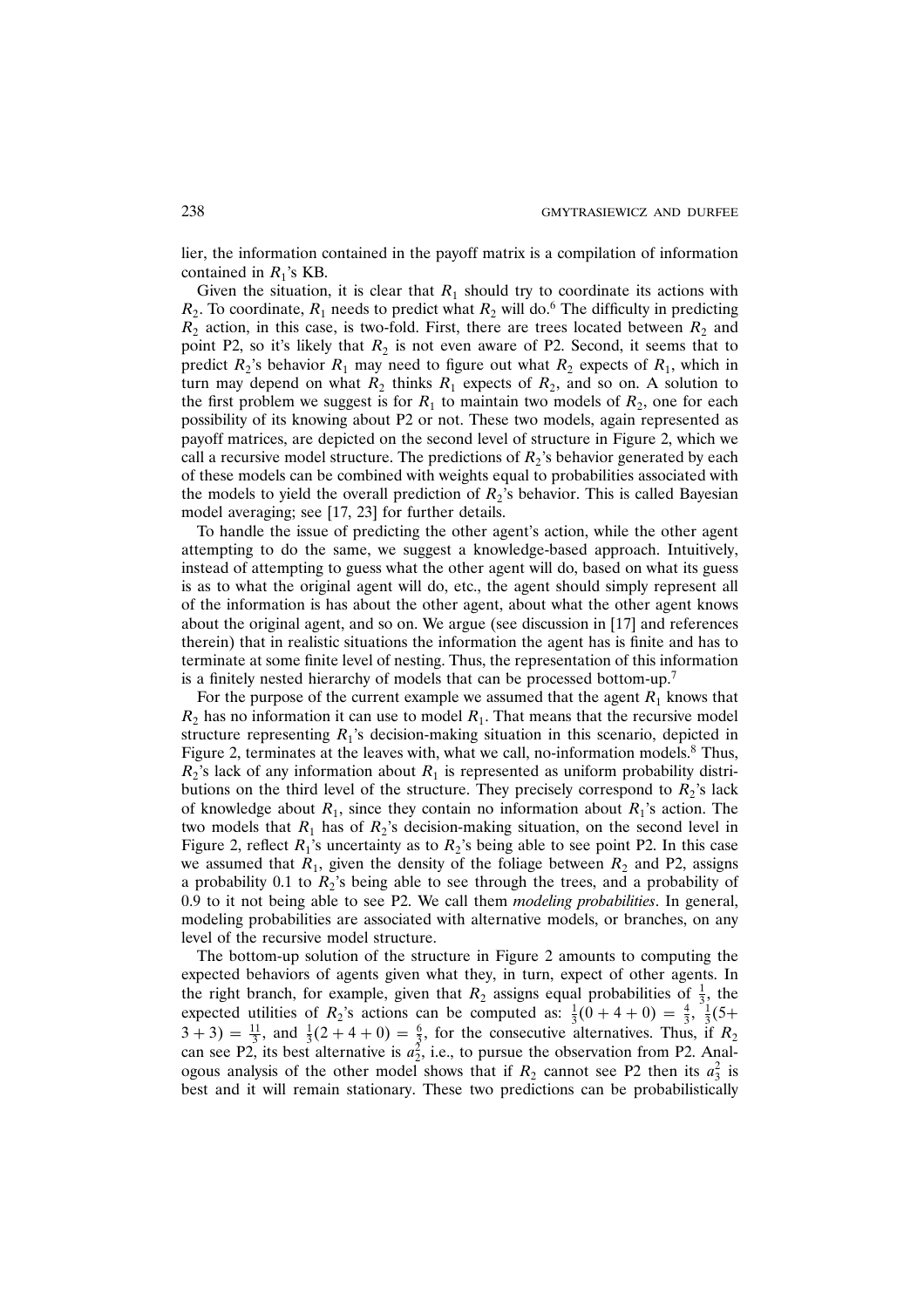mixed with weights equal to 0.9 and 0.1 yielding an overall estimate of what actions  $R_1$  can expect  $R_2$  to perform, which will be called the *intentional probability dis*tribution, or the conjecture. In this case, the intentional probability distribution is:  $p_{R_2}^{R_1} = [0, 0.1, 0.9]$ , i.e.,  $R_1$  is certain  $R_2$  will not pursue observation from P1, estimates that there is 10% probability that  $R_2$  will observe from P2, and that there is 90% probability that  $R_2$  will stay put. The best choice for  $R_1$  is then to pursue its option  $a_2^1$ , that is to move toward point P2 and make an observation from there, with its expected utility of 2.

#### 2.2. Defining the value of communication

We now define the notions needed to compute the expected utilities of alternative messages in a general setting. As we mentioned, the expected utilities are computed by the speaker agent before the best communicative act is executed. We will use the example scenario when we describe examples of various types of communicative acts.

We first define the space,  $RMS_{R_i}$ , of the recursive model structures,  $RMS_{R_i}$ , representing the decision-making situation of the speaker agent,  $R_i$ . An example is depicted in Figure 2. Further, we define the set, M, as the set of the communicative acts agent  $R_i$  can perform. We will assume for simplicity that this set is finite and it consists of alternatives generated, for example, by a communication planning module. The elements of the set M are communicative acts that differ in the content of the communicated information, but also differ in the way this content is encoded (the language used), and in the communication medium used for its transmission. Thus, a message in English over a phone constitutes a different communicative act from a message in German transmitted over email, even if the two messages translate into the same content.<sup>9</sup>

We now formally define the decision-theoretic pragmatics.

# **Definition 1.** DT pragmatics is a function  $\text{Prag}_{DT}$  :  $\text{RMS}_{R_i} \times M \rightarrow \text{RMS}_{R_i}$ .

DT pragmatics of a communicative act M,  $Prag_{DT}(RMS_{R_i}, M) = RMS_{R_i}^M$ , is the transformation M induces on the recursive model structure,  $RMS_{R_i}$ , of the speaker agent  $R_i$ . We write  $RMS_{R_i} \longrightarrow RMS_{R_i}^M$  as an intuitive notation for  $M$ 's decision-theoretic pragmatics. We will call  $RMS_{R_i}$  the prior structure, and  $RMS_{R_i}^M$ the projected structure, in the context of  $M$ .

We should remark that the set of the communicative acts can, in principle, encompass all of the courses of action as generated by a planning module. Some of these actions can be physical in nature, which means that physical actions may be treated as communicative actions. Also, as we mentioned, we have not made any commitments as to the agents sharing a communication language, and we will not attempt to define a language in this paper. While our implementation uses KQML [29, 41], our framework is general and we will consider communicative acts as changing the decision-making situation of the agents, but without detailing how these acts are actually executed.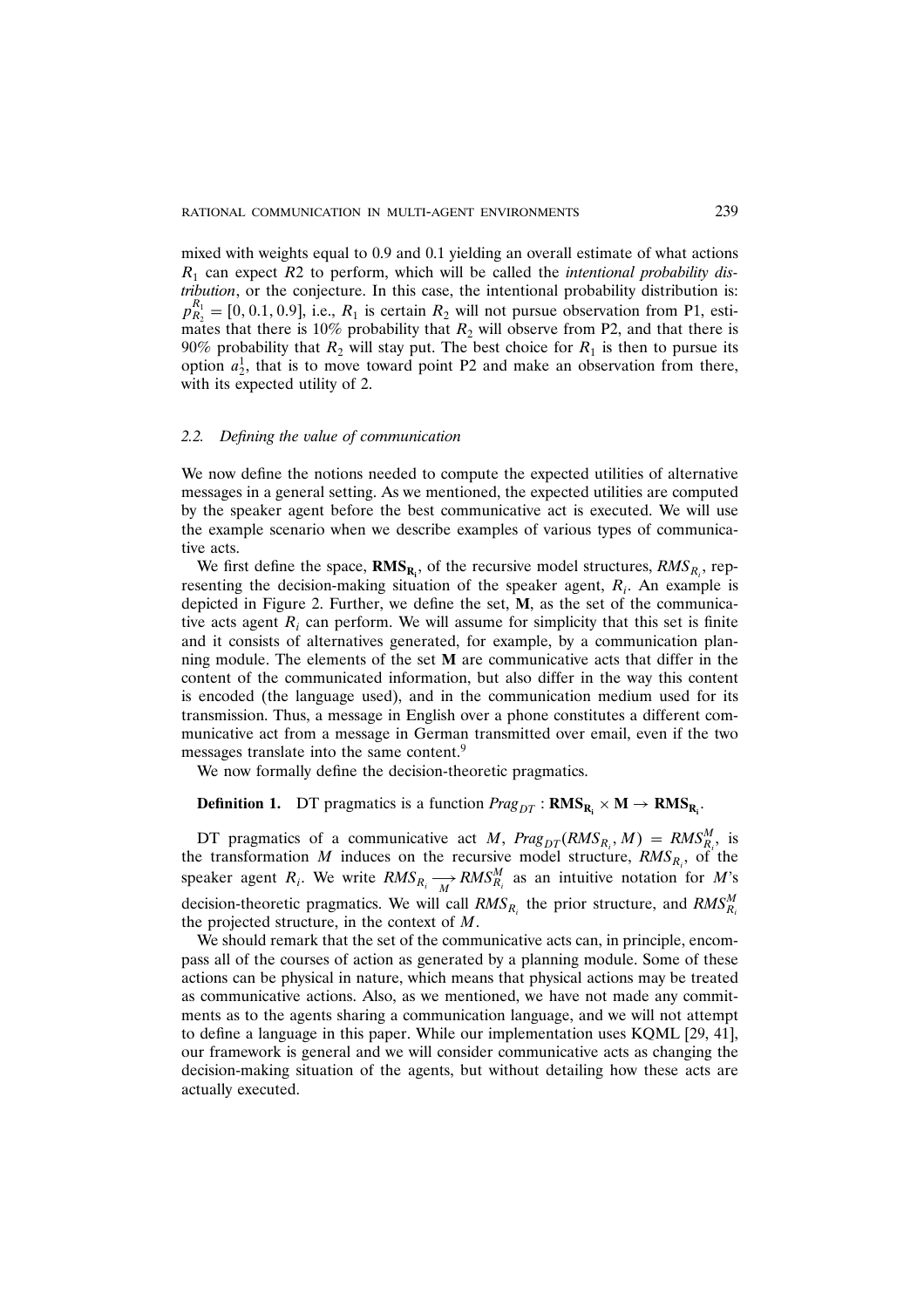As we described in the preceding section,  $R_i$  can analyze its recursive model structure and use dynamic programming to solve it to yield the intentional probability distributions, or conjectures, of the agents that it interacts with. In what follows, we define  $p_{\{-R_i\}}$  as a shorthand for  $R_i$ 's prior conjecture, i.e., the expected behaviors of all agents except  $R_i$ , obtained by solving the prior structure  $RMS_{R_i}$ . Let us denote as X the rational choice of the agent  $R_i$  based on the prior conjecture, and its expected utility as  $U_{p_{\{-R_i\}}}(X)$  (in the example interaction above, the  $R_1$ 's prior conjecture is  $[0, 0.1, 0.9]$ , while its best action, X, is to observe from P2, with its utility of 2.) Similarly,  $p_{\{-R_i\}}^M$  will stand for  $R_i$ 's projected conjecture, obtained by solving the projected structure  $RMS_{R_i}^M$ . Further, denote the rational choice of the agent  $R_i$  based on the projected conjecture as Y (which may or may not be the same as X), with its expected utility of  $U_{p_{\{-R_i\}}^M}(Y)$ . We can now define the (myopic) expected utility of a communicative act.

**Definition 2.** Expected utility<sup>10</sup> of the communicative act  $M$  is the difference between the payoff the agent expects before and after executing the act:

$$
U(M) = U_{p_{\{-R_i\}}^M}(Y) - U_{p_{\{-R_i\}}}(X). \tag{1}
$$

Definition 3. A trivial message is a message, M, whose DT pragmatics is  $Prag_{DT}(RMS_{R_i}, M) = RMS_{R_i}$ , i.e., for which the prior structure and the projected structure are identical.

Thus, trivial messages are ones that do not change the decision-making situation of the speaker. An example of a trivial message is one in a communication language that the speaker knows the hearer cannot understand.<sup>11</sup>

Corollary 1. The expected utility of a trivial message is zero.

This corollary follows directly from Definitions 2 and 3. We have  $U_{p_{\{-R_i\}}^M}(Y) =$  $U_{p_{(-R_i)}}(X)$  for any trivial message M since the utilities are calculated based on the prior and projected structures which are identical.

The uselessness of trivial messages is intuitive, but there may be examples of nontrivial messages that are useless as well. Further, some nontrivial messages may have expected utilities that are negative, in contrast to the usual decision-theoretic notion of the value of information, which is never negative [38]. We give examples of these in the following sections.

It may be useful to classify communicative acts into types. Some of the types we consider have close correspondents in speech act theory [2, 46], and in various kinds of performatives considered in KQML [29].

### 3. Modeling messages

Our modeling communicative acts update the hearer's and the speaker's model of the multi-agent world. The close correspondents of these type of communicative acts in speech act theory are the inform, assert, and tell acts.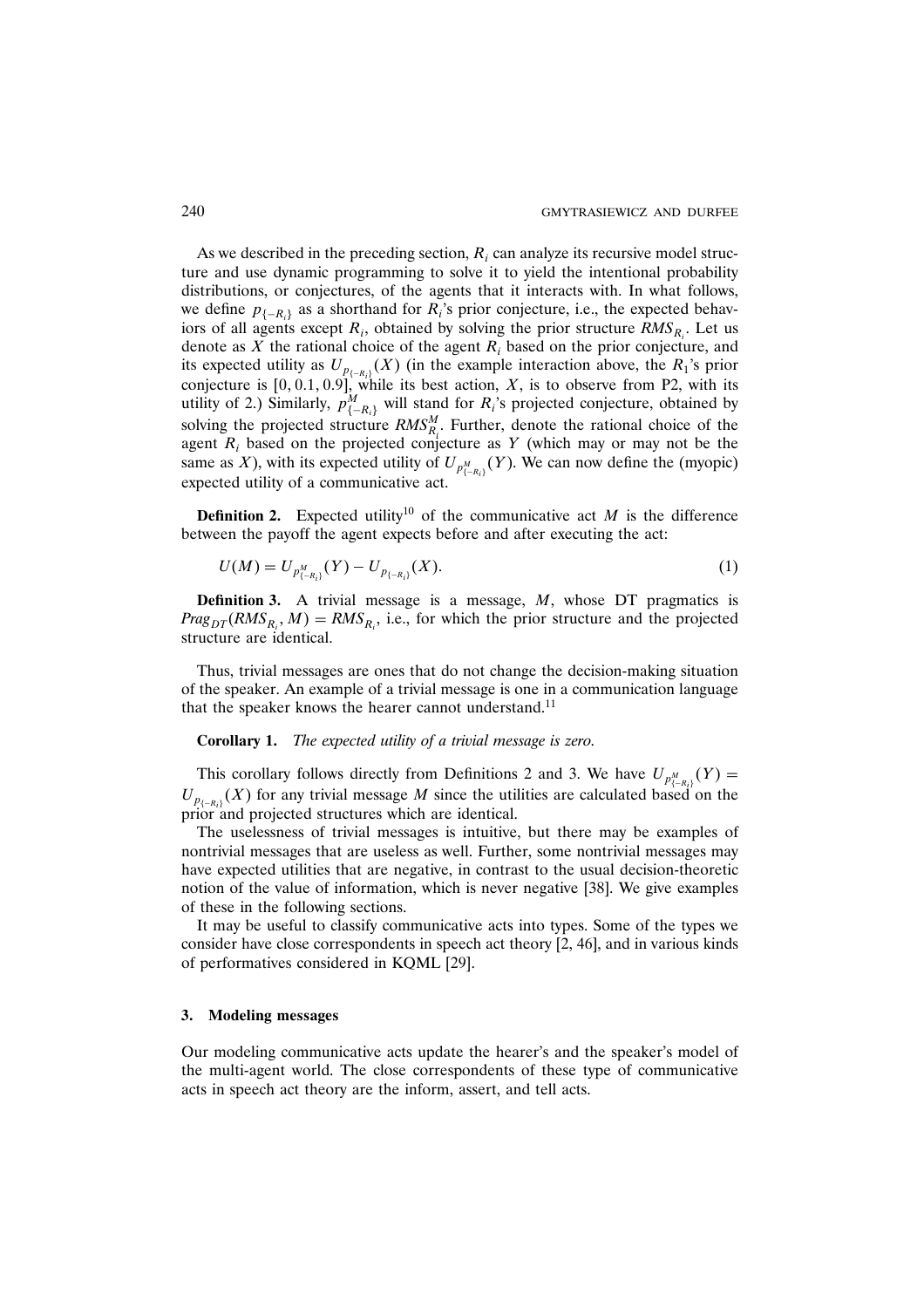Definition 4. Modeling communicative acts are ones that contain information about the modeling probabilities, which represent  $R_i$ 's beliefs about the other agents in the environment.

The modeling probabilities in the above definition are the probabilities associated with different models, or branches, in the recursive model structure. They are rigorously defined in [17].

Consider again the example of interaction depicted in Figure 1, and the recursive model structure representing  $R_1$ 's decision-making situation in this scenario in Figure 2, also depicted on the left in Figure 3. Assume, for the time being, that both agents can understand and generate communicative acts in English. Consider what would happen if  $R_1$  were to send a message,  $M_1$ , stating "There is an observation point P2, twice as high as P1, behind the trees." Assuming that  $R_1$  estimates that the  $M_1$  is certain to reach  $R_2$ , the decision-theoretic pragmatics of  $M_1$  is as depicted in Figure 3.

The DT pragmatics of  $M_1$  illustrates the changes in modeling probabilities: the probability of the first model,  $p_1^{R_1}$ , according to which  $R_2$  does not know about point P2, changed from 0.9 to zero (it is, therefore, not included in Figure 3), and the probability of the second model,  $p_2^{R_1}$ , increased to 1, since  $R_1$  can be sure that  $R_2$ will know about the point P2 as a result of the message having been sent. According to Definition 4, therefore, message  $M_1$  is, under the assumed circumstances, a modeling message.

The projected structure, on the right in Figure 3, can be easily solved, showing that  $R_1$  would be sure that  $R_2$  would observe from point P2, taking action  $a_2^2$ .



Figure 3. Decision-theoretic pragmatics of modeling message  $M_1$ .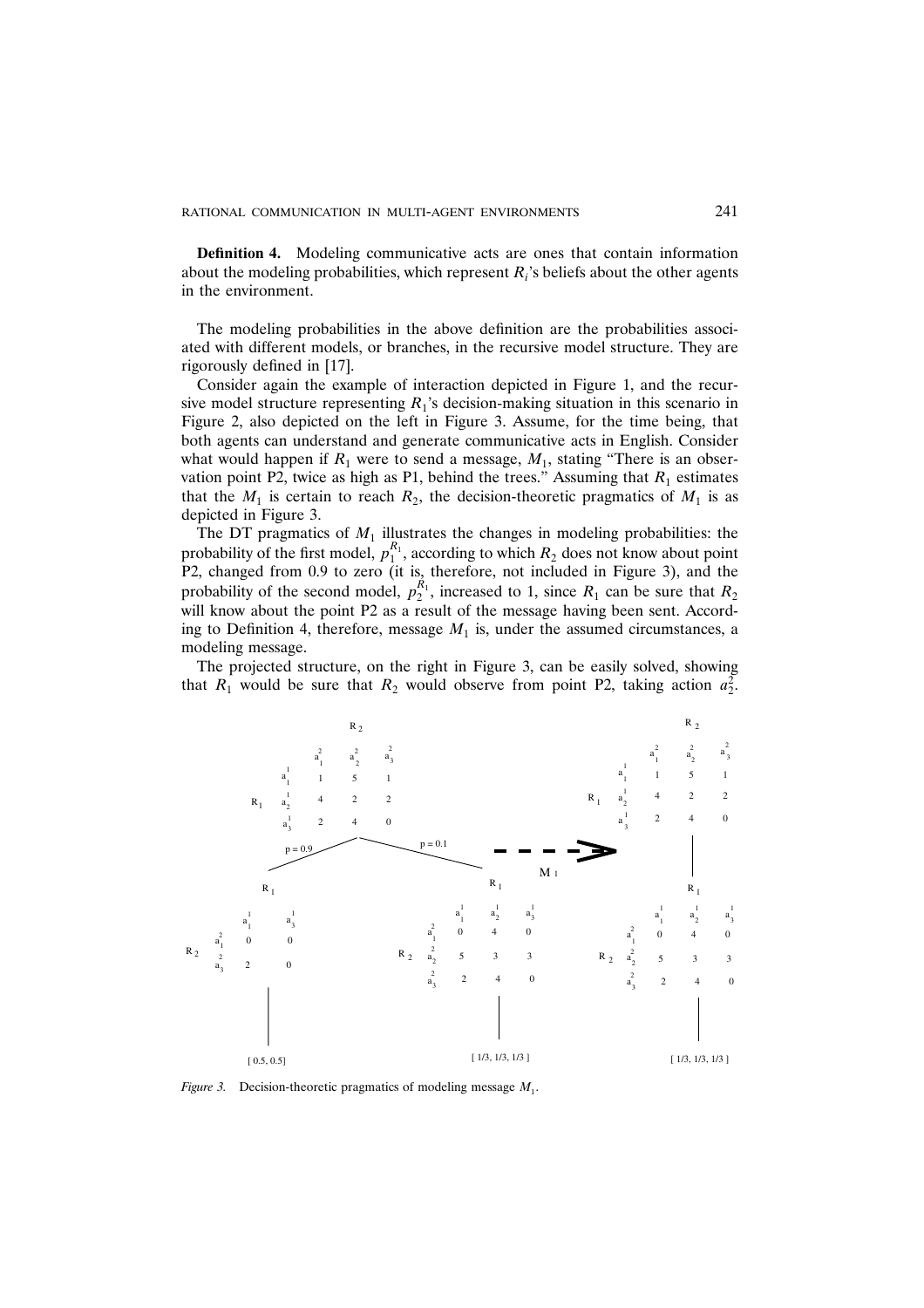Thus, the projected conjecture that  $R_1$  ascribes to  $R_2$  is  $p_{R_2}^{M_1;R_1} = [0, 1, 0]$ . The best alternative for  $R_1$  according to projected structure is to make an observation from P1, but the expected payoff has increased to 5. Thus, by sending the message  $M_1$  to  $R_2$ ,  $R_1$  was able to increase the expected utility it gets from the interaction from 2 to 5. As defined in Equation 1, the utility of sending the message  $M_1$  is  $U(M_1) = 5 - 2 = 3$ . This illustrates how our approach implements the fundamental function of communication, which is to confer some advantage to the speaker by influencing what the hearer knows and intends to do.

The above analysis assumes that  $R_2$  is guaranteed to receive and properly decode the content of  $R_1$ 's communicative act. However, it may be that  $R_2$  does not understand English, or that  $R_1$  used an unreliable communication channel. As we mentioned,  $R_1$ 's attempt to transmit the content above would then, formally, constitute a different communicative act,  $M_{1,1}$ .  $M_{1,1}$  also has a different, although still well defined, DT pragmatics. Let us represent the imperfections in  $M_{1,1}$ 's transmission by assigning a probability,  $p_c$  ( $0 \le p_c \le 1$ ), to  $R_2$ 's properly receiving and understanding the content of  $M_{1,1}$ .<sup>12</sup> Then, DT pragmatics of  $M_{1,1}$  is as depicted in Figure 4.

Solving the projected structure in Figure 4 reveals that the intentional probability distribution describing  $R_2$ 's action is  $[0, 0.1 + 0.9p_c, 0.9 - 0.9p_c]$ . The expected utilities of  $R_1$ 's alternatives can now be computed as:

$$
u_{a_1^1}^{R_1} = 1.4 + 3.6 p_c
$$
  

$$
u_{a_2^1}^{R_1} = 2
$$
  

$$
u_{a_3^1}^{R_1} = 0.4 + 3.6 p_c
$$

From the above we can see that, if  $p_c > 1/6$ , the value of the message  $M_{1,1}$ depends on  $p_c$  as:  $U(M_{1,1}) = 3.6p_c - 0.6$ . If  $p_c < 1/6$ ,  $R_1$  would prefer to choose  $a_2^1$  and observe from P2, with its payoff of 2. This is the same as without communication, so, if  $p_c < 1/6$ , the expected utility of  $M_{1,1}$  is zero.

#### 4. Intentional communicative acts

The purpose of intentional communicative acts is to inform other agents about the speaker's current intentions.<sup>13</sup><sup>14</sup> These acts loosely correspond to promise acts in the speech act theory, but they do not imply the notion of commitment. For example, an agent may inform another agent of its current intention to perform some action, but, say in view of newly acquired information, it is free to change its intention. Note, however, that it would be in this agent's best interest to inform the other agent about the change of plans by sending another intentional message.

**Definition 5.** Intentional communicative acts contain information about the intentional probabilities  $p_{R_k}^{R_i, R_j}$ , that represent  $R_i$ 's belief about an agent  $R_j$  expectation as to another agent's,  $R_k$ , actions.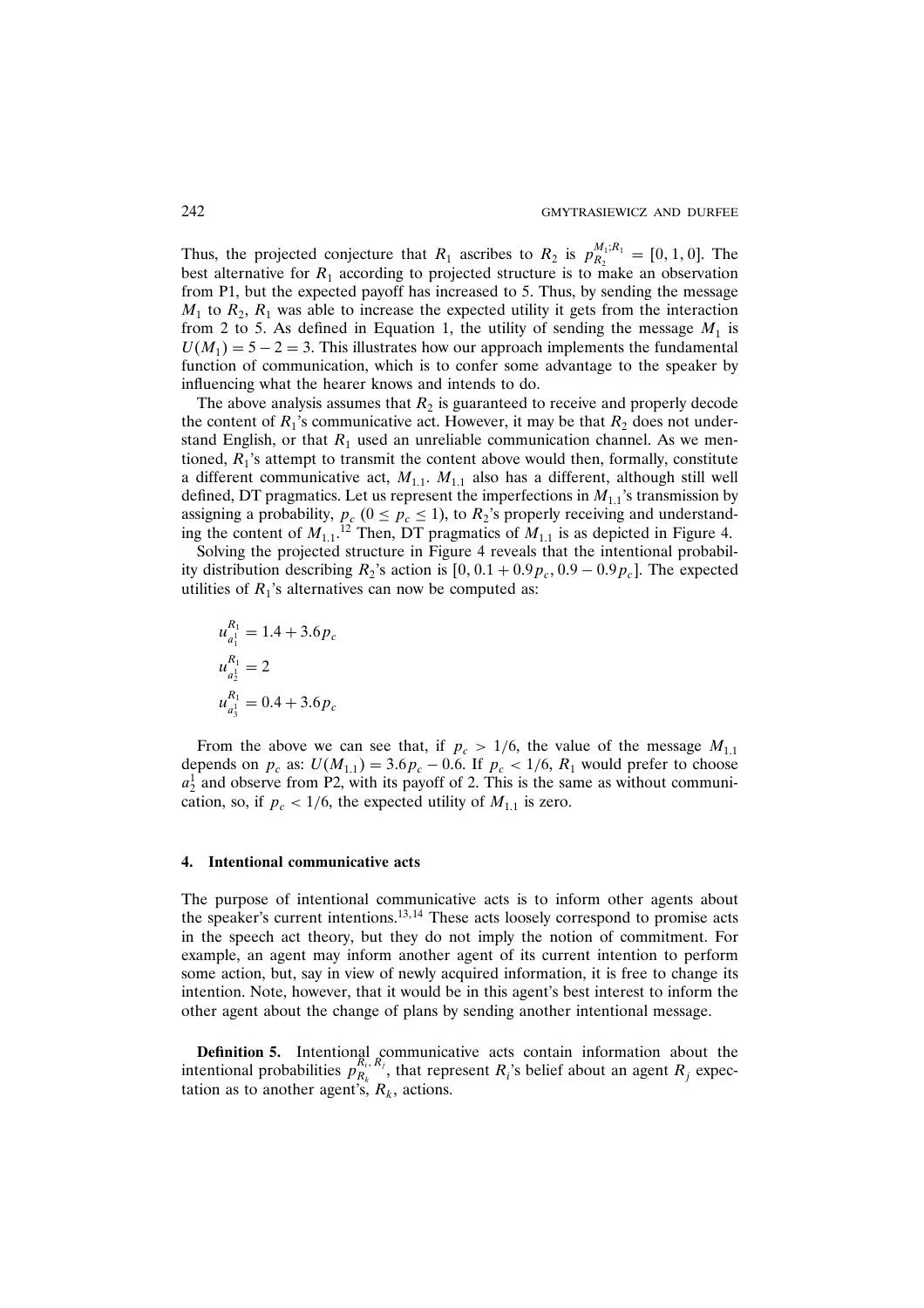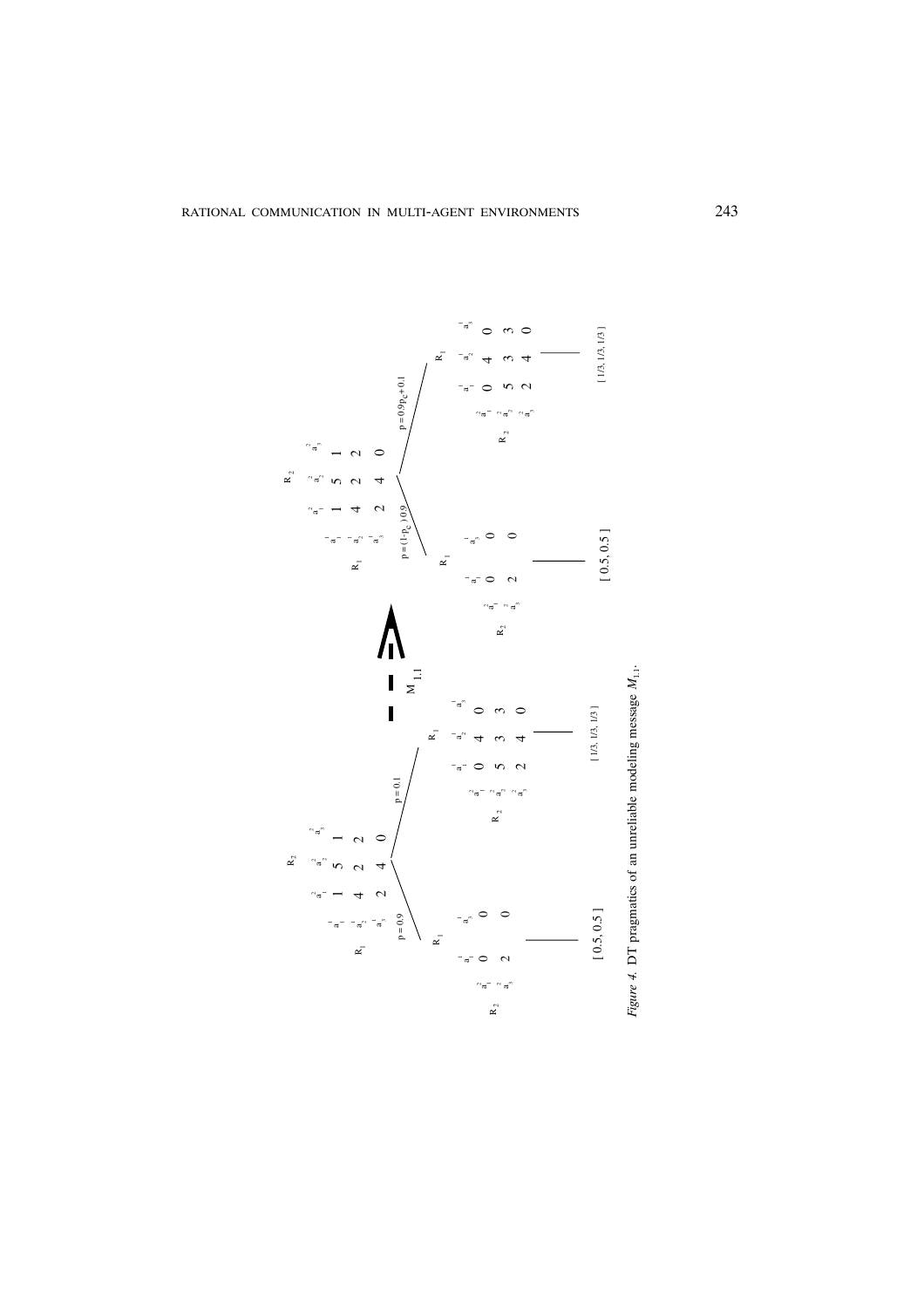In the simplest and most intuitive case, the speaker declares its own intentions and, in the above definition,  $R_i$  and  $R_k$  are the same speaker agent. In general, the intentional probabilities are conjectures the agents use to describe the expected actions of other agents. They are rigorously defined in [16, 17].

For the purpose of the present discussion we assume that the truthfulness of these messages is guaranteed (as we mentioned the agents' intentions may change, but it is in their best interest to inform others of such changes: See also [15] for cases involving lying). Thus, a hearer can use an intentional message to predict what the speaker will do. In modeling the hearer, therefore, the speaker can truncate the projected recursive structure, because it knows that the hearer's conjecture of the speaker's actions correspond exactly to the content of the intentional message.

Let us take again the interaction in Figure 1, and suppose that  $R_1$  considers using a perfect communication channel to transmit a message "I will observe from point P2" to  $R_2$ . Let us denote this communicative act as  $M_2$ . DT pragmatics of  $M_2$  is as depicted in Figure 5.

If  $R_2$  is not aware of the point P2 and receives  $M_2$ , it models  $R_1$  as pursuing its  $a_3^1$ option, i.e., doing something other than observing from P1 (labeled  $a_1^1$ ),<sup>15</sup> and so, for  $R_2$ , the options  $a_1^2$  and  $a_3^2$  are equally good and equally likely. If  $R_2$  can see the point P2 and receives  $M_2$ , its options  $a_1^2$  and  $a_3^2$  are also equally good. Thus, the new overall intentional probability distribution over  $R_2$ 's options is  $p_{R_2}^{M_2;R_1} = [0.5, 0, 0.5]$ . Now, the expected utility of  $R_1$ 's action  $a_2$ <sup>1</sup> increased to 3. According to Equation 1, the utility of  $M_2$  is  $U(M_2) = 3 - 2 = 1$ .

The above analysis assumes that  $R_2$  is guaranteed to receive and properly decode  $M<sub>2</sub>$ . If the reliability of the communication used is characterized by the probability  $p_c$  instead, the intentional probabilities  $R_1$  ascribes to  $R_2$  will be:

$$
p_c[0.5, 0, 0.5] + (1 - p_c)[0, 0.1, 0.9] = [0.5p_c, 0.1 - 0.1p_c, 0.9 - 0.4p_c].
$$

The expected utilities of  $R_1$ 's alternatives can now be computed as:

$$
u_{a_1^1}^{R_1} = 1.4 - 0.4 p_c
$$
  

$$
u_{a_2^1}^{R_1} = 2 + p_c
$$
  

$$
u_{a_3^1}^{R_1} = 0.4 + 0.6 p_c
$$

Thus, the expected utility of sending this message over an unreliable channel is equal to the probability  $p_c$ .

#### 5. Modeling vs. intentional acts—discussion

Note that, assuming reliable communication, the intentional message  $M_2$  from the preceding section was less valuable than the modeling message considered in Section 3. That is an intuitive result; in the situation in which an agent is quite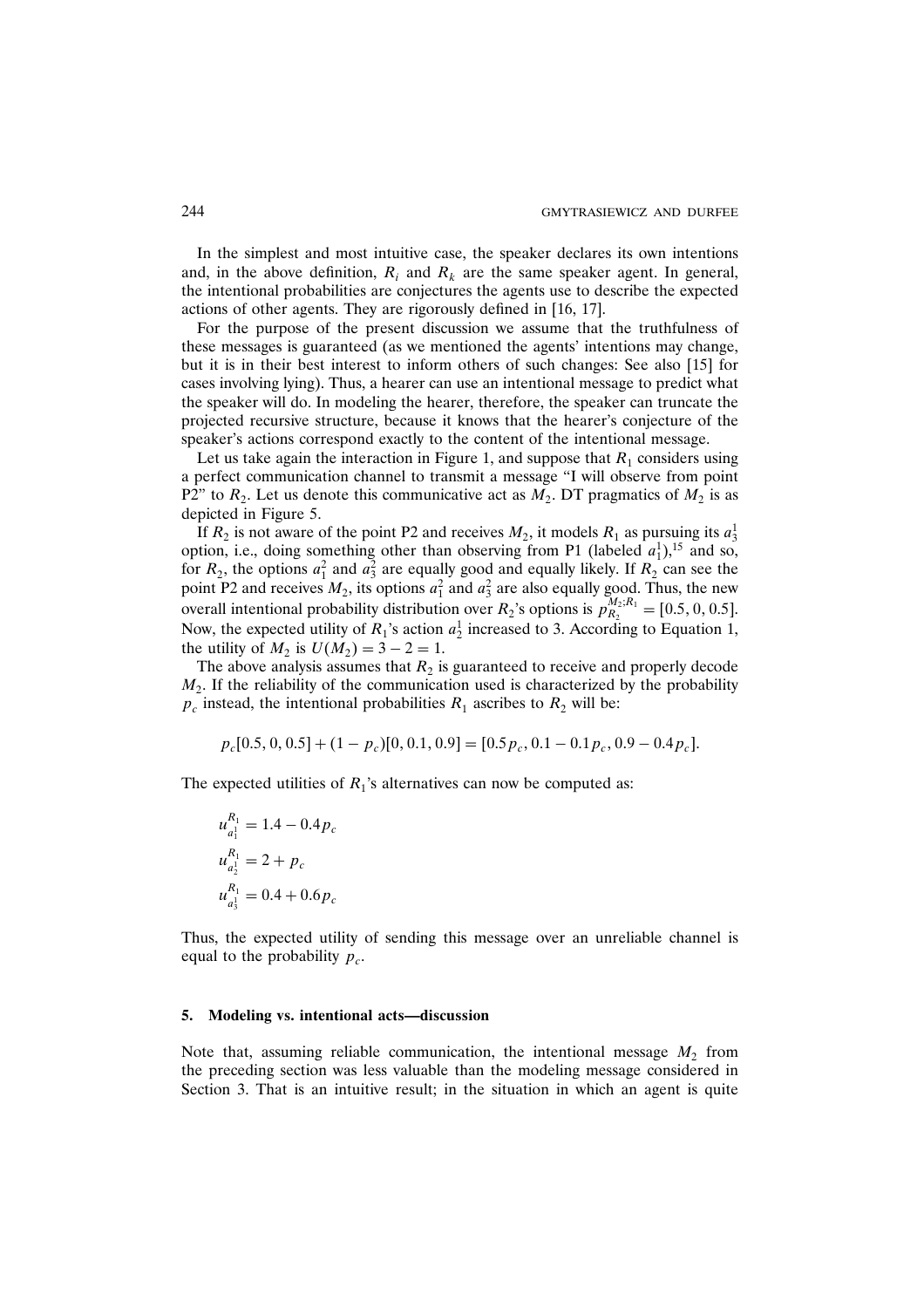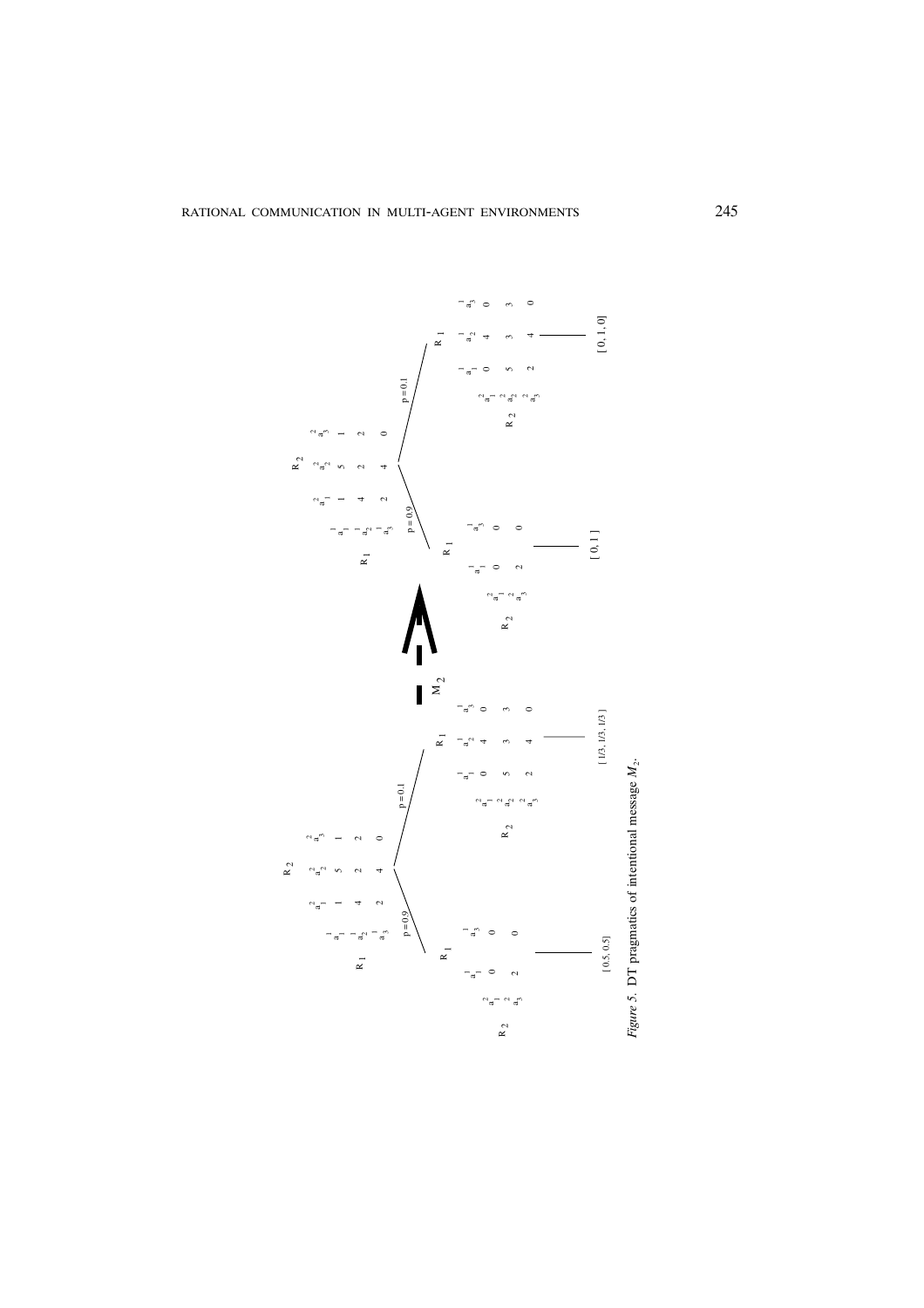

Figure 6. Another scenario of interacting agents.

unlikely (with only a 10% chance) to be aware of an important feature of the environment, in our example point P2, human speakers would also tend to favor the message telling the agent about this feature.

But let us now look at a different situation, depicted in Figure 6, in which there is no uncertainty about how  $R_2$  sees the environment— $R_2$  is sure to see P2. However, now there is uncertainty about the agents' properties. Assume that  $R_1$  knows that observation point P1 also provides a sunny spot where a vehicle with a solar array can re-charge its batteries. While  $R_1$  has no solar array on board, it believes that  $R_2$  might, and that re-charging is worth 2 to it. Thus, if  $R_2$  has a solar array, it will value going to P1 as 4 (2 for observing plus 2 for re-charging), but, if it has no array, then  $R_2$  will value P1 the same as  $R_1$  does (at 2).

Moreover,  $R_1$  is camouflaged to resemble a bush ( $R_2$  is clearly an agent), and  $R_1$ estimates that it is equally likely that its disguise will fool  $R_2$  as it is that  $R_2$  will correctly recognize  $R_1$  as a robotic vehicle without a solar array. In the case where the disguise fools  $R_2$ , it will assume that  $R_1$  will stay still.

The recursive model structure representing  $R_1$ 's state of knowledge is depicted on the left in Figure 7. It can be solved using dynamic programming and results in  $R_1$ 's expected utility equal to 3. Since  $R_1$  knows that  $R_2$  can see both observation points, a modeling message that tells  $R_2$  about any of the observation points is bound to be useless. Now, however, an intentional communicative act may be more appropriate; say that  $R_1$  considers the content "I will observe from P1" sent over a perfect channel, which we will call  $M_3$ .  $M_3$ 's DT pragmatics is the transformation in Figure 7, and it is similar to DT pragmatics of  $M_2$  before.

It is easy to see that  $R_1$  would conclude that, after receiving  $M_3$ ,  $R_2$  would choose to make an observation from point P2, resulting in the expected utility of observing from P1 for  $R_1$  as 5. The value of  $M_3$  is the difference between 5, expected after sending the message, and 3 expected before, i.e., 2.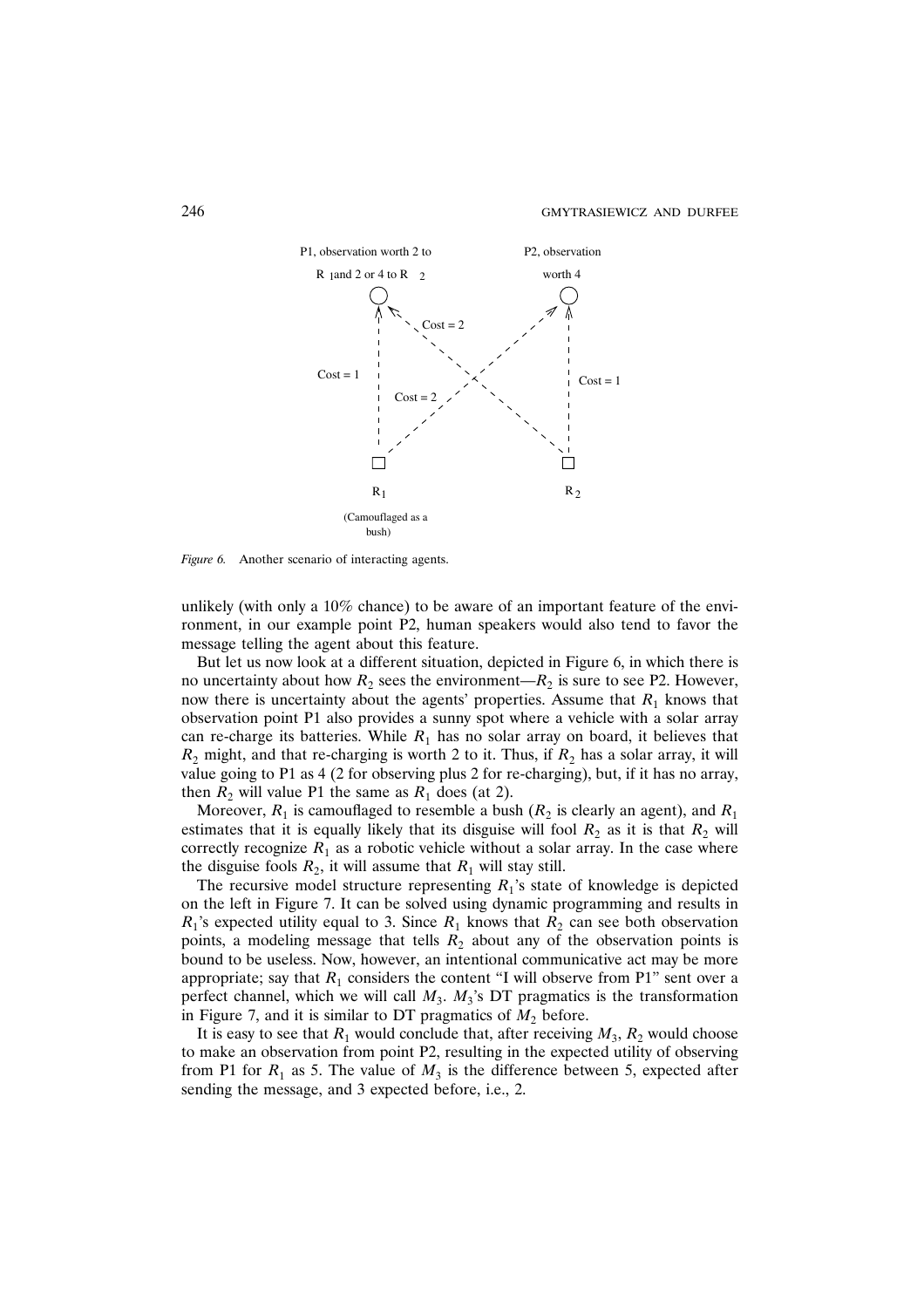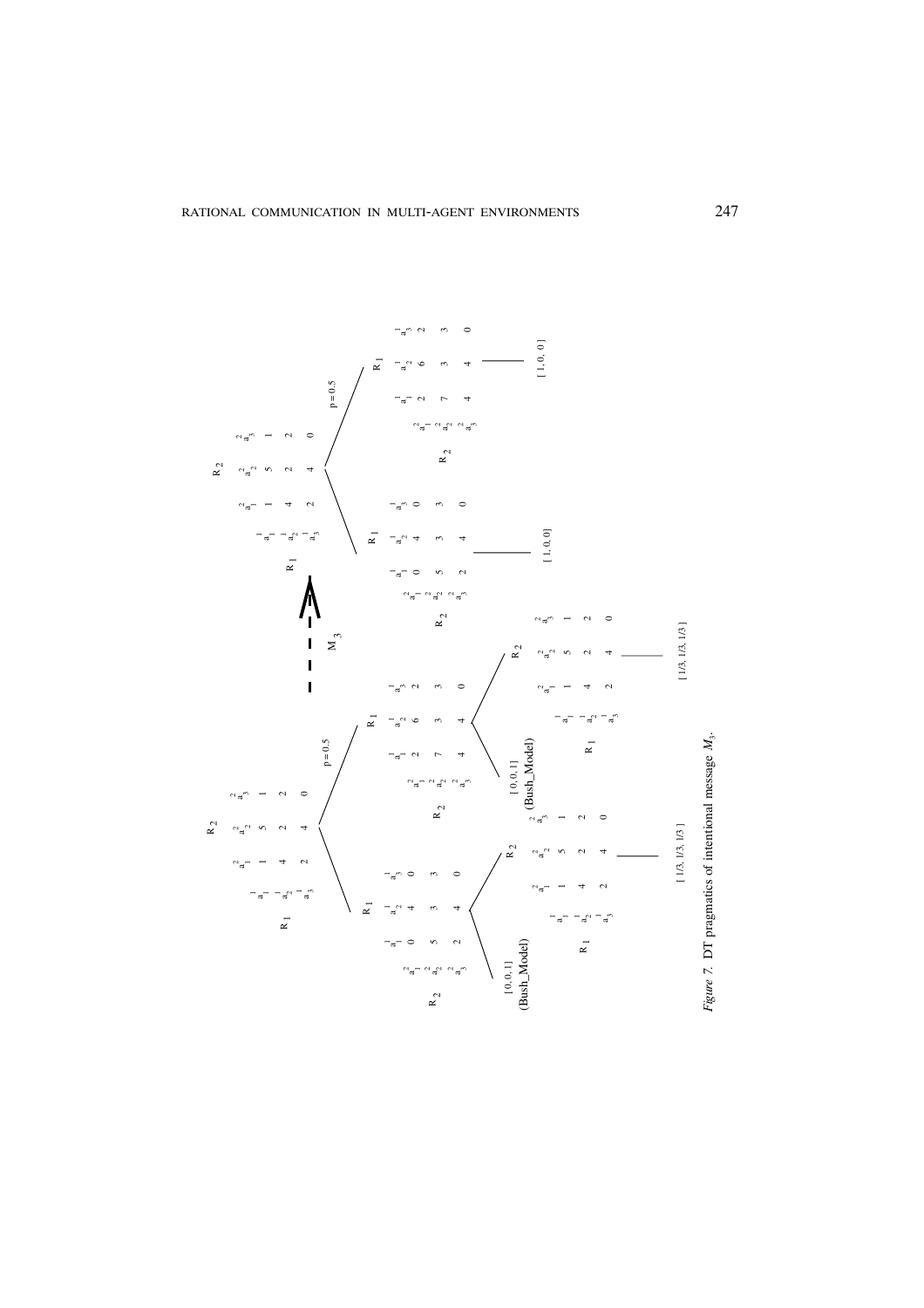Interestingly, there is a modeling message that  $R_1$  could also consider in this case. It is  $M_4$  with content "I am not a bush." DT pragmatics of  $M_4$  is simple:  $R_2$  would have just one correct model of  $R_1$ 's decision-making situation. The expected utility of this message turns out to be 0.5 (we invite the reader to check this result); thus, as we would expect,  $M_4$  is viable and beneficial in this case, although not the best.

This example illustrates how, using our approach, rational communicative agents can tailor the types of messages they send to each other based on the particular situation at hand. In some situations it's best to talk about the features of the environment, but in other cases it's best to talk about the agents' intentions.

### 6. Acknowledging acts

We now turn to acknowledging messages. We assume that acknowledging messages can be sent to confirm the reception of other messages. Consider the recursive model structure depicted in Figure 8. It represents information similar to what  $R_1$ had in the example before, on the left in Figure 3, but now  $R_1$  knows more: it knows that, if  $R_2$  can see point P2, it will know that  $R_1$  sees it also, and it will model  $R_1$ 's payoff matrix correctly. Further,  $R_1$  knows that, if  $R_2$  can see P2, it will be aware that  $R_1$  is uncertain whether  $R_2$  can see P2, and that results in the branching on the third level of nesting.

Now let us imagine that  $R_1$  has received a modeling message,  $M_5$ , from  $R_2$  informing it that  $R_2$  can see point P2, sent over an imperfect communication channel, and can acknowledge having received it. After having received  $M_5$ ,  $R_1$  can update its recursive model structure by eliminating the left first-level branch, resulting in the structure depicted on the left in Figure 9. Let us note that the branching on the third level remains, as it corresponds to  $R_2$ 's thinking that  $R_1$  may still not know that  $R_2$  can see P2. The probability of this branching has been updated to include the probability that  $R_1$  thinks  $R_2$  assigns to the reliability of the communication channel used:  $p_c^{R_1, R_2}$ .

The solution to this structure depends on the value of  $p_c^{R_1, R_2}$ . If  $p_c^{R_1, R_2} < 1/6$ then the intentional probability  $R_1$  would think  $R_2$  ascribes to  $R_1$  would be  $p_{R_1}^{R_1, R_2} = [0, 1, 0];$  if  $p_c^{R_1, R_2} = 1/6$  then  $p_{R_1}^{R_1, R_2} = [0.5, 0.5, 0];$  and if  $p_c^{R_1, R_2} > 1/6$ , we have  $p_{R_1}^{R_1, R_2} = [1, 0, 0]$ . The first of these cases, propagated upward, gives  $p_{R_2}^{R_1} = [0.5, 0, 0.5]$ , and the last two result in  $p_{R_2}^{R_1} = [0, 1, 0]$ . The first of these, in turn, points to  $a_2^1$  as  $R_1$ 's best choice with the utility of 3, while the second makes  $a_1$ <sup>1</sup> rational with an expected payoff of 5.

The pragmatic meaning of acknowledging the receipt of  $M_5$ , called  $M_6$ , sent over a reliable communication channel, is depicted in Figure 9. The effect of this message, if received, would be to eliminate the possibility for  $R_2$  that  $R_1$  does not know that  $R_2$  can see point P2, i.e., to modify the modeling probabilities on the third level of nesting. In general, one can consider further acknowledgments, that is, acknowledgments that previously sent acknowledgments have been received, and so on. All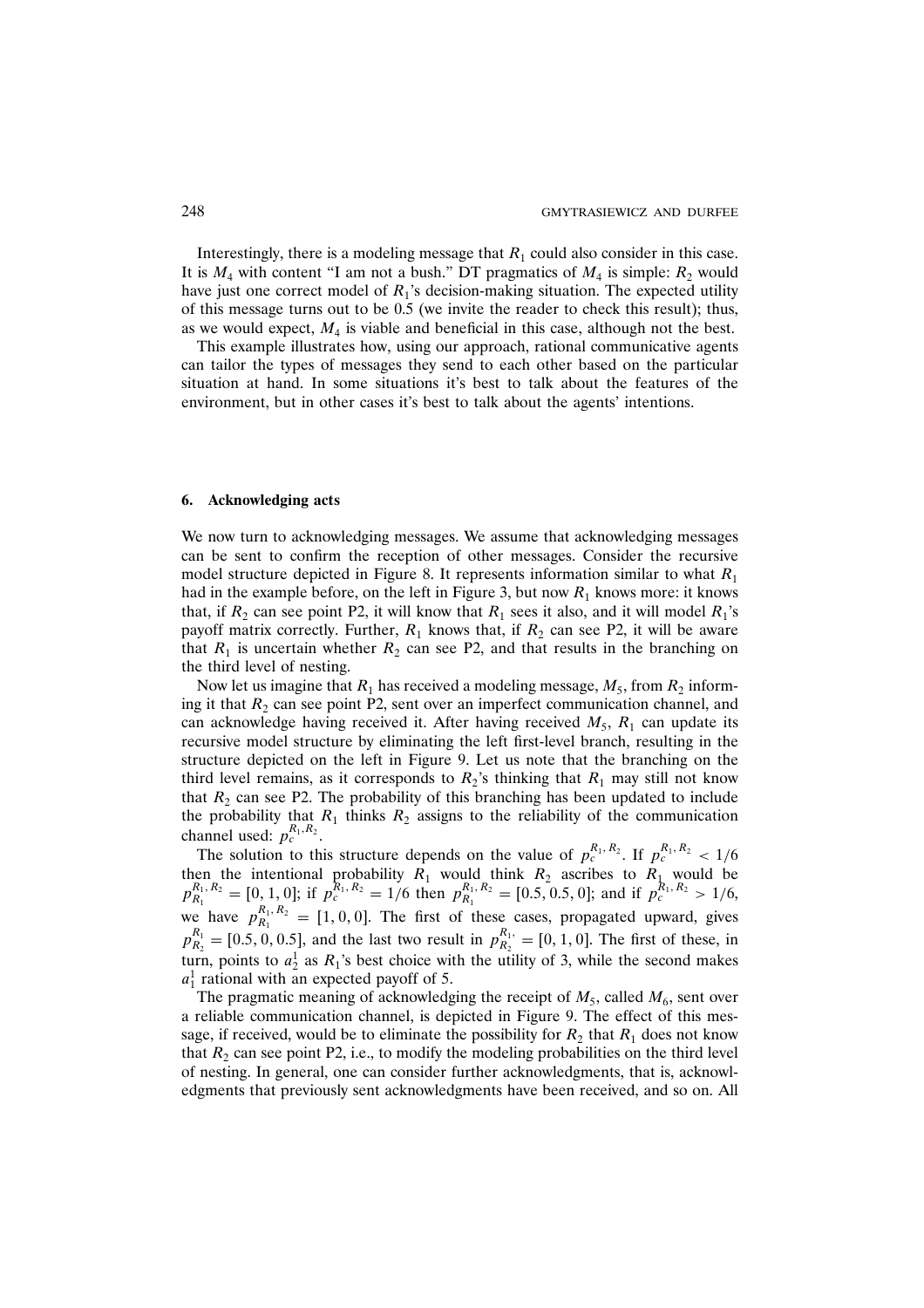

Figure 8.  $R_1$ 's recursive model structure before it received message  $M_5$ .

of them modify the modeling probabilities on deeper levels of the recursive model structure. These considerations lead to the following observation:

Observation 1. The communicative acts acknowledging the receipt of previously sent messages are modeling messages, as previously defined.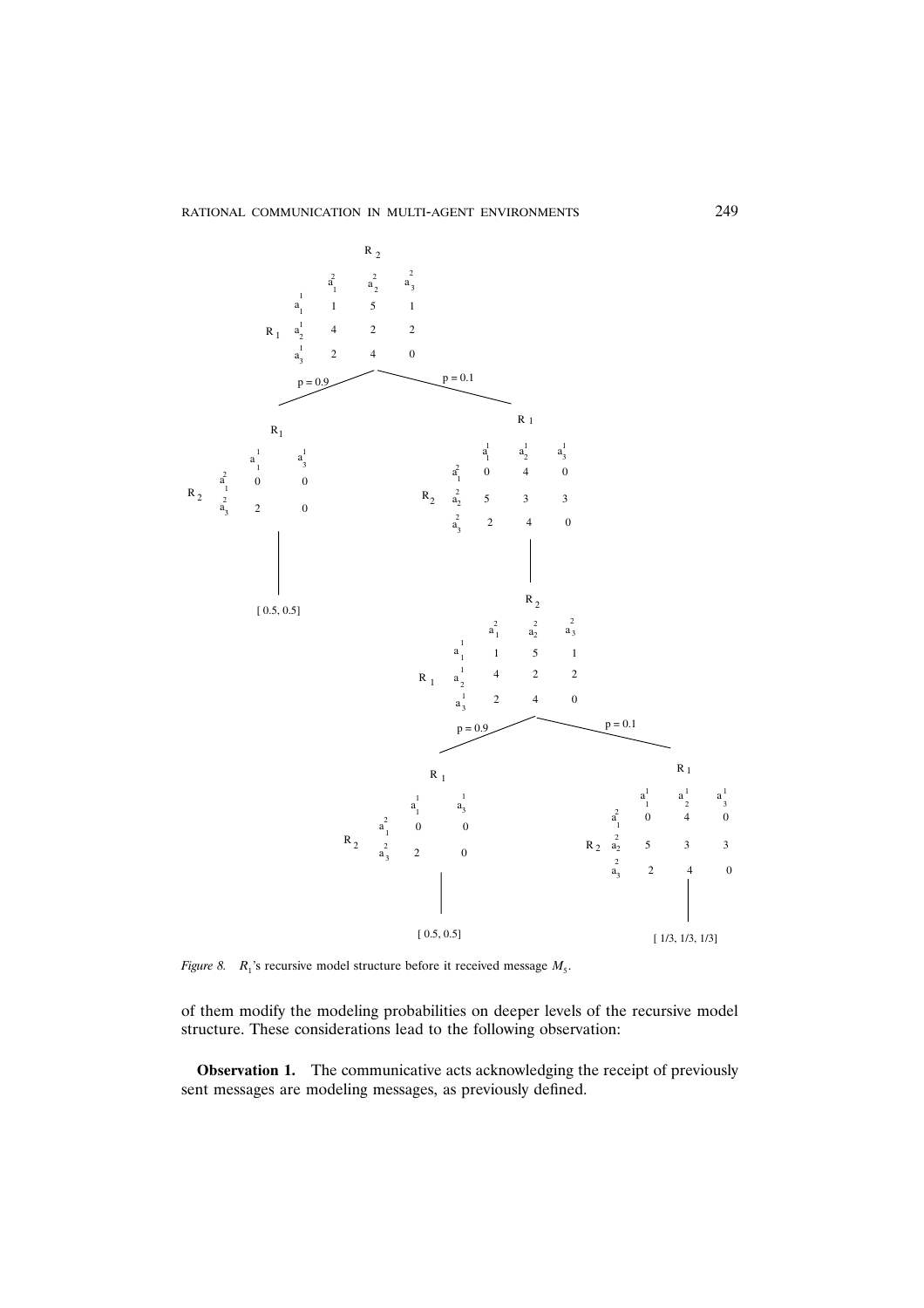

Figure 9. DT pragmatics of acknowledging message  $M_6$ .

The projected structure of  $M_6$ , on the right in Figure 9, can be easily solved and results in  $R_1$ 's anticipating that  $R_2$  will observe from P2:  $p_{R_2}^{R_1} = [0, 1, 0]$ , which makes  $a_1^1 R_1$ 's best option with the expected utility of 5.

We can now see that the value of the acknowledging message  $M_6$  depends on how  $R_1$  thinks  $R_2$  evaluates the reliability of the communication channel  $p_c^{R_1,R_2}$ . If  $p_c^{R_1,R_2}$  < 1/6, then the value of  $M_6$  is 2, otherwise  $M_6$  turns out to be useless. This confirms our intuitions about acknowledging messages: If  $R_1$  thinks that  $R_2$ thinks that the original message had a good chance of getting though, then the acknowledgment is not needed; otherwise it is in  $R_1$ 's best interest to acknowledge.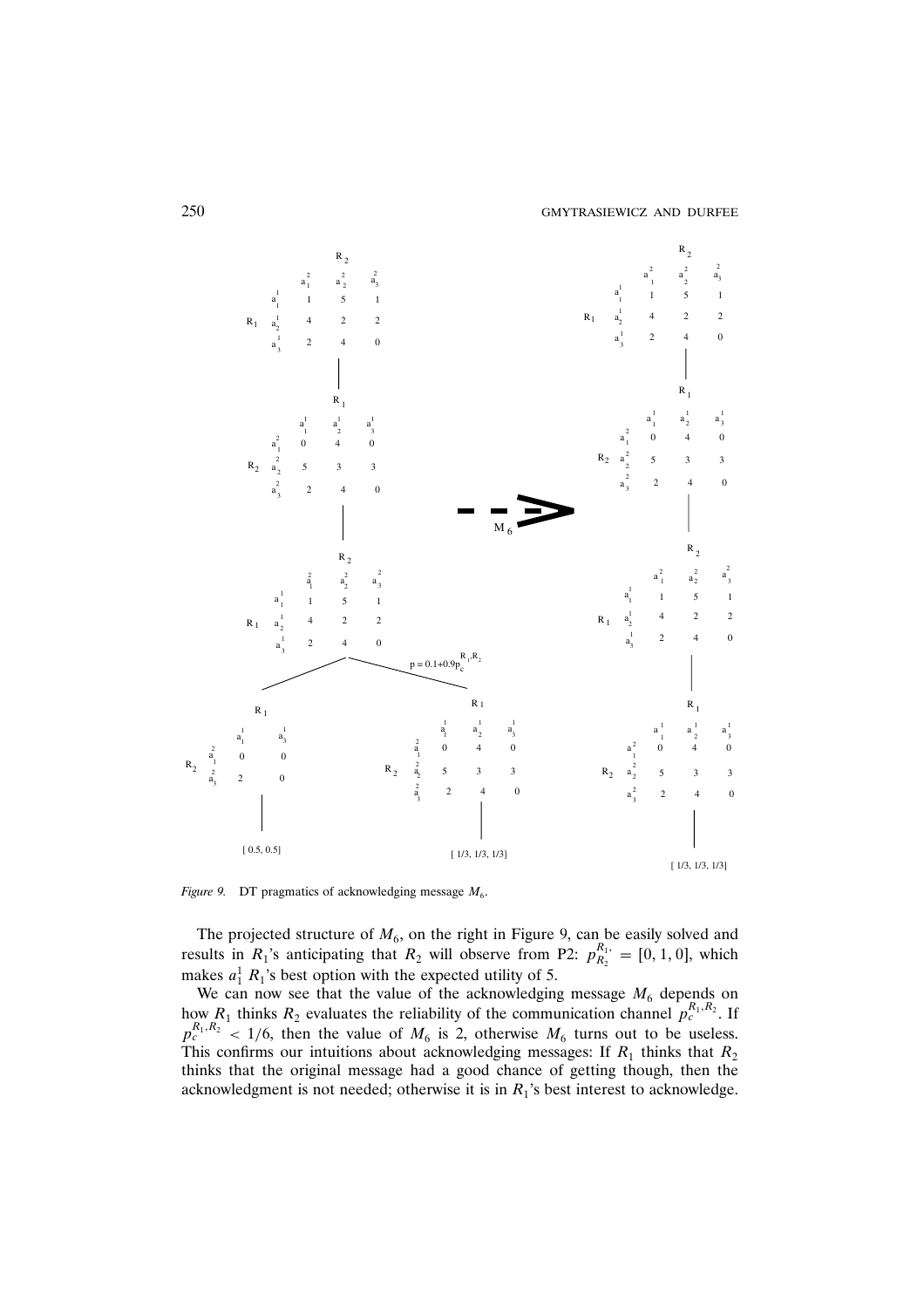An interesting situation arises if the acknowledgment is sent over an unreliable communication channel or encoded in a language that may be unknown to  $R<sub>2</sub>$ , characterized together by the probability  $p_c$ , as before. The result is that for  $p_c^{R_1,R_2}$  < 1/6, the value of such acknowledgment is actually negative for  $p_c \le 0.5$ (the intentional distribution that  $R_1$  would ascribe to  $R_2$  becomes then  $p_I^f$  $\frac{R_1}{R_2} =$ [0.5(1 –  $p_c$ ),  $p_c$ , 0.5(1 –  $p_c$ )]). This illustrates the point mentioned before: There is no guarantee that the communicative acts considered will have nonnegative expected utilities. This is in contrast to the theory of value of information [38], and it exemplifies a counterintuitive fact that communicating truthful messages among agents engaged in a cooperative interaction may be ill advised, if the reliabilities of transmission are low.

#### 7. Questions

The ability to ask questions features prominently in human communicative behavior, and they correspond to the ask act in the speech act theory. In our approach, however, the following issue arises: Why should a fully autonomous and myopically selfish agent pay any attention to other agents' requests for information? As we have shown above, the computation of the utilities of messages and actions is performed exclusively from the point of view of a given agent, and the fact that another agent would like to receive some information does not enter into these calculations. Therefore, there is no guarantee that questions will be answered among myopic selfish agents.

One way to explain cooperative communicative behavior is to view it as dictated by some interaction protocol. One such protocol may be a social convention, say, humans use to answer truthfully a question about the current time asked by a stranger on a street. Such protocols may be useful to rational individuals since they could save time needed for deliberation. However, since our approach in this paper in orthogonal to the issue of protocol design, we will not pursue this avenue here.

Another approach is to relax the assumption that agents are myopic and allow them to consider long-term effects of their interactions. As related research in game theory shows [1, 3], a key to cooperative behavior among selfish agents is the agents' anticipation that they will interact repeatedly. When the agents look at the long-range repercussions of their behavior during repetitious interactions it is rational for them to be cooperative in order to elicit cooperative behaviors from others during future encounters. While we have studied repeated interactions within the RMM framework before [14], we will leave a further formal study for future work.

Below, we provide an informal analysis from the point of view of non-myopic agents to give a flavor of what extensions this could allow. We also found it useful to view questions not as requests (or demands) for information, but as declarations of lack of knowledge.

Let us consider the scenario depicted in Figure 1 again, but let us modify it slightly such that now the stand of trees between  $R_2$  and P2 consists of only a single tree.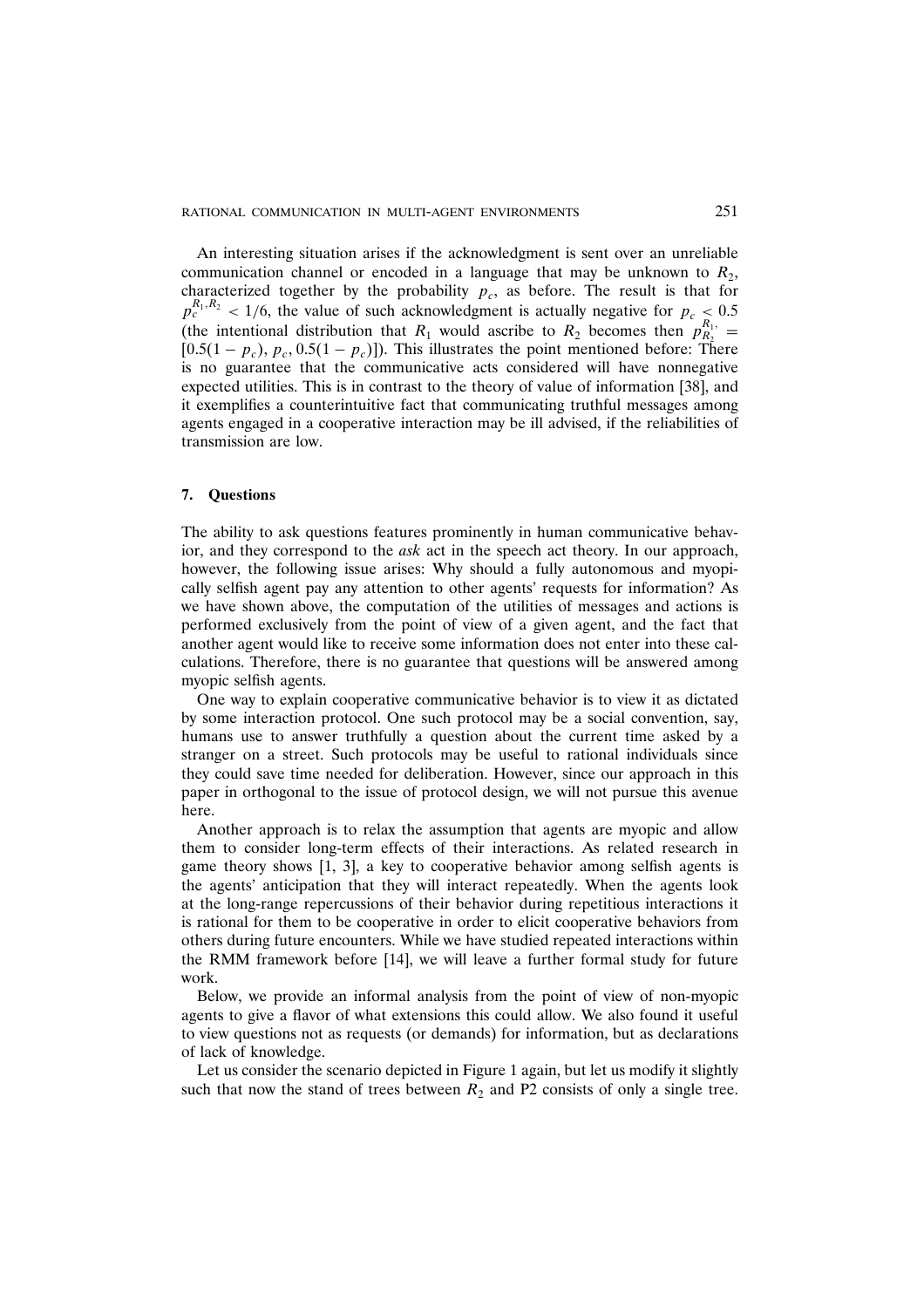Assume that  $R_1$  now expects  $R_2$  to be very likely to see P2 (say, with probability 0.99). Repeating the solution process we went through in Section 2.1, in this case  $R_1$ would compute that  $R_2$  will stand still with probability 0.01 (if it does not see P2), and will observe from P2 with probability 0.99. This gives  $R_1$  expected utilities of 4.96 for observing from P1  $(a_1^1)$ , 2 for observing from P2  $(a_2^1)$ , and 3.96 for staying still  $(a_3^1)$ .

As detailed in Section 3, if  $R_1$  were to send  $R_2$  a modeling message  $M_1$  to ensure that  $R_2$  knew about P2, then  $R_1$  could increase its expected utility to 5 (assuming correct message transmission). Thus, in this case, the message would increase the expected utility by  $5.0 - 4.96 = 0.04$ . Assuming that it costs nothing to send a message, sending  $M_1$  would be beneficial. But let us assume that sending a message costs something, say 01. Now the utility of the message minus the cost of the communicative action is  $0.04 - 0.1 = -0.06$ , so sending  $M_1$  would not pay for  $R_1$ . Intuitively,  $R_1$  is sufficiently sure that  $R_2$  has the relevant information it needs, so it does not pay to transmit information that is very likely to be redundant.

However, now imagine that  $R_1$  receives from  $R_2$  a message,  $M_7$ , declaring  $R_2$ 's ignorance: "I cannot see through the tree." The immediate pragmatics of  $M_7$ , which plays a role similar to that of a question, is to cause  $R_1$  to transform its recursive model structure leading it now to believe that  $R_2$  only knows about P1 (formally, therefore,  $M_7$  is a modeling message). Based on this,  $R_1$  conjectures that  $R_2$ 's behavior is described by the intentional probability distribution of [0, 0, 1], meaning that  $R_2$  will sit still. In turn, now  $R_1$  expects utilities of 1 for  $a_1^1$ , 2 for  $a_2^1$ , and 0 for  $a_3^1$ . Its best action now is  $a_2^1$ , with an expected payoff of 2; the message it received caused it to revise its expected utility downward, from 4.96 to 2.

But now  $R_1$  should reconsider sending the message  $M_1$ , informing  $R_2$  about P2, providing the information and, in effect, answering the question. As before, successfully sending the message leads  $R_1$  to expect a payoff of 5, which is much better than its current expectation of 2. The utility of the message minus the cost of sending it is  $3 - 0.1 = 2.9$ , and  $R_1$ , being rational, will respond to  $R_2$ 's  $M_7$  with  $M_1$ , and inform it about point P2. That means that  $M_7$ , while declaring ignorance, would elicit an informative response from  $R_1$ , living up to our interpretation of it as an effective question that  $R_2$  asked  $R_1$ .

The above establishes that declarations of lack of information can elicit an informative response from an autonomous self-interested agent, in effect functioning as questions. Now, let us turn to asking the question in the first place. Looking at the situation from  $R_2$ 's perspective, all it sees in its environment are  $R_1$ , P1, and a tree. Based on prior knowledge (for example, that observation points commonly come in pairs),  $R_2$  might hypothesize that with probability of, say 0.4, there is another observation point hidden behind the tree. If it assumes that this observation point will be worth 2 like P1,<sup>16</sup> and that it will cost 1 to get there, the expected utility for  $R<sub>2</sub>$  to go toward the hoped-for observation point is the probability the point is there times the worth of the point, minus the cost of going there:  $(0.4 \times 2) - 1 = -0.2$ . This negative expected utility means that it would be irrational for  $R_2$  to act on the hunch that another observation point might be behind the tree.

But here is when asking a question, stated as a declaration of ignorance, can help. To compute the value of the question  $R_2$  has to look not only at immediate effects,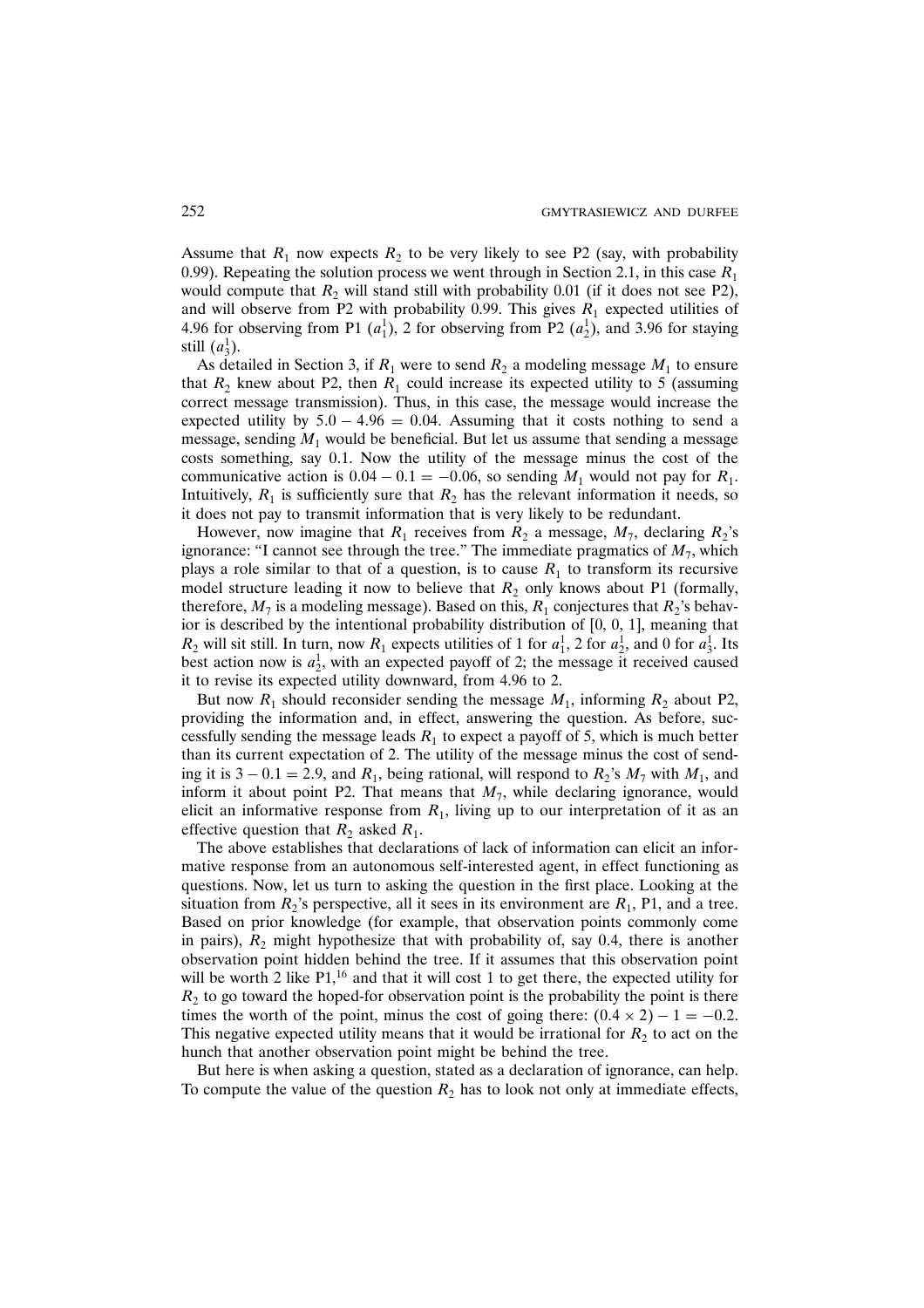but also at possible responses. Say that  $R_2$  believes that there is a 0.4 probability that it will receive an affirmative answer (using the prior knowledge above), and in that case it goes to the point to gain a payoff of 1 (since the expected worth is 2 and the expected cost of going to the point is 1). With 06 probability, it will receive a negative answer, and will stay still, gaining no additional payoff from its actions. Since it is currently expecting to gain nothing from its actions, the expected utility of asking the question is the expected improvement to its payoff  $(0.4 \times 1)$  minus the cost of sending the message  $(0.1)$ . Asking the question thus has a utility of 0.3. Let us note that the value of asking the question computed above coincides with the expected value of information obtained as a result, which is the usual notion of information value [34, 38], as we would expect.

We can summarize the above in the following:

Observation 2. Among selfish agents communicative acts corresponding to questions are acts declaring ignorance on the part of the speaker. Their value is closely related to the expected value of information considered in decision theory.

#### 8. Statements of propositional attitudes

We take statements of propositional attitudes to be ones like "I know what is behind the trees," or "He knows what is in the jar." The semantics of propositional attitude statements have received much attention in the AI literature [21, 27]. Here, we would like to illustrate how the utility of statements of this kind can be computed within the framework we provide, given some straightforward postulates of what they intend to convey.

Recall the example scenario considered before (Figure 1) in which agent  $R_1$  did not know whether the other agent,  $R_2$ , could see the observation point P2 through the trees. Let us assume that  $R_2$  can, in fact, see the point P2 behind the trees. Is it valuable for  $R_2$  to let  $R_1$  know, for example by sending the message "I know what is behind the trees" over, say, a prefect communication channel? The answer can be arrived at by considering how  $R_2$  could model the impact of such a communicative act, call it  $M_8$ , on its decision-making situation, as depicted in Figure 10.

The decision-theoretic pragmatics of  $M_8$  is that it removes  $R_1$ 's uncertainty as to whether  $R_2$  knows what is behind the trees. Thus, it is a modeling act, as defined in Section 3. The solution of both of the recursive model structures in Figure 10 is straightforward. Before  $M_8$  is sent,  $R_2$  would expect  $R_1$  to observe from P2, and  $R_2$  would expect a benefit of 4. If  $M_8$  is sent, on the other hand,  $R_1$  would observe from P1, and  $R_2$  could make the observation from P2 and obtain a benefit of 5. The value of the message to  $R_2$  is  $U(M_8) = 5 - 4 = 1$ .

This case illustrates the possibility that the agents' states of knowledge are not consistent. It may be that  $R_1$  believes that  $R_2$  does not know anything about  $R_1$ , which may be known to  $R_2$ , and not true. Clearly, inconsistencies of this sort may happen frequently, and the agents have to be able to take them into consideration while effectively communicating.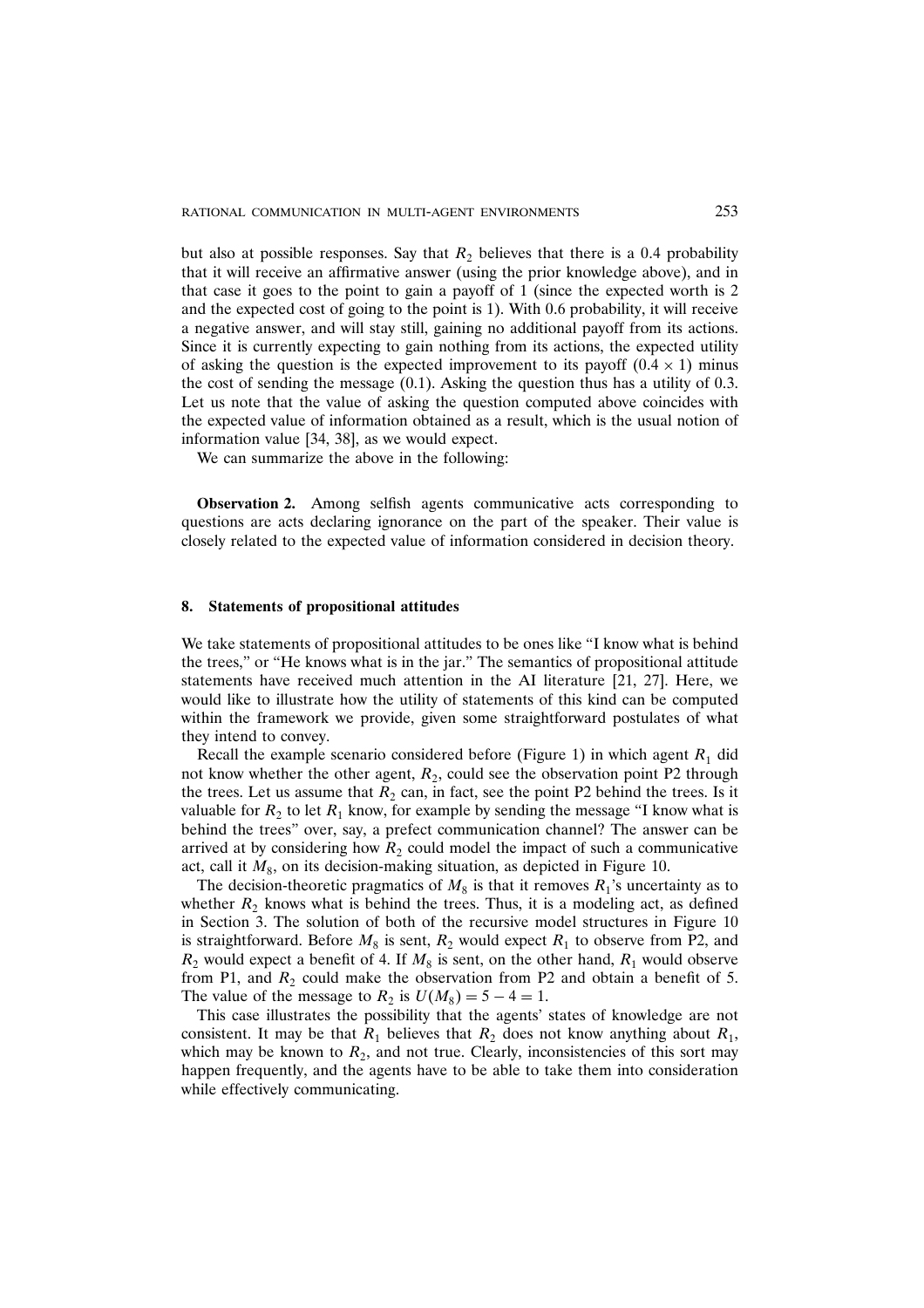

Figure 10.  $R_2$ 's model of DT pragmatics of  $M_8$ .

#### 9. Toward the value of imperatives

The consideration of imperative messages, for instance an order for  $R_2$  issued by  $R_1$ , "Observe from P2!," raises issues similar to those considered while analyzing questions. Apart from non-myopic agents that interact repeatedly and agents that follow a cooperative interaction protocol dictating that orders be followed, there seems to be no reason why an autonomous agent should ever pay any attention to the orders given by others. In the majority of situations this indeed is the case, and persuasion should be more effective than issuing an order. By persuasion we mean informative statements, like the modeling message  $M_1$  considered before. They are valuable since they inform an agent about relevant circumstances, and lead to desirable courses of action as a side effect.

However, there are circumstances in which a pure and unexplained order makes sense. These are circumstances in which one accounts for the costs (time, effort)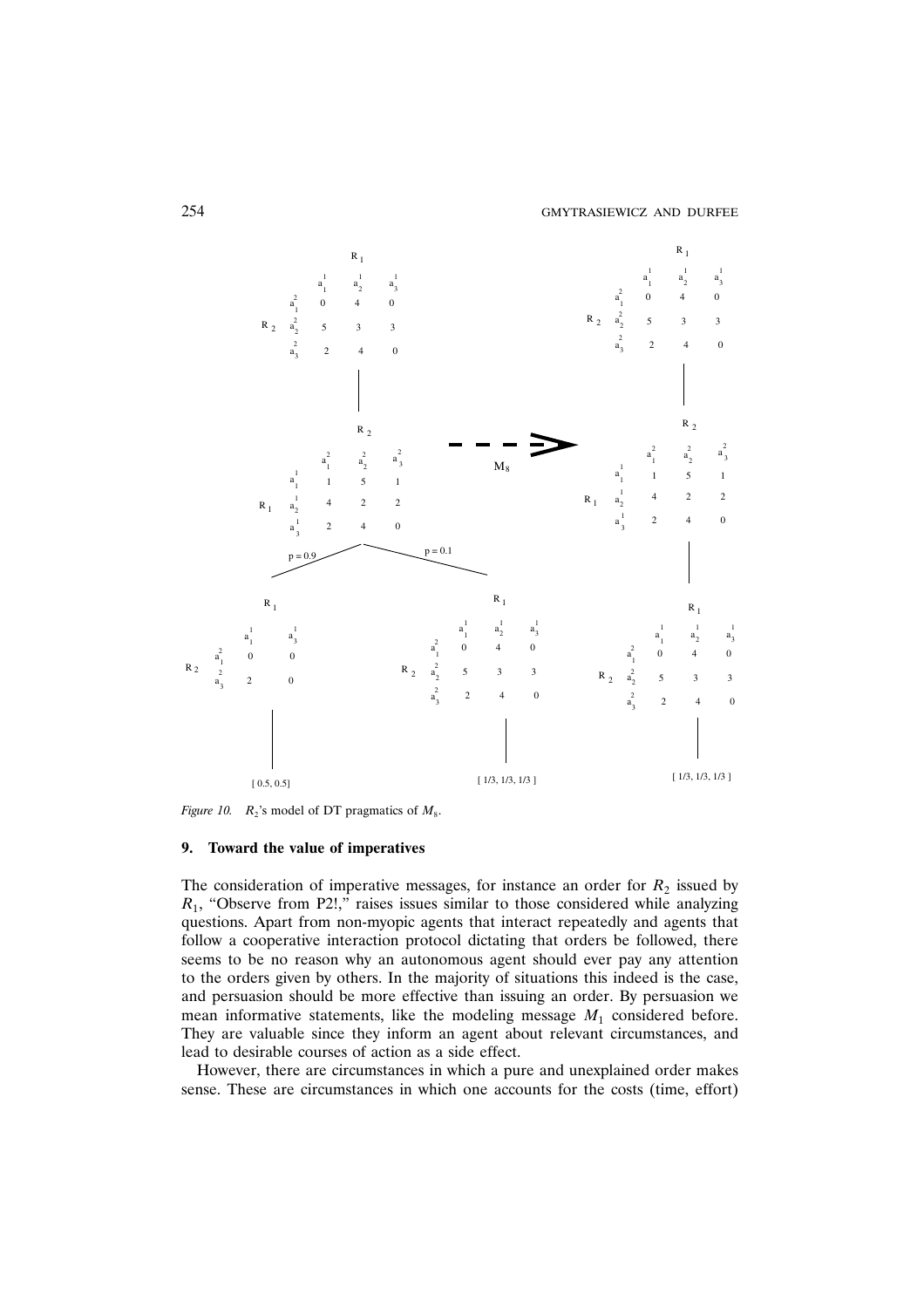of decision-making. In a nutshell, it is rational for an agent to obey an order from another agent if the default utility of obeying is greater than the utility of independent decision-making, including the cost of that decision-making. Intuitively, when a rational agent gets a message "Duck!" it might be better for it to rapidly follow this instruction than to respond more slowly (too late) after assessing the situation and deciding for itself on the proper action.

In its simplest form, an imperative can be postulated to transform an agent's recursive model structure from which it derives its strategy into simply a strategy to follow. That is, the agent discards its deliberative mechanisms and immediately obeys the command. Because the decision to do so involves a tradeoff of costs and benefits of using the decision-theoretic reasoning, an imperative involves reasoning at the meta-level. Since RMM has not yet addressed meta-level reasoning issues to any great extent, the decision as to when to follow the command cannot at this time be reduced to operational terms. Clearly, the deciding factors will involve comparing the expected payoff of following the command (what does the command imply about the likely decisions of others, and what kind of payoffs are likely to be received based on these implications) against the expected payoff of deeper reasoning (what better decisions might be made, how much better they might be, and how much it will cost to find them). Our ongoing research is delving into meta-level issues, so as to eventually capture such reasoning about imperatives.

#### 10. Experiments

This section describes some of our experiments of coordination with communication in the air defense domain, in which two defense batteries have to coordinate their actions of intercepting multiple incoming threats. First, we show that RMM's decision-theoretic message selection in most cases agrees with selections chosen by human subjects in four simple defense scenarios. Then, we show results of scaledup defense episodes in which RMM agents perform slightly better than the human subjects.

# 10.1. RMM vs. human message selection in simple scenarios

In the simple scenarios below, we will consider optimal communicative behavior of Battery1 (triangle on the left in our scenarios) only, and assume that Battery2 is silent but can receive messages. Further, for simplicity, in all of the anti-air defense scenarios considered below Battery1 is assumed to have a choice of six communicative behaviors, generated by a communication planning module:

No Comm: No communication

- M1: I'll intercept Missile A.
- M2: I'll intercept Missile B.
- M3: I have both long and short range interceptors.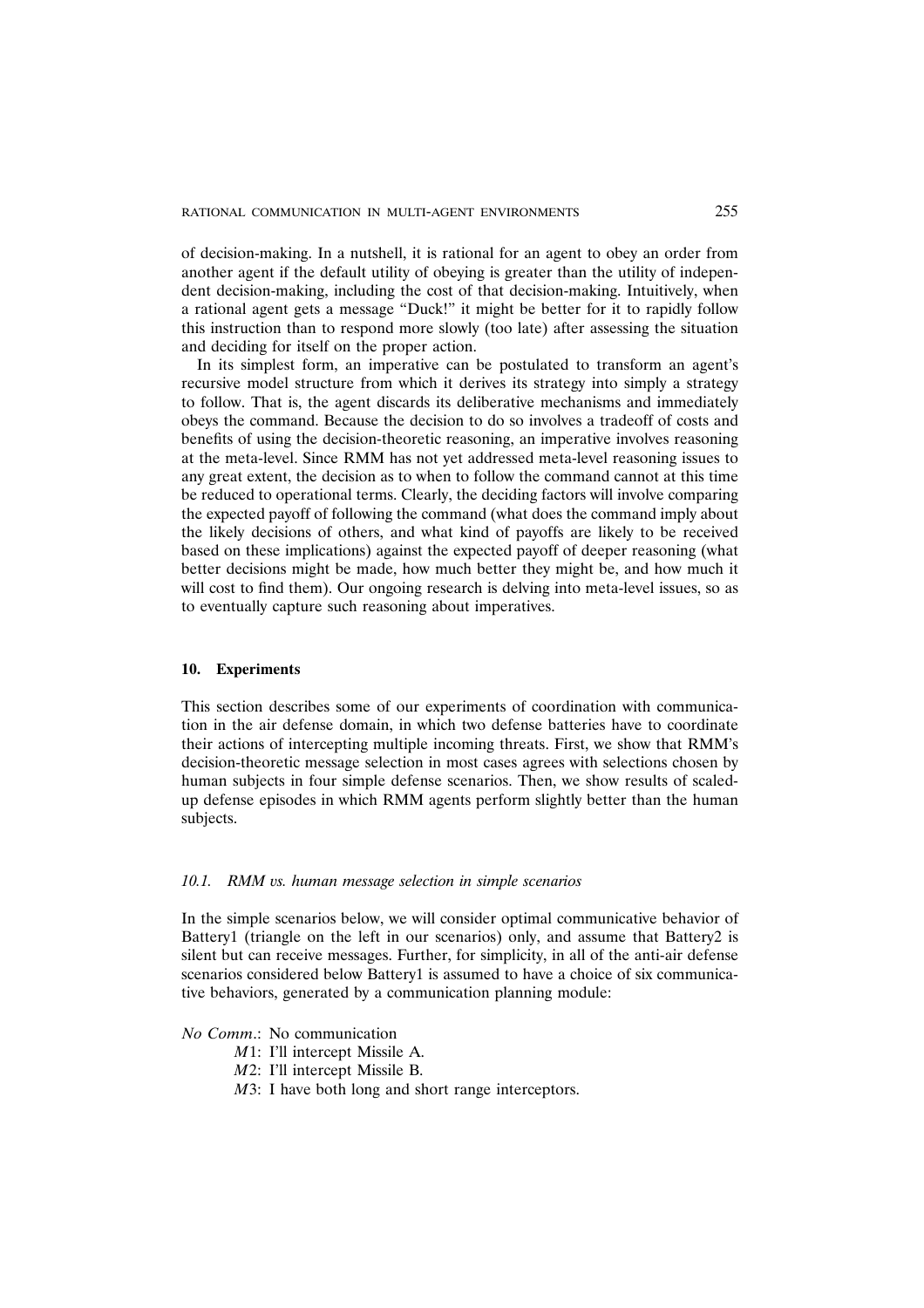

Figure 11. Scenario 1, and summary of results.

- M4: There is a missile A, whose position and warhead size are  $P_A$  and  $W_A$ , respectively.
- M5: There is a missile B, whose position and warhead size are  $P_B$  and  $W_B$ , respectively.

We wanted to investigate how RMM agents rank the messages in the above list, and whether there is an agreement between the communicative behavior advocated by RMM and human communicative behavior. As human subjects we used 32 CSE and EE graduate students. Each of them was presented with a scenario, and was given a description of what was known and what was uncertain in that scenario. The students were then asked to indicate which of the six messages was the most appropriate in each case, and which one was the second choice.<sup>17</sup>

10.1.1. Scenario 1. Consider the scenario depicted on the left in Figure 11. Here, the defense batteries face an attack by missiles A and B. A has a larger warhead size than B, but it is farther from the defended territory. The state of Battery1's knowledge before communication is summarized as a two-level recursive model structure on the left in Figure 12. Assume that Battery1 assigns the probability of 0.9 to Battery2's being fully operational (having both long and short range interceptors and thus being able to target both missiles), and the probability of 0.05 to Battery2's being incapacitated (in which case it cannot do anything). The remaining probability of 005 is assigned to the No-Information model representing all of the possible remaining unknown cases. In this scenario Battery1 is assumed to have no more information. In particular, Battery1 does not know what action Battery2 expects of Battery1. This is represented by another No-Information model on the lowest level in Figure 12 (see [17] for detailed discussion).

Figure 12 depicts DT pragmatics of message M1, "I will intercept missile A." It illustrates that, as a result, Battery1 expects Battery2 to know that Battery1 will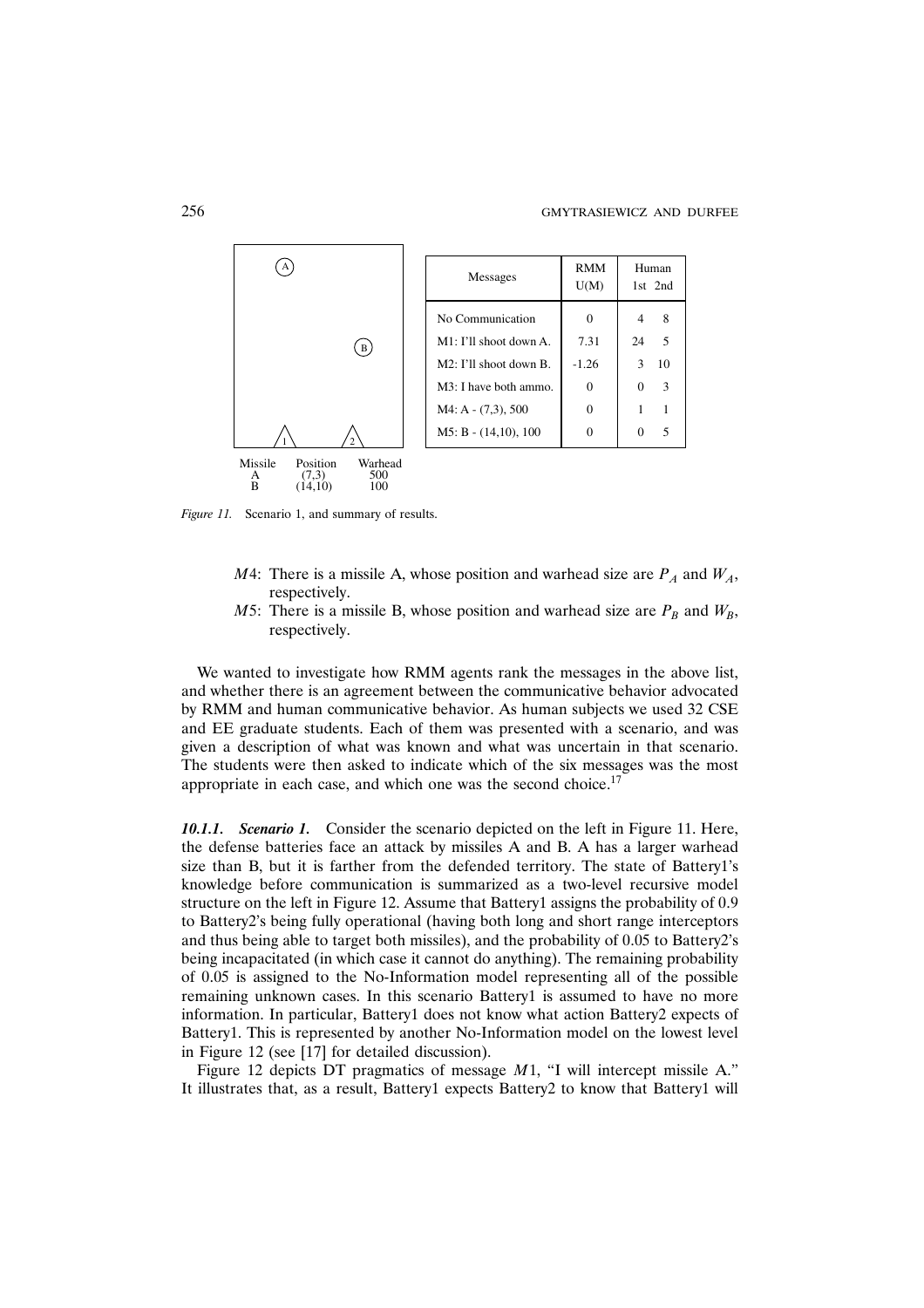

Figure 12. DT pragmatics of message  $M1$  in scenario 1.

select missile A, which is represented by  $[1, 0, 0]$ , probability distribution that Battery2 would use to describe Battery1's actions.

To compute the value of communication according to Equation 1, we solve both model structures in Figure 12 and compare results. Before communication (the left part of Figure 12), Battery1 computes that if Battery2 is operational then the probability distribution over Battery2's possible actions  $A, B$ , and S is [0.85, 0.15, 0.0] (this result was obtained using logic sampling discussed in [17]). Using dynamic programming one can now easily compute that Battery1's best option is to shoot at missile A, with an expected utility  $U_p(A)$  of 30.83(=0.78 × 29.4 + 0.15 × 38.9 + 0.07 × 29.4).

After sending the message  $M1$  (the right part of Figure 12), the probability distribution over Battery1's actions at Level 2 is  $[1, 0, 0]$ . Thus, if Battery2 is fully operational, it will choose to shoot at missile B, i.e., the probability distribution over Battery2's actions becomes [0,1,0]. This probability distribution is combined with the model of Battery2 being incapacitated and with the third No-Information model:  $(0.9 \times [0, 1, 0] + 0.05 \times [0, 0, 1] + 0.05 \times [1/3, 1/3, 1/3]) = [0.02, 0.92, 0.06]$ . The resulting distribution is Battery1's overall expectation of Battery2's actions, given all of the remaining uncertainty. The combined probability distribution describing Battery2's actions is used to compute the expected utility of Battery1's action of shooting A. We have:  $U_{p^{M_1}}(A) = 0.02 \times 29.4 + 0.92 \times 38.9 + 0.06 \times 29.4 = 38.14$ . According to Equation 1, the expected utility of the intentional communicative act M1,  $U(M1)$ , is  $7.31(=38.14 - 30.83)$ .

The expected utilities of the other messages are computed analogously, and the results are shown in Figure 11. As expected, some of the messages have no value in this situation, and their computed expected utility is zero, since they do not convey anything useful and novel. Note that message  $M2$  has a negative expected utility; it is a bad idea for Battery1 to announce its intention to shoot at missile  $B$  in this scenario.

The results of human choices are also summarized in Figure 11. Twenty four, out of thirty two, i.e., 75% of the subjects chose message  $M1$  as the best in this situation, while five subjects judged it as a second best. This shows a considerable agreement between RMM's calculations and selections of the human subjects.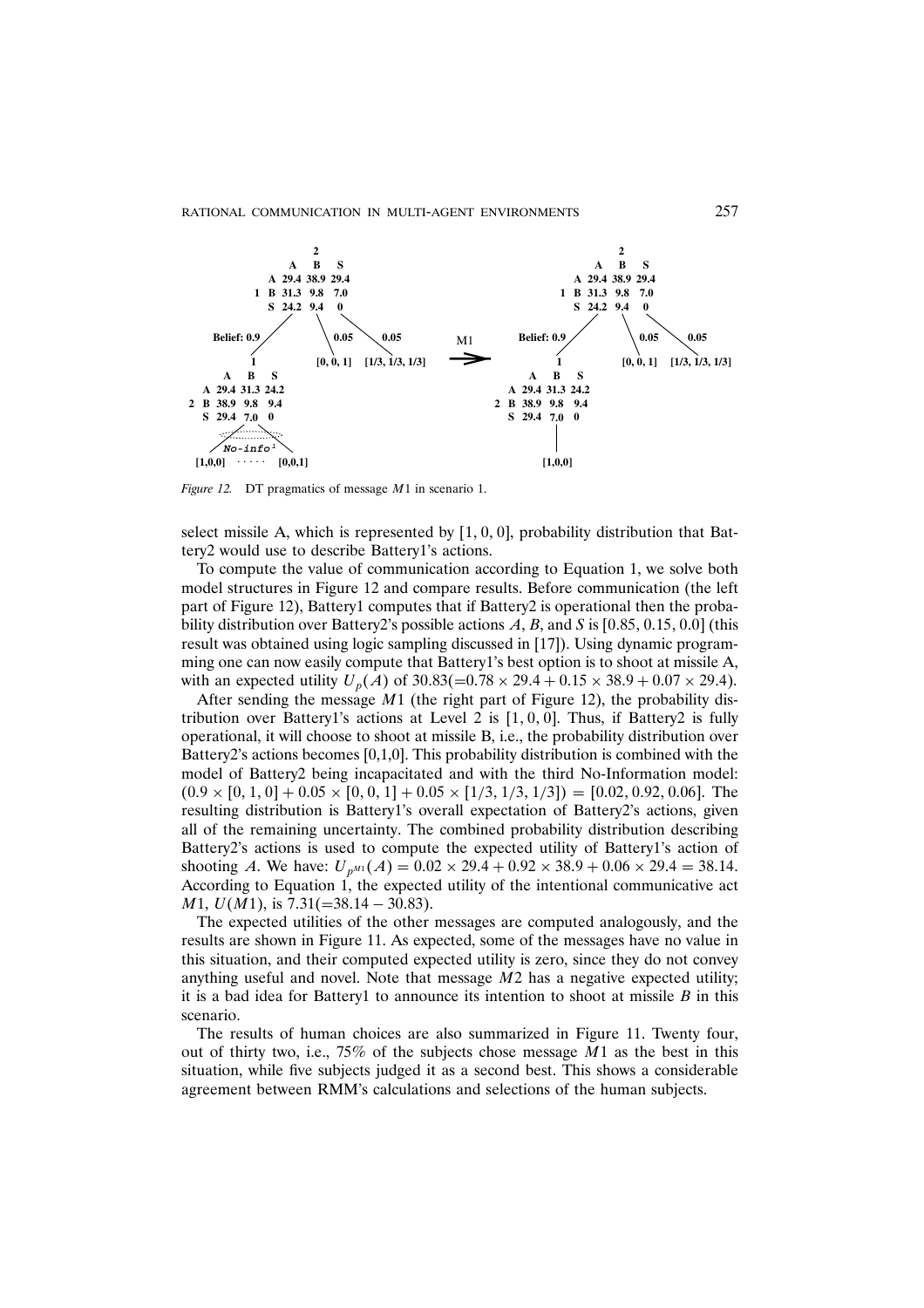

Figure 13. Scenario 2, and summary of results.

10.1.2. Scenario 2. In this scenario, in Figure 13, the warhead of missile B is larger than that of A. However, due to bad weather (rain or cloud), Battery1 thinks that Battery2 is unlikely to detect Missile B, and assigns to it the probability of only 0.1. Again, we allow for further uncertainty: Battery2 can be incapacitated by enemy fire with probability  $0.05$ , and all of the other possibilities about which Battery1 has no information about Battery2 are grouped into a No-Information model with probability 0.05.

In this case, the most interesting message is a modeling message M5, "There is a missile B, with position (16, 3) and size 400." The result of this message would be to eliminate the possibility that Battery2 does not know about Missile B, and its DT pragmatics is depicted in Figure 14.

The recursive model structures in Figure 14 can be solved using dynamic programming as before. Before communication, Battery1 would assign a distribution of  $[0.82, 0.12, 0.06]$  to Battery2's actions, and Battery1 could get the expected utility of 23.42. After sending message  $M5$ , the probability that Battery2 will shoot at B increases to 0.9, the new distribution is  $[0.04, 0.90, 0.06]$ , and the expected



Figure 14. DT pragmatics of  $M5$  in scenario 2.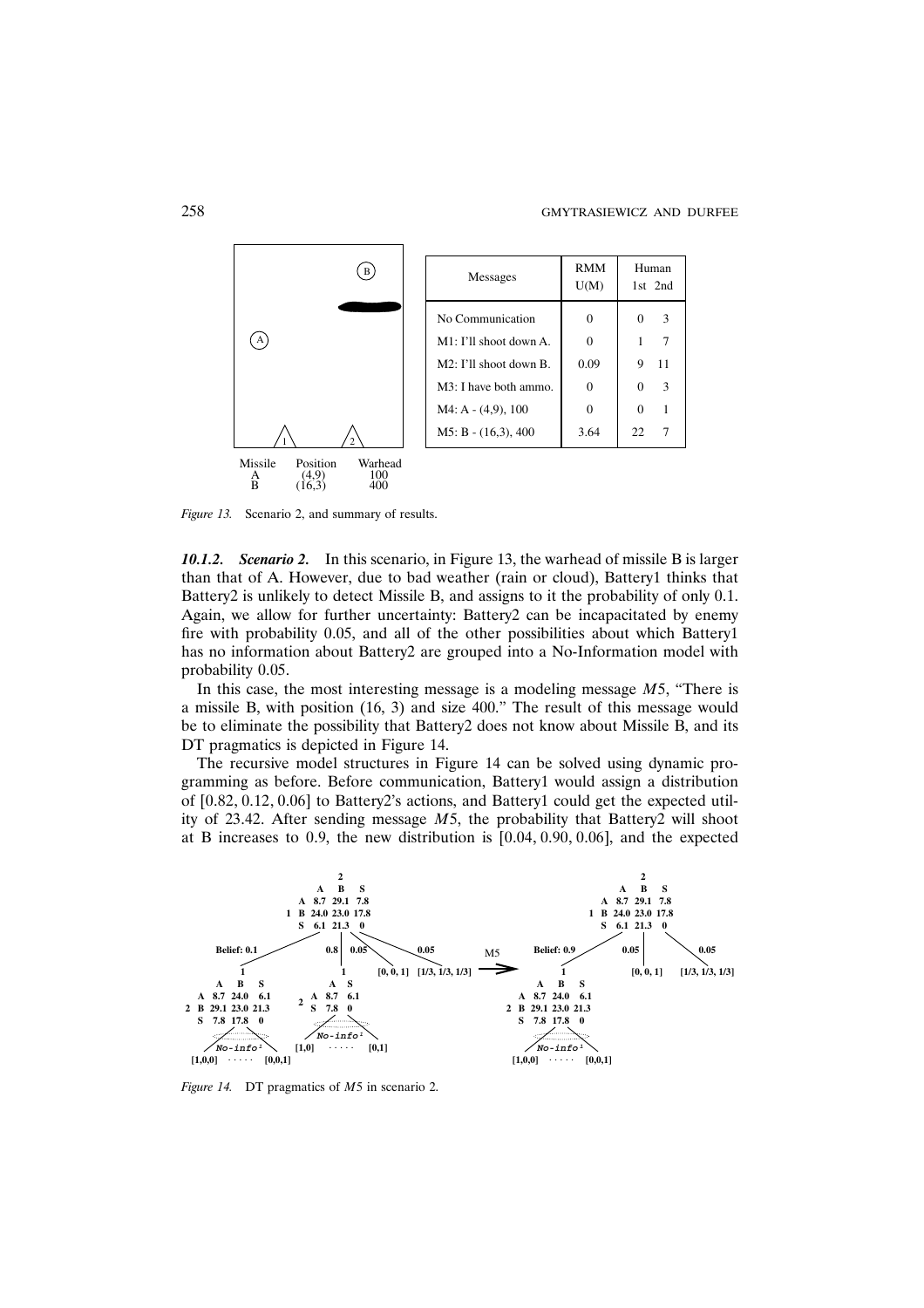|                                                                            | Messages               | <b>RMM</b><br>U(M) | Human<br>1st 2nd     |
|----------------------------------------------------------------------------|------------------------|--------------------|----------------------|
|                                                                            | No Communication       | $\Omega$           | 3                    |
| $\mathbf{B}$                                                               | M1: I'll shoot down A. | $-1.47$            | 3<br>$\Omega$        |
|                                                                            | M2: I'll shoot down B. | 2.63               | 3<br>27              |
|                                                                            | M3: I have both ammo.  | 2.02               | 3<br>19              |
|                                                                            | $M4: A - (14,2), 120$  | $\overline{0}$     | $\overline{4}$       |
|                                                                            | $M5: B - (6,10), 100$  | $\Omega$           | $\Omega$<br>$\Omega$ |
| Missile<br>Position<br>Warhead<br>120<br>(14,2)<br>A<br>B<br>100<br>(6,10) |                        |                    |                      |

Figure 15. Scenario 3, and summary of results.

utility of Battery1,  $U_{p^{MS}}(A)$ , is:  $U_{p^{MS}}(A) = 0.04 \times 8.7 + 0.90 \times 29.1 + 0.06 \times 7.8 =$ 27.06. Therefore, the expected utility of the communicative act  $M5$ ,  $U(M5)$ , is  $3.64(=27.06 - 23.42).$ 

The expected utilities of the other communicative alternatives are computed similarly and the results are in Figure 13. The results of experiments with human subjects are also summarized. This time, 22 (69%) out of 32 subjects chose message M5 as the best one. 9 of our subjects picked message M2 as the best, which the RMM agent rated as second best in this case. We think that high number of students choosing message M2 is due to the subjects not thinking it would be possible for Battery2 to shoot at missile B just based on knowing its position (without visual contact), which we allowed for during the experiments between RMM agents.

10.1.3. Scenario 3. If we allow more uncertainty in a defense scenario, the decision-theoretic message selection will be more complicated. For scenario 3 (see Figure 15), we assumed that Battery1 is uncertain whether Battery2 has any short range interceptors left. If Battery2 has only long range interceptors, it will be unable to attack missile B, and can only attempt to shoot down missile A.

From Battery1's point of view, therefore, Battery2's decision making situation is modeled as one of four cases: Battery2 has both short and long range interceptors; Battery2 has only long range interceptors; Battery2 has been damaged or incapacitated; and a No-Information model.

In this scenario DT pragmatics of  $M2$ , "I will intercept missile B," is depicted in Figure 16. Another viable message is message M3, with DT pragmatics as depicted in Figure 17. This transformation shows that if Battery1 sends the message "I have both long and short range interceptors," Battery2 will include the fact that Battery1 has both munitions in its modeling of Battery1 on the third level of the model structure, and will solve these models to arrive at Battery1's target selection.

Before communication, Battery1's best option is to shoot down missile B, with an expected utility of 12.76. If  $M1$  were to be sent, Battery1 could expect a utility of 1129, which results in M1's value being negative. After sending M2 Battery1 could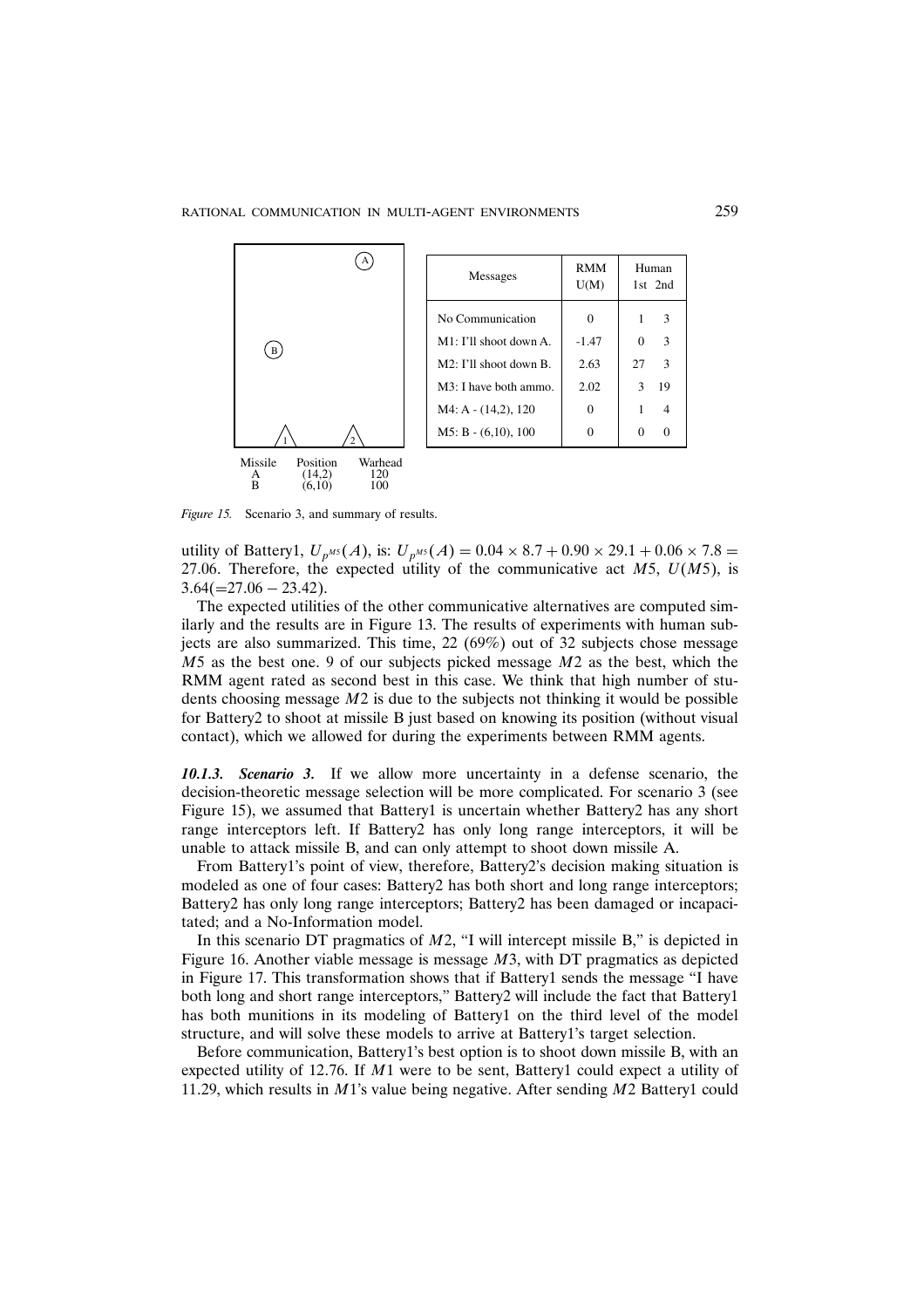

Figure 16. DT pragmatics of M2 in scenario 3.

expect  $15.39(-0.92 \times 15.9 + 0.02 \times 9.8 + 0.06 \times 9.4)$ , while M3 would result in an expected utility of  $14.78 = 0.82 \times 15.9 + 0.11 \times 9.8 + 0.07 \times 9.4$ .

These results, together with selections of the human subjects, are summarized in Figure 15. Twenty seven out of our thirty two subjects (84%) agreed with the RMM calculation and picked  $M2$  as the best message in this case. Further, 19 subjects rated  $M3$  as their second choice.

10.1.4. Scenario 4. Our fourth scenario was intended as a test of a case when communication is not necessary, for example, because even without communication it is clear what the agents should do. In general, since communication may be expensive, a rational agent should not communicate if there is no gain from communication. In scenario 4 we set the warhead size of missile B as bigger than that of missile A. The altitudes of missiles are the same, as depicted in Figure 18. Also, Battery1 assigns the probability 0.05 to Battery2 being incapacitated by enemy fire, with the No-Information model having the probability of 0.05. Thus, Battery1



Figure 17. DT pragmatics of M3 in scenario 3.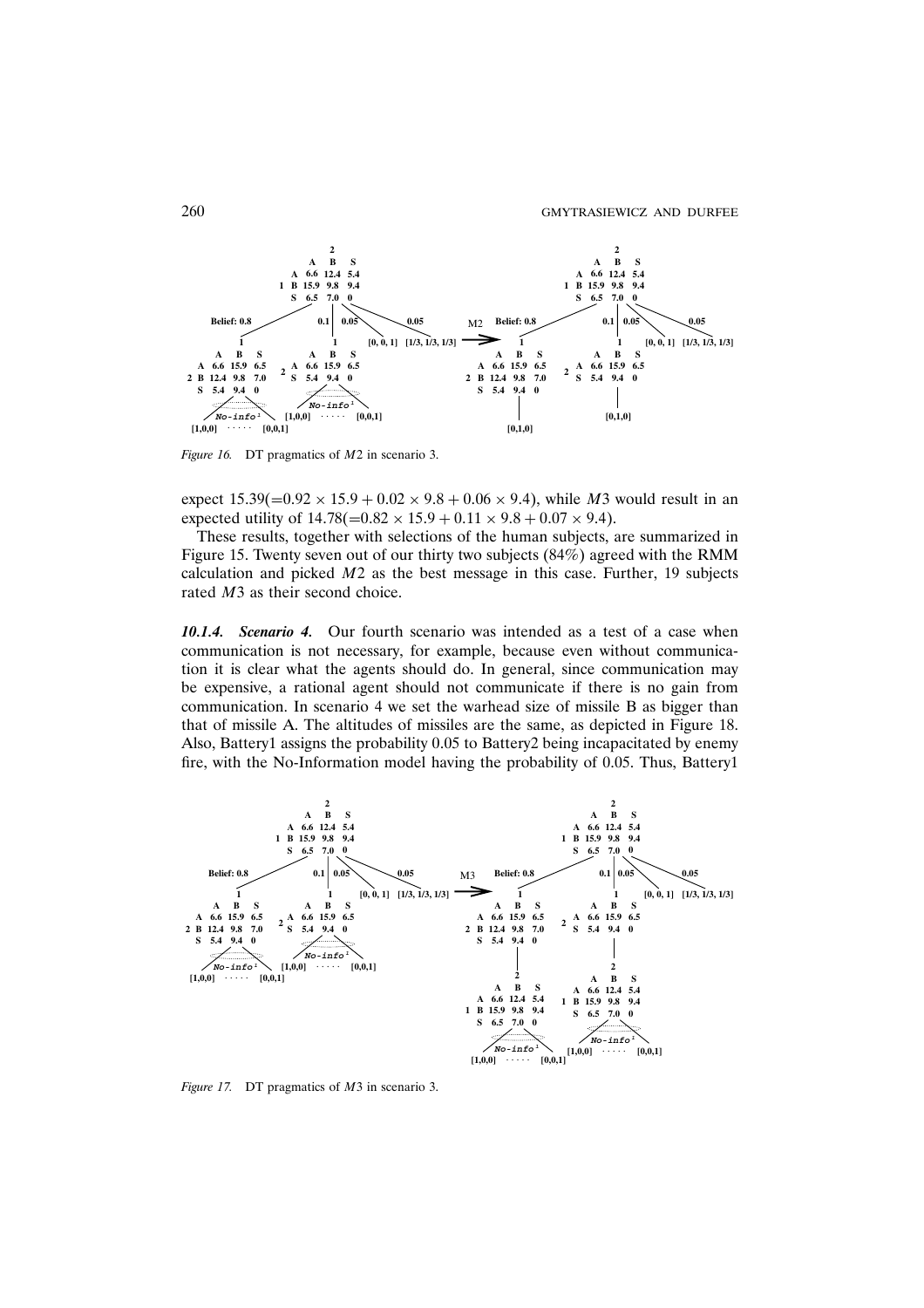| A                 |                             | B                     | Messages                            | <b>RMM</b><br>U(M) | Human<br>1st 2nd |                |
|-------------------|-----------------------------|-----------------------|-------------------------------------|--------------------|------------------|----------------|
|                   |                             | No Communication      | $\Omega$                            | 11                 | 10               |                |
|                   |                             |                       | M <sub>1</sub> : I'll shoot down A. | $\Omega$           | 19               | 9              |
|                   |                             |                       | M2: I'll shoot down B.              | $-3.31$            | $\mathfrak{2}$   | 5              |
|                   |                             |                       | M3: I have both ammo.               | $\Omega$           | $\Omega$         | 1              |
|                   |                             |                       | $M4: A - (6,5), 100$                | $\theta$           | $\Omega$         | $\mathfrak{D}$ |
|                   |                             |                       | $M5: B - (14,5), 500$               | $\Omega$           | $\Omega$         | 5              |
| Missile<br>A<br>B | Position<br>(6,5)<br>(14,5) | Warhead<br>100<br>500 |                                     |                    |                  |                |

Figure 18. Scenario 4, and summary of results.

believes that Battery2 has both interceptors and can see Missile A and B with probability 0.9.

For this scenario, the expected utilities of intentional messages are less than or equal to the expected utility of no communication, as depicted in Figure 18. The modeling messages are useless as well, since they do not change the decision-making situation in any beneficial way. The results of experiments with the human subjects suggests that the majority of them were indifferent between communicating and not communicating in this case. There is, however, a slight preference the human subjects seem to exhibit for communicating useless messages. This can be accounted for by two factors: First it was probably difficult for our subjects to understand that the values of messages that make perfect sense under usual conditions are useless in this particular situation; and second, human communicative behavior may be driven not strictly by the values of messages we have been computing here. People may be used to talking just to stay in touch and maintain a social bond, even when the situation does not demand it.

# 10.2. Experiments in scaled-up defense episodes

In the scaled-up experiments we ran, two defense units were faced with an attack by seven incoming missiles. Therefore, the RMM agents used an  $8 \times 8$  payoff matrix to represent the agents' decision-making situations. For all settings, each defense unit was initially assumed to have the following uncertainties (beliefs) in its knowledge base: the other battery is fully functional and has both long and short range interceptors with probability 60%; the other battery is operational and has only long range interceptors with probability 20% (in this case, it can shoot down only distant missiles, which are higher than a specific altitude.); the other battery has been incapacitated by enemy fire with probability 10%, and the remaining 10% was assigned to the No-Information model. Further, each battery has no deeper nested knowledge about the other agent's beliefs.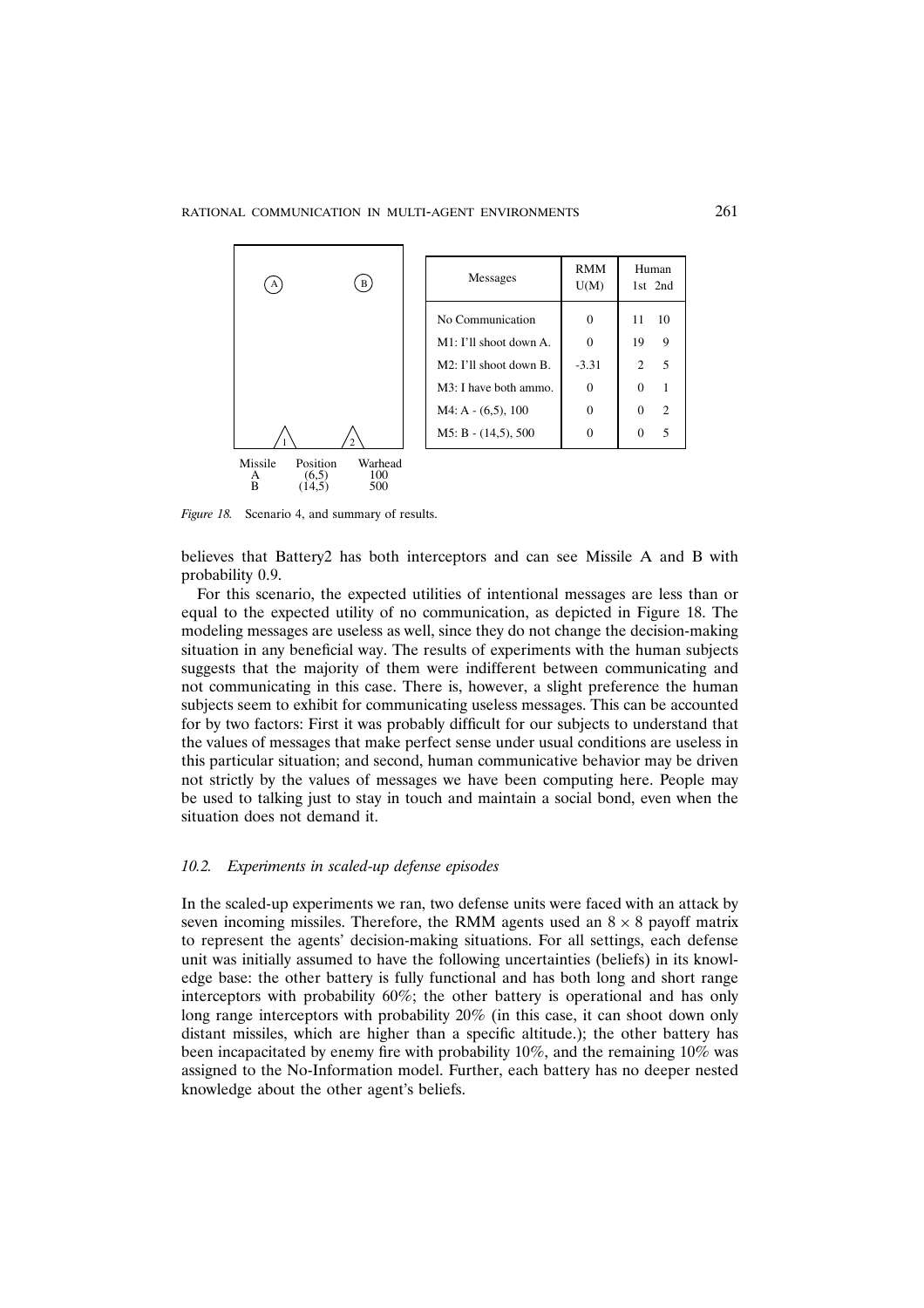

Figure 19. Defense scenario 1.

The warhead sizes of missiles were 470, 410, 350, 370, 420, 450, and 430 unit for missiles A through G, respectively. In these experiments each of the two defense units was assumed to be equipped with three interceptors, if they were not incapacitated. Thus, they could launch one interceptor at a time, and did it three times during a course of one defense episode.

We set up 100 scenarios for RMM team and 20 scenarios for human team. We allowed for one-way communication between defense units before each salvo. If both agents wanted to send messages, the speaker was randomly picked in the RMM team, and the human team flipped a coin to determine who would be allowed to talk. The listener was silent and could only receive messages. For uniformity, in all of the anti-air defense scenarios, each battery was assumed to have a choice of the following communicative behaviors: "No communication," "I'll intercept Missile A," through "I'll intercept Missile G," "I have both long and short range interceptors," "I have only long range interceptors," or "I'm incapacitated." As human subjects, we used 20 CSE and EE graduate students.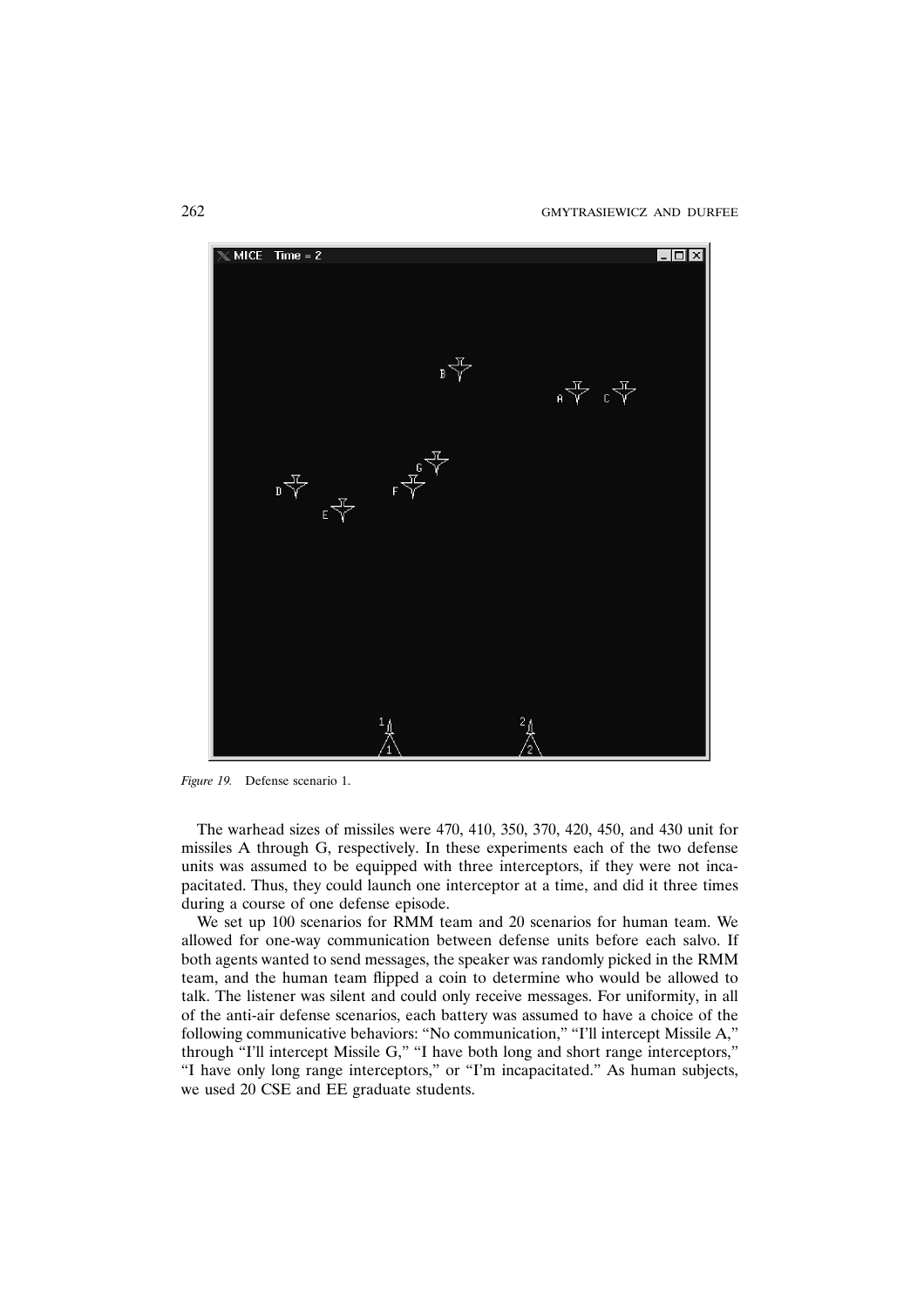Table 1. Performance analysis for scenario 1

| Scenario 1                                                     | No communication                                                                             |                                                                                |  |  |
|----------------------------------------------------------------|----------------------------------------------------------------------------------------------|--------------------------------------------------------------------------------|--|--|
| Agent                                                          | <b>RMM</b>                                                                                   | Human                                                                          |  |  |
| Targets<br>Total damage                                        | F,A;E,B;D,C<br>721.8                                                                         | D,B;E,A;F,C<br>731.2                                                           |  |  |
| Scenario 1                                                     | Communication                                                                                |                                                                                |  |  |
| Agent                                                          | <b>RMM</b>                                                                                   | Human                                                                          |  |  |
| Message 1<br>Message 2<br>Message 3<br>Targets<br>Total damage | has(B2, both <sub>a</sub> mmo)<br>intercept(B2,B)<br>intercept(B1,E)<br>F.A:G.B:E.C<br>630.0 | intercept(B2,A)<br>intercept(B2, C)<br>intercept(B1,G)<br>F,A;E,C;G,B<br>647.2 |  |  |

Among the various episodes we ran we will consider two illustrative examples to examine the coordination achieved by RMM and the human team in more detail. In these examples, each defense unit was fully functional and has both long and short range interceptors.

The result of interaction in scenario 1, in Figure 19 is presented in Table 1. Without communication, the RMM batteries 1 and 2 shot at threat F and A, respectively, during the first salvo; at E and B, respectively, during the second salvo; and at D and C, respectively, during the third and final salvo, as depicted in Table 1. The total damage sustained by the RMM team in this encounter was 7218. The choices made by a human team without communication is similarly displayed in the upper right corner of Table 1; the damage suffered by the human team was 731.2.

The lower portion of Table 1 illustrates what happened when the agents could exchange messages. Before the first salvo Battery2 was allowed to talk. The RMM agent in charge of Battery2 sent the message was "I have both long and short range interceptors," and shot at target A. Upon receiving the message, Battery1 controlled by RMM intercepted F. In case of the human team, Battery2's initial message was "I will intercept target A," and the human team also shot at targets F and A during the first salvo. The messages exchanged and the firings in the following two salvos are also shown in the lower portion of Table 1. As expected, the performance with communication was better than one without communication for both teams; the RMM suffered damages of 630.0, while the human team scored 647.2.

The difference of total damage in RMM and human teams with and without communication shows the benefit of communication. In this scenario, the expected utilities of communicative acts executed by the RMM team were  $U(has(B2, both<sub>ammo</sub>)) = 18.04, U(intexcept(B2, B)) = 41.05, and U(intexcept(B1,$  $E$ ) = 32.49, which sums up to 92.03. This amount is closely related to the benefit of the communication, i.e.,  $91.8(=721.8 - 630.0)$ . This shows that, in this scenario, the expected utilities of the messages transmitted were an adequate estimate of the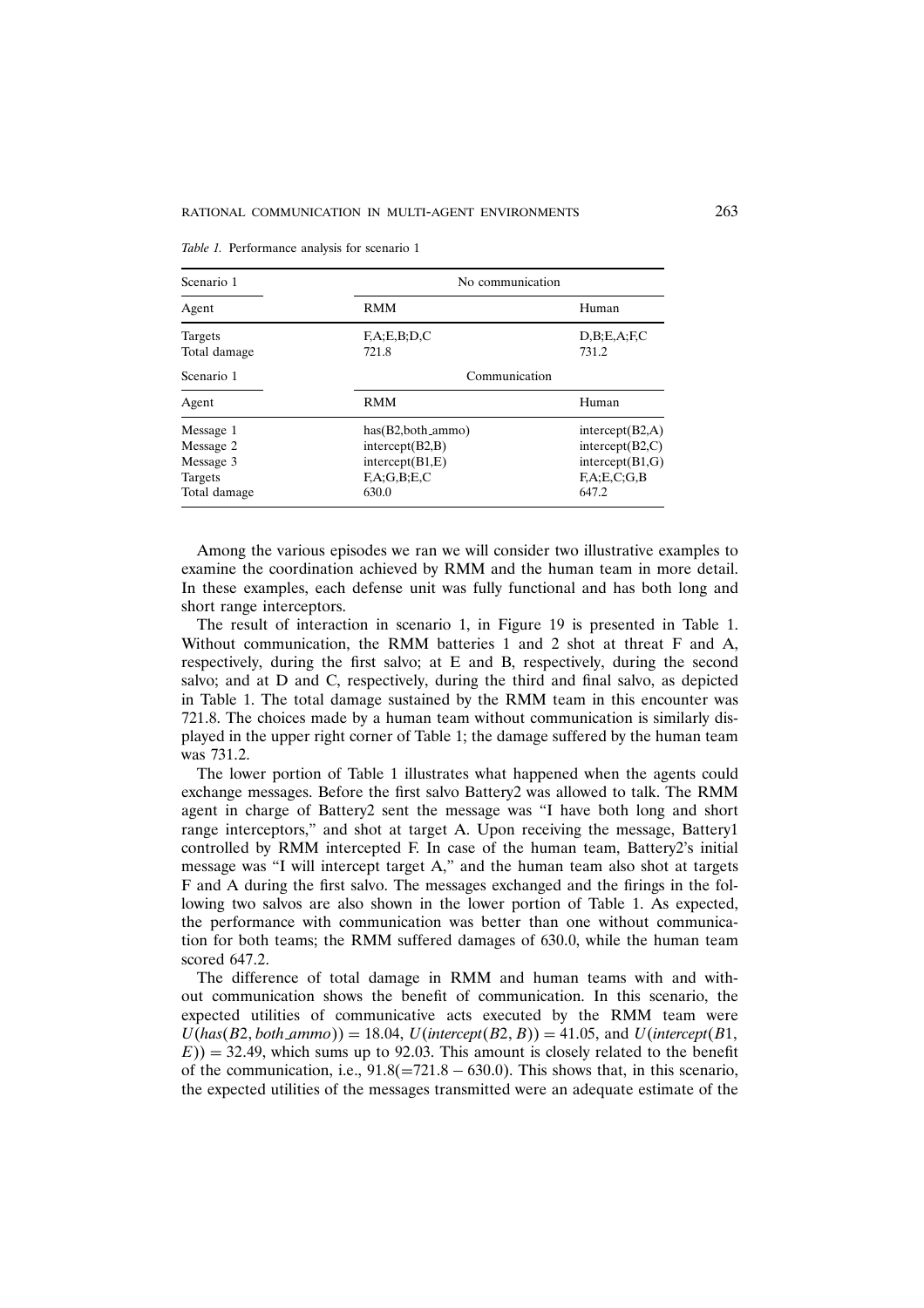

Figure 20. Defense scenario 2.

benefits of communication actually realized. As the results show, the human team's score was very similar to that of the RMM team, but humans chose different communicative acts. For example, the message chosen by the human player before the first salvo "I will intercept target A" has the expected utility of 12.17. This message is, therefore, useful, although slightly suboptimal from the decision-theoretic point of view.

In scenario 2, in Figure 20, the targets are clustered in front of Battery1, unlike in scenario 1, in which targets are scattered. In this case, communication is more important and the utilities of the messages are greater because it is more likely that targets could be intercepted redundantly without communication, resulting in greater overall damage incurred. Intuitively, as most targets head toward Battery1, the target that Battery2 selects as the biggest threat is likely to be also the most threatening to Battery1. As shown in Table 2, when communication is available, redundant target selection was prevented and the total expected damages were drastically reduced. In this scenario the sum of the the expected utilities of the three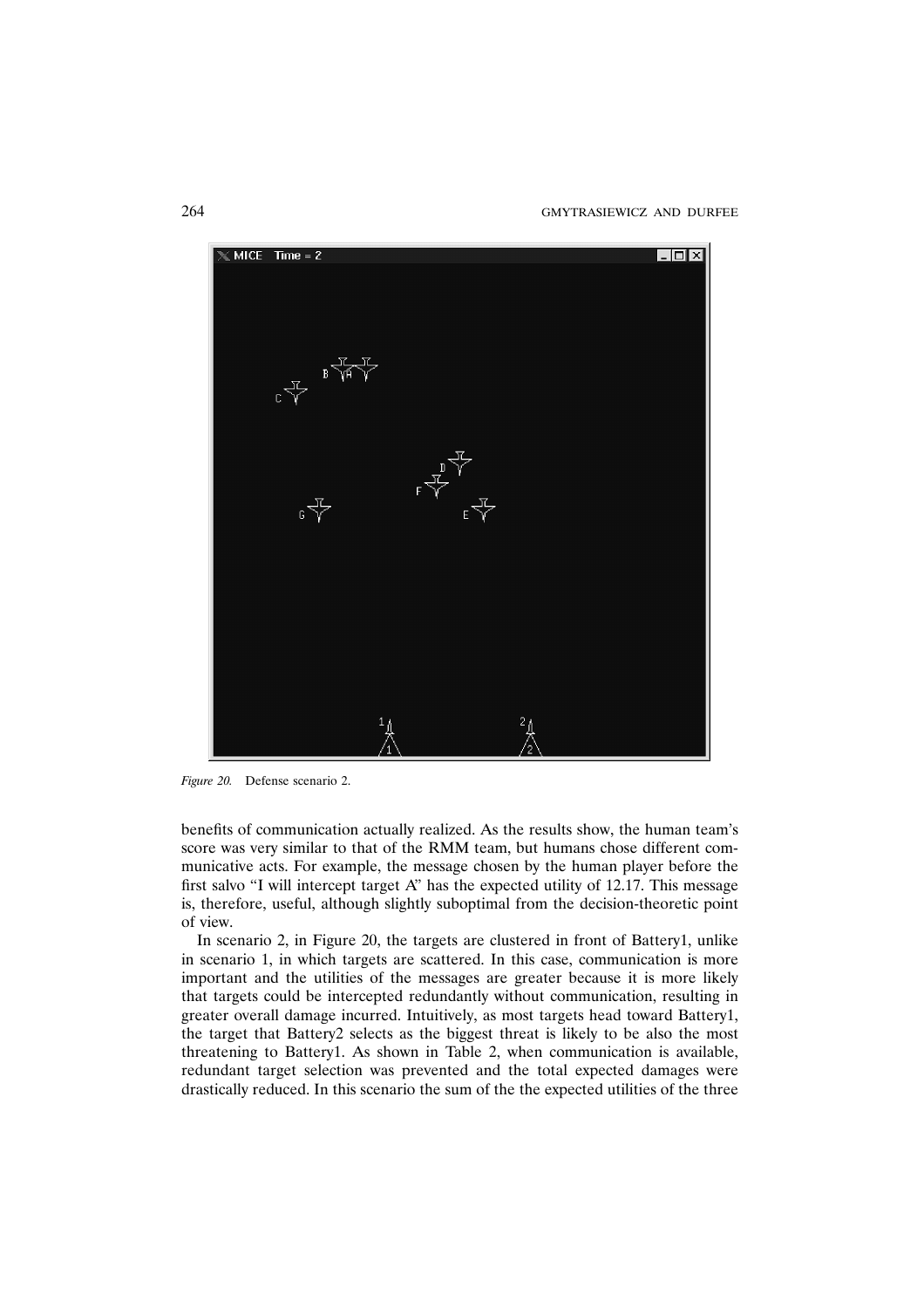Table 2. Performance analysis for scenario 2

| Scenario 2                                                     | No communication                                                              |                                                                                              |  |
|----------------------------------------------------------------|-------------------------------------------------------------------------------|----------------------------------------------------------------------------------------------|--|
| Agent                                                          | <b>RMM</b>                                                                    | Human                                                                                        |  |
| Targets<br>Total damage                                        | F,E;B,D;G,G<br>1020.3                                                         | A,E;F;G,D<br>1001.8                                                                          |  |
| Scenario 2                                                     | Communication                                                                 |                                                                                              |  |
| Agent                                                          | <b>RMM</b>                                                                    | Human                                                                                        |  |
| Message 1<br>Message 2<br>Message 3<br>Targets<br>Total damage | intercept(B2,E)<br>intercept(B1,G)<br>intercept(B1,B)<br>A.E:G.F:B.D<br>663.9 | has(B2, both <sub>a</sub> mmo)<br>intercept(B1,B)<br>intercept(B1,G)<br>A.E:B.F:G.D<br>708.4 |  |

messages sent by the RMM team is 246.57, while the benefits of communication actually obtained is 356.4.

The summary of all of the experimental runs we performed is shown in Table 3. Table 3 presents the average number of selected targets and the average total expected damage by RMM agents after 100 trials and by human agents after 20 trials. We focus on the performances of three different teams: RMM-RMM, RMM-

| Cases                                                 | Team $(B1-B2)$                                           | No of selected<br>targets                                                | Total expected<br>damage                                                               | <b>ANOVA</b> |
|-------------------------------------------------------|----------------------------------------------------------|--------------------------------------------------------------------------|----------------------------------------------------------------------------------------|--------------|
| Case I<br>(B2:both ammo,<br>$w$ /o comm.)             | RMM-RMM<br>RMM-Human<br>Human-Human                      | $5.95 \pm 0.21$<br>$5.70 \pm 0.47$<br>$5.75 \pm 0.44$                    | $717.01 \pm 110.71$<br>$797.39 \pm 188.35$<br>$800.45 + 147.69$                        | $f = 3.45$   |
| Case II<br>(B2:both ammo,<br>$w/$ comm.)              | RMM-RMM<br>RMM-Human<br>Human-Human                      | $6.00 \pm 0.00$<br>$6.00 \pm 0.00$<br>$6.00 \pm 0.00$                    | $652.33 + 58.97$<br>$717.93 + 94.45$<br>$710.20 \pm 100.92$                            | $f = 3.43$   |
| Case III<br>(B2:only long,<br>$w$ /o comm.)           | RMM-RMM<br>RMM-Human<br>Human-RMM<br>Human-Human         | $5.83 \pm 0.37$<br>$5.75 \pm 0.44$<br>$5.40 \pm 0.50$<br>$5.30 \pm 0.47$ | $852.01 + 160.79$<br>$862.70 + 120.19$<br>$895.92 + 127.32$<br>$997.32 \pm 145.15$     | $f = 6.96$   |
| Case IV<br>(B2: only long,<br>$w/$ comm.)             | RMM-RMM<br>RMM-Human<br>Human-RMM<br>Human-Human         | $5.88 \pm 0.32$<br>$5.85 \pm 0.36$<br>$5.75 \pm 0.44$<br>$5.80 \pm 0.41$ | $787.42 + 110.26$<br>$842.50 \pm 131.26$<br>$815.67 \pm 133.60$<br>$908.08 \pm 103.25$ | $f = 4.58$   |
| Case V<br>$(B2: \text{incap.} \text{ or }$<br>random) | RMM-Incap.<br>Human-Incap.<br>RMM-Random<br>Human-Random | $3.00 \pm 0.00$<br>$3.00 \pm 0.00$<br>$4.86 \pm 0.58$<br>$4.85 \pm 0.59$ | $1742.22 + 64.45$<br>$1786.86 \pm 87.94$<br>$1079.52 \pm 210.64$<br>$1115.57 + 228.94$ | $f = 122.01$ |

Table 3. The performances of RMM and human team

Note: For all of cases, Battery1 is fully functional.  $f_{0.05,2,57} = 3.15$ ,  $f_{0.01,3,76} = 4.13$ .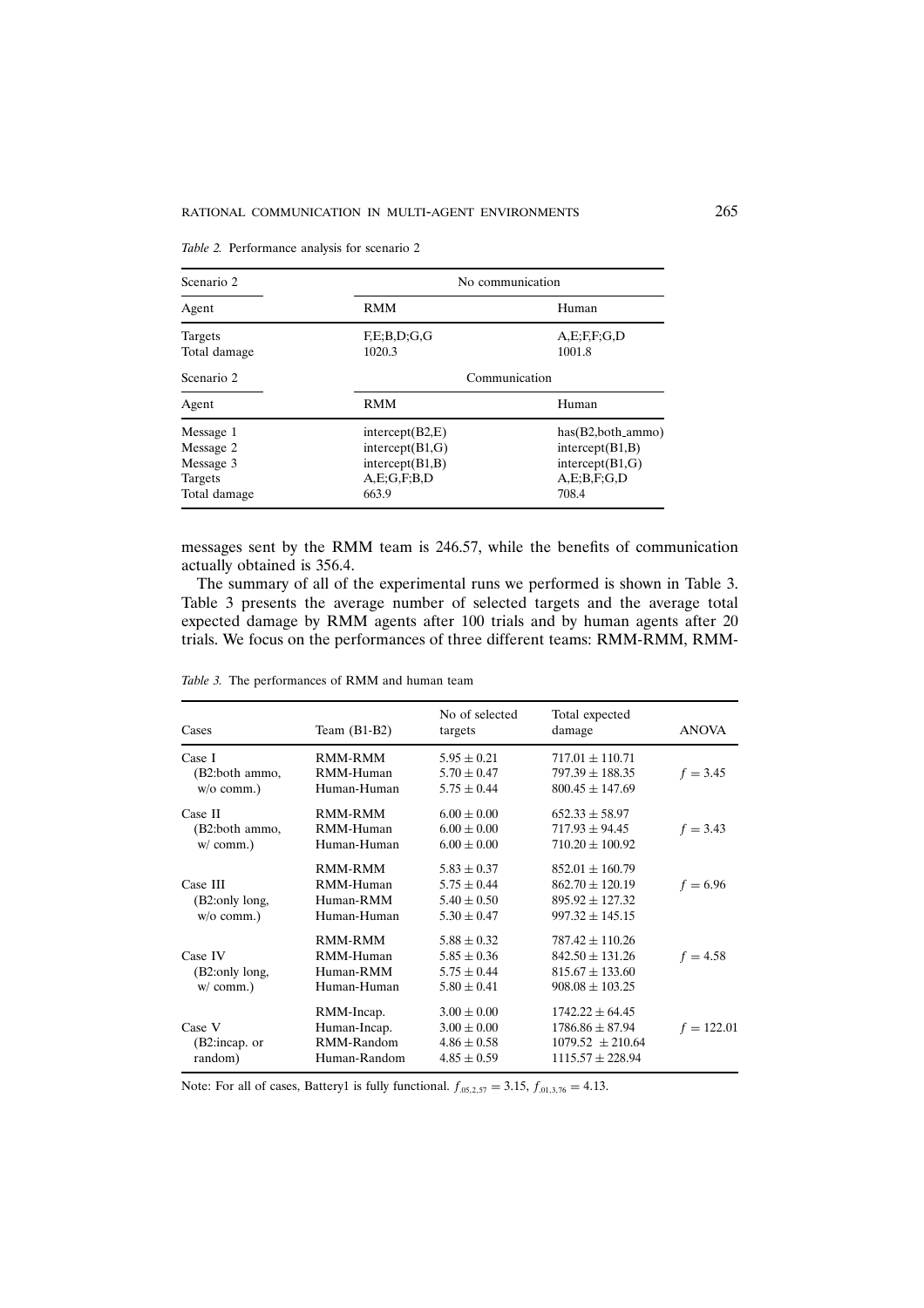human, and human-human team. To see whether the differences in results obtained by the teams are not due to chance, we performed an analysis of variance (ANOVA) on the basis of total expected damage. For this purpose we randomly chose 20 trials of the RMM team among the 100 trials available.

In Case I of Table 3, both defense units are fully functional and there is no communication. Since the computed value  $f = 3.45$  in ANOVA exceeds  $3.15(=f_{05,257})$ , we know that the three teams are not all equally effective at the 0.05 level of significance, i.e., the differences in their performance are not due to chance with probability 095. Results in Case II include communication between fully functional defense units. ANOVA test shows that the differences in performance are not due to chance with probability 0.95 again. When the communication was available, the performances achieved by three teams were improved, with the RMM team performing slightly better than the other teams.

The experiments in Case III and IV intended to examine how fully functional battery can cope with the situation in which the other battery has only long range interceptors. Like Case I and II, the experimental results of Case III and IV proved the effectiveness of communication. The ANOVA test indicates that the observed differences in the performance of four teams for the target selection are significant at the  $0.01$  level of significance, and are not due to chance with probability  $99\%$ . In Case V, the battery controlled by human or RMM cannot take advantage of communication, because the other battery is incapacitated or behaves randomly. The huge value of  $f = 122.01$  tells that the performances of four different teams are clearly distinct.

#### 11. Related work

As we mentioned, our approach follows the tradition of cognitive science [5, 11, 30], which postulates that the function of communication is to confer some advantage to the speaker by influencing what the hearer knows and intends to do. For instance, MacLennan ([30], p. 636) states that "If we want genuine meaning and original intentionality, then communication must have real relevance to the communicators." Further, cognitive scientists were able to confirm the role and importance of models, including nested models, of other agents used for effective communication, and how the ability to form and process these models sets humans apart from other primates (see [11] and references therein). For example, adult humans can reliably (with 5–15% error rates) reason about models of others nested up to four levels deep. Monkeys (and some autistics) lack these abilities, which manifests itself in much poorer communicative abilities.

The issue of modeling agents for the purpose of communication has also received considerable attention in the field of human-computer interaction [43]. Fischer [12], for example, stresses the importance of a system's model of the user and the user's model of the system during man-machine communication. This leads to the nesting of models represented explicitly by our framework. Uncertainty-based decision-theoretic frameworks for HCI have been used by Jameson and associates in [25, 26].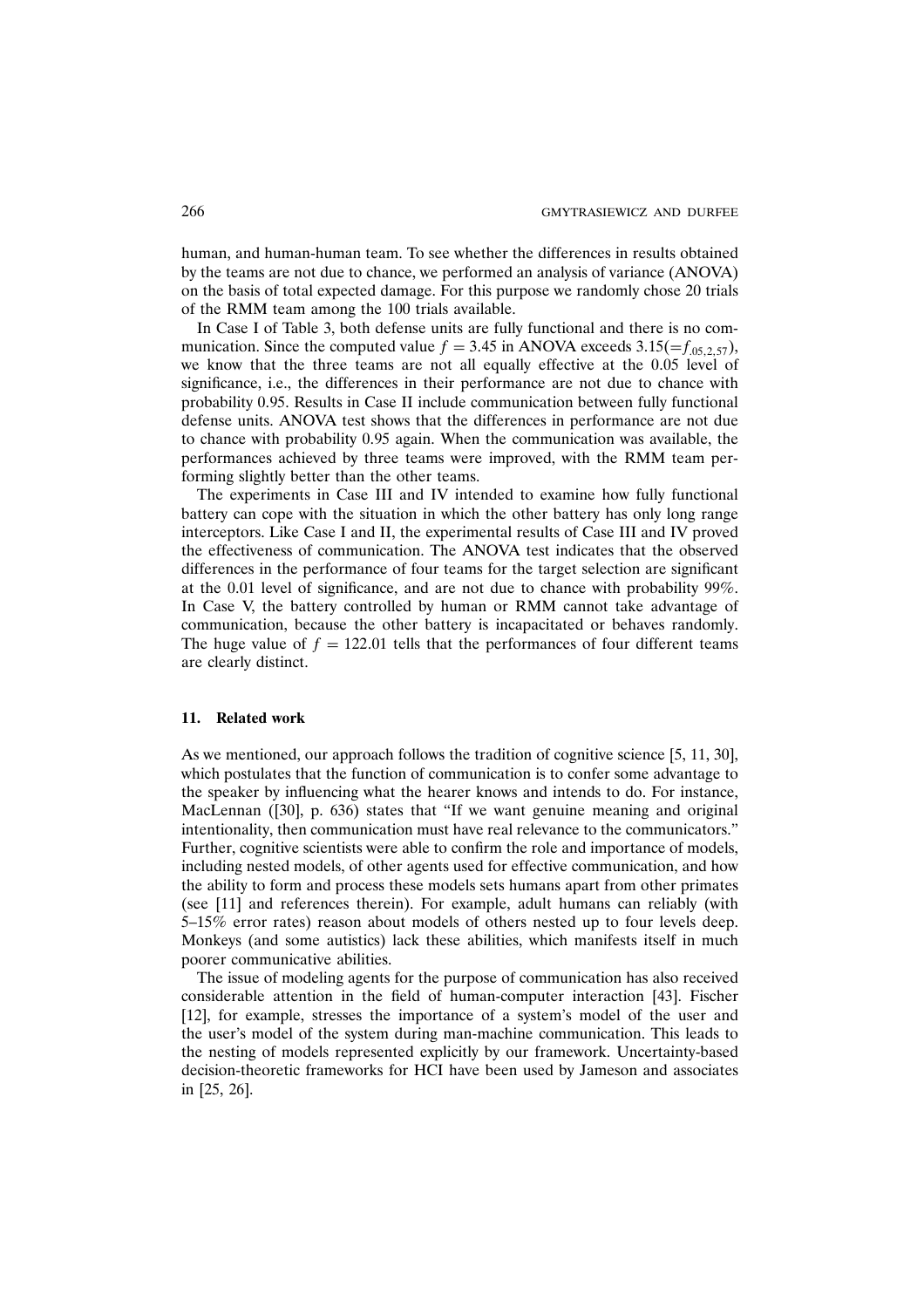In earlier work in AI, Cohen and Levesque provide a logical formalization of the concepts of intention and commitment [7], and apply it to issues of communication [8]. In this formalization, the concept of rationality takes a prominent place but, as the authors remark ([7], p. 40), it is not the formalization that the agents should actually use as a guide to their action. Rather, it is an attempt to formally describe a rational agent's behavior. We agree with this view. For example, the fact that a rational agent will not attempt to achieve goals that it believes are already true (in either action or communication) is just a manifestation of the expected utility of such attempts to a rational agent being zero.<sup>18</sup> Cohen and Levesque, as well as Perrault in [35], also analyze the nestedness of beliefs so important in issues of communication, but rely on a notion of common belief, the justifiability of which, as with common knowledge, we find problematic (see the discussion in [17]). In a similar vein is the work of Grosz and Sidner [20], Pollack [37], and Meyden [44]. As we mentioned before, our research differs, but also complements this previous work. We concentrate on the notion of decision-theoretic rationality as a normative paradigm in communicative behavior, and define the decision-theoretic version of pragmatics of communicative acts. This enables the agents to rationally choose which communicative behavior should be executed in a situation at hand.

Other work in AI include efforts on semantics of KQML [29, 41], which is closely related to earlier work of Cohen and Levesque, but it does not include the notion of value central to our approach. Work on communication in negotiation is reported in [28, 48, 49].

Recently, Tambe [42] suggested decision-theoretic communication selectivity to establish mutual belief among agents in a team. This approach is similar to ours in that the focus is on whether or not an agent should transmit a given message (fact) to others. Tambe uses a decision tree containing reward and penalty values that are domain knowledge. However, obtaining these values when the environment is dynamic, not fully observable or when the status of another agent is not fully predictable, is problematic. Our framework, in contrast, does not rely on predetermined rewards and penalties, but computes them based on possibly incomplete and uncertain models of other agents. Tambe's work is further closely related to work by Cohen and Levesque [8] and Grosz and Sidner [20] mentioned above.

Communication among rational agents has also been of interest for the researchers in game theory, usually viewed a part of pre-game "cheap talk" [9], or as threat games [32] (see also discussion in [13] and references therein). These approaches, however, concentrate on the influence of pre-play communication on equilibria of the resulting game. Thus, it assumes common knowledge and takes the global view of the multi-agent system, as opposed to our taking an agentcentered and decision-theoretic view. Additionally, this work does not explicitly represent the state of knowledge of the agent, and does not represent the change of this state due to a communicative act, which is central to our approach. A qualitative approach, more closely related to ours and including dishonesty, has been presented by Myerson in [31]. In a similar vein, Parikh [33] used game-theoretic insights for disambiguation.

Other relevant work includes value of information approaches by Horvitz and associates [36], building on earlier work by Howard [24]. Horvitz's approach is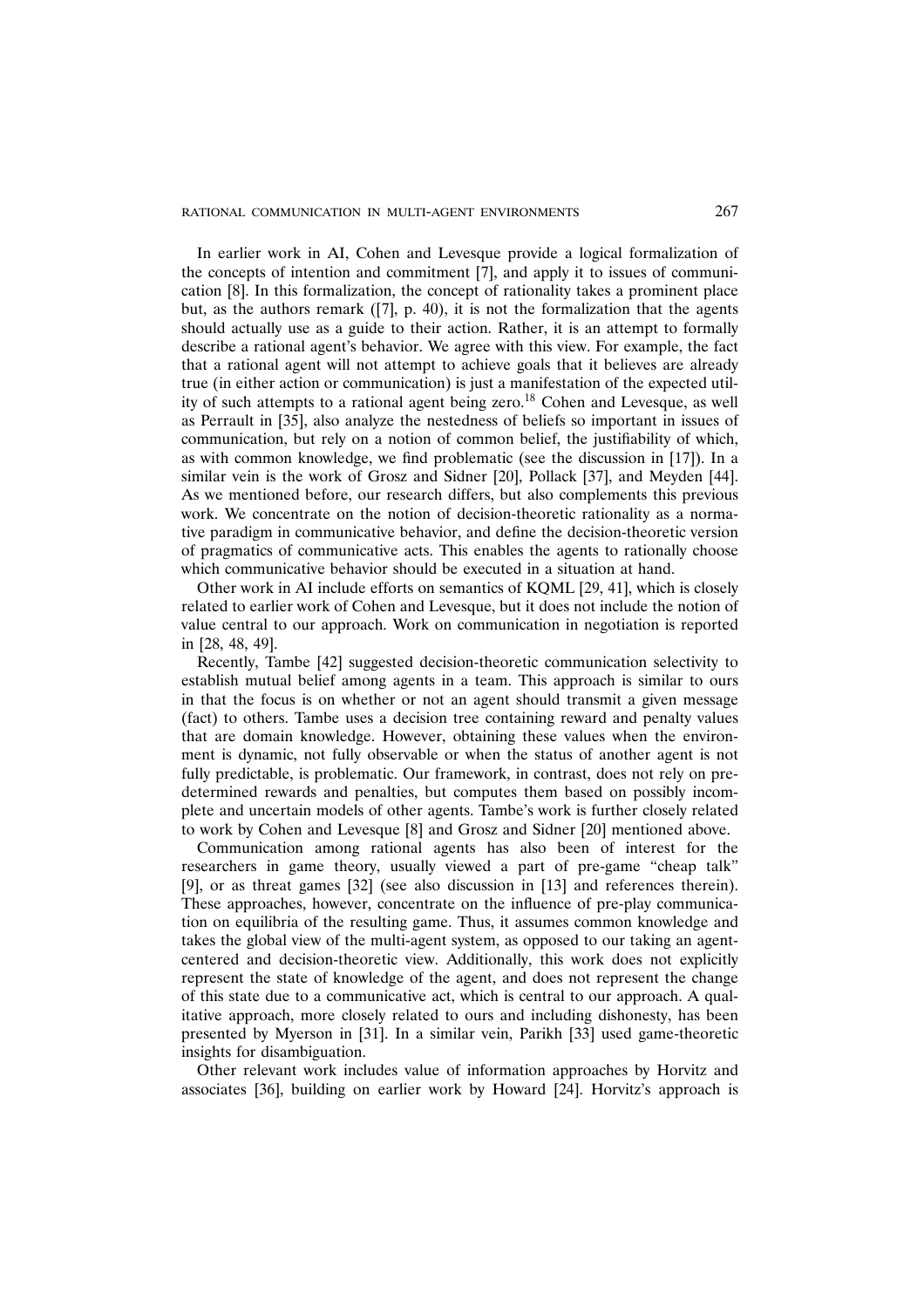related in that the decision-making situation of the agent includes uncertainty, and is represented as an influence diagram. These diagrams contain an agent's alternative actions, utility, and states that influence utility, which are the elements represented by the payoff matrices that we use. The main difference is that, as we mentioned, the value of information from the hearer's point of view, which the above work is computing, need not correspond to the value of transmitting the message from the speaker's point of view, which is what we compute. In other words, we concentrate on the rational communicative acts executed by a speaker, while the value-ofinformation approach concentrates on an agent's active search for information.

#### 12. Conclusions

We address the issue of rational communicative behavior among autonomous intelligent agents that make decisions as to what to communicate, to whom, and how. We treat communicative actions as aimed at increasing the efficiency of interaction among agents. We postulate that a rational speaker design a speech act so as to maximally increase the benefit obtained as the result of the interaction. We quantify the gain in the quality of interaction as the expected utility, and we present a framework that allows an agent to compute the expected utility of various communicative actions. Our approach uses the Recursive Modeling Method as a convenient compilation of available information residing in the knowledge base pertaining to the agent's decision-making situation. We then define the decision-theoretic pragmatics of a speech act as the transformation it induces on the agent's decision-making situation. This transformation leads to a change in the quality of the interaction, expressed in terms of the benefit to the agent. We analyze the decision-theoretic pragmatics of a number of important communicative acts, and investigate their expected utilities using examples. Our approach to computing the expected utilities of communicative acts accommodates and quantifies the realistic possibility that the agents do not share a communication language, and the possibility that the communication channel is unreliable.

We considered a number of types of speech acts and evaluated their value for the agents involved using examples. Included were intentional, acknowledging and modeling messages, and, in a preliminary form, questions, messages stating propositional attitudes, and imperatives. It turns out that in the society of purely autonomous agents intent on maximizing their own benefit, questions may best be implemented as declarations of ignorance, and imperatives make sense only when individual decision-making is both redundant and costly.

We have conducted a number of experiments on the air defense domain and our results validate the reasonableness of our approach. The expected utilities of messages we have considered largely coincide with human assessment of what messages are most appropriate, which indicates that our method is psychologically plausible. We verified the usefulness of our method in numerous scenarios by measuring the increase in the quality of interaction that has been achieved due to rational communicative behavior. We compared the performance of our automated agents with that of communicating humans and showed that our agents are competent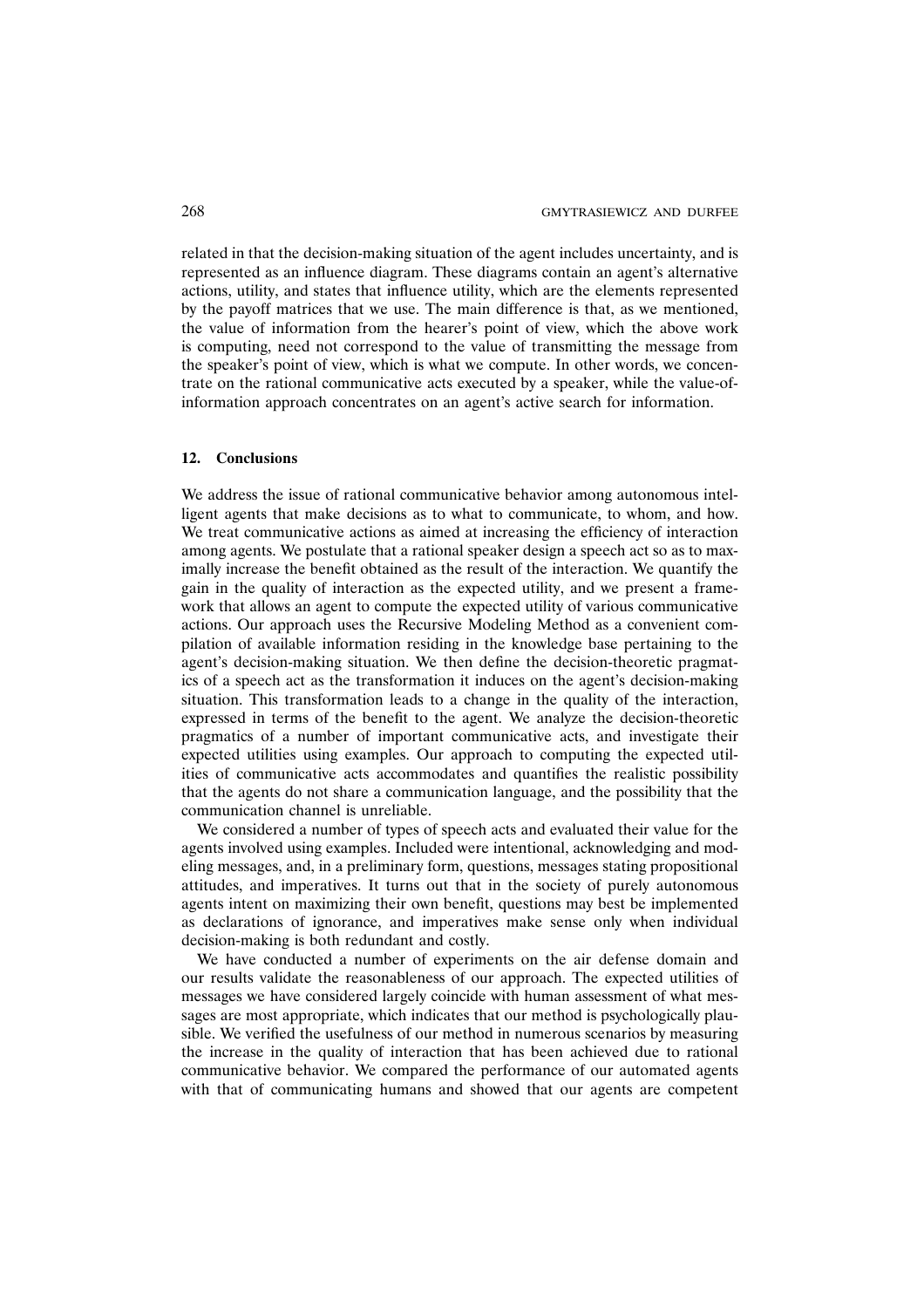in their interaction and communication, frequently outperforming humans in our experimental domain.

In our future work we will investigate techniques that can be used to compile the results of full-blown RMM method into situation/communication pairs, to be used to urgent situations. This naturally gives rise to the establishment of protocols. The combinatorics of the search for the best communicative act we consider here can be greatly reduced by restricting the types of messages available and by clustering collections of communications together into "standard" interactions (question-answer, or announce-bid-award, for example). As clusters grow and are reapplied to different (but similar) situations, they become stored plans of communication resembling protocols. Thus, while substantial research is needed to adequately operationalize this process of going from computing utilities of individual actions based on transforming a nested modeling structure, all the way up to representing generalized protocols for guiding dialogues, this research path looks both important (to build systems that can survive and establish new protocols based on first-principle methods when known protocols fail) and promising (since we have, in this paper, described how to derive primitives for such protocols, such as query-response, within this framework).

Another strand of our future work will be devoted to the issues of emerging cooperativeness of communicating agents that interact repetitively. Previous work in game theory [1], as well as experimental work [3] shows how cooperation emerges among selfish repeatedly interacting utility maximizers. Our work will be aimed at the emergence of cooperative communicative behavior, so closely related to the status of questions, requests and orders in the human society.

#### Acknowledgments

This research was supported, in part, by the Department of Energy under contract DG-FG-86NE37969, by the National Science Foundation under grant IRI-9015423, by the PYI award IRI-9158473, by ONR grant N00014-95-1-0775 and by the National Science Foundation CAREER award IRI-9702132.

We would like to gratefully acknowledge the many comments and help of Professor Jeffrey S. Rosenschein from the Department of Computer Science at the Hebrew University of Jerusalem, Israel. We also acknowledge the help of our student, Sanguk Noh from the University of Texas at Arlington's CSE department, for his invaluable help in implementing and experimenting with RMM.

#### **Notes**

- 1. Since our formalism is probabilistic, it naturally handles cases when the meaning of a message is itself uncertain.
- 2. The notion of the utility of a message we use here differs from the notion of the value of information considered in decision theory [34, 38]. The latter expresses the value of information to its recipient. We, on the other hand, consider the value of a message to its sender, since, of course, it is the sender that makes the decision of if, and what, to communicate. The two notions coincide in two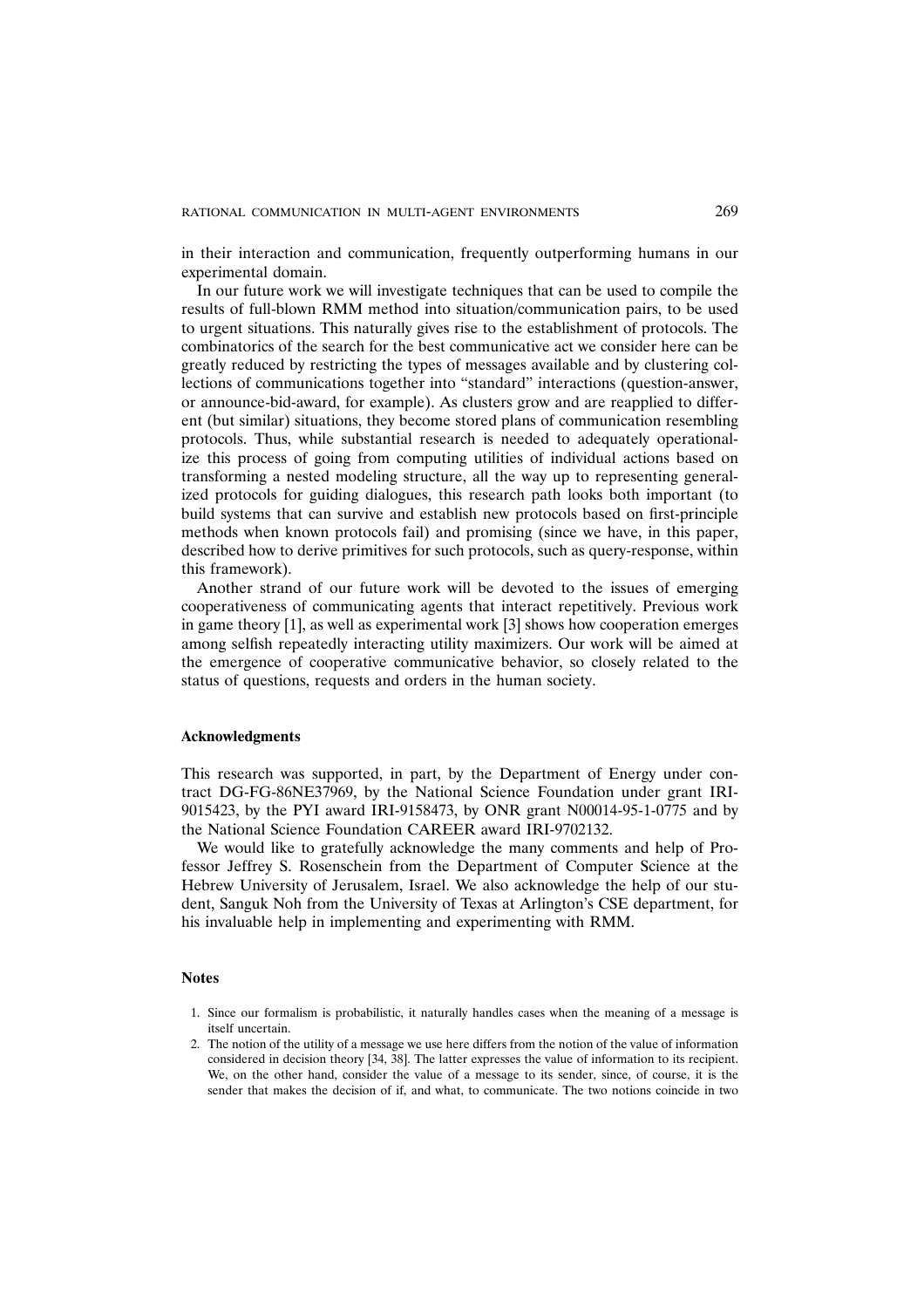special cases, when the preferences of the agents perfectly coincide, and when a speaker requests information from the hearer by asking a question.

- 3. Note that the same message may have nontrivial DT pragmatics, as well as a considerable value, in a different decision-making situation.
- 4. The agents' selfishness does not preclude that various forms of cooperative behavior will emerge in a society of repeatedly interacting agents [1, 3]. In this paper we do not go into issues of repeated interactions and non-myopic evaluations they necessitate, leaving it to future work.
- 5. Say, because P2 is higher or allows observation of a more interesting area.
- 6. See [17] for more formal definition and more details.
- 7. In [17] we describe a dynamic programming implementation of this process, also called a decisiontheoretic approach to game theory. The bottom-up version is simplified and sufficient here, however.
- 8. Structure in Figure 2 is a simplified version of recursive structures presented in [17].
- 9. This distinction may seem counterintuitive since content is the same, but note that the pragmatics of these two communicative acts may be quite different if, for example, the recipient does not speak German.
- 10. We should remark that we are using a concept of cardinal utility, so that the difference between utilities is well defined. See, for example [22] for discussion.
- 11. The message that is not understood is trivial under usual circumstances. Under some circumstances such a message may be of value, as in the "German soldier" example described by Searle, but it is clearly not trivial in the light of Definition 3 in this paper.
- 12. For simplicity we neglect here the various ways in which  $M<sub>1.1</sub>$  can be misunderstood.
- 13. Here, intention is the current best behavioral alternative considered by the agent.
- 14. Actually, the speaker may want to inform another agent about what it thinks other agents will do, as well as about what it thinks others expect other agents to do, and so on. All of these acts are of intentional kind according to our definition.
- 15. In human communication, this message would likely be interpreted as a conjunction of two messages: First one saying that there is a point P2 out there (modeling), and the second saying that  $R_1$  will do something about it (intentional). In this discussion we treat  $M_2$  purely as an intentional message.
- 16. Note that, in reality, this is an underestimate.
- 17. We would expect that anti-air specialists, equipped with a modern defense doctrine, could perform better than our subjects. However, the defense doctrine remains classified and was not available to us at this point.
- 18. See [45] for arguments showing how the notion of utility generalizes the notion of a goal.

# References

- 1. R. J. Aumann and S. Hart "Repetition as a paradigm for cooperation in games of incomplete information," Unpublished technical report, Hebrew University, Israel, 1981.
- 2. J. L. Austin, How to Do Things with Words, Clarendon Press, 1962.
- 3. R. Axelrod, The Evolution of Cooperation, Basic Books, 1984.
- 4. A. Ballim and Y. Wilks, Artificial Believers, Earlbaum Associates, Inc., 1991.
- 5. G. M. Burghardt, "Ontogeny of Communication," in T. A. sebeok (ed.), How Animals Communicate, Indiana University Press, 1977, pp. 71–97.
- 6. H. H. Clark, Arenas of Language Use, The University of Chicago Press: Chicago, 1992.
- 7. P. R. Cohen and H. J. Levesque, "Persistence, intention and commitment," in P. R. Cohen, J. Morgan, and M. E. Pollack (eds.), Intentions in Communication, MIT Press, 1990.
- 8. P. R. Cohen and H. J. Levesque, "Rational interaction as the basis for communication," in P. R. Cohen, J. Morgan, and M. E. Pollack (eds.), Intentions in Communication, MIT Press, 1990.
- 9. V. P. Crawford and J. Sobel, "Strategic information transmission," Econometrica, vol. 50, no. 6., pp. 1431–1452, 1982.
- 10. D. Dennett, "Intentional systems," in D. Dennett (ed.), Brainstorms, MIT Press, 1986.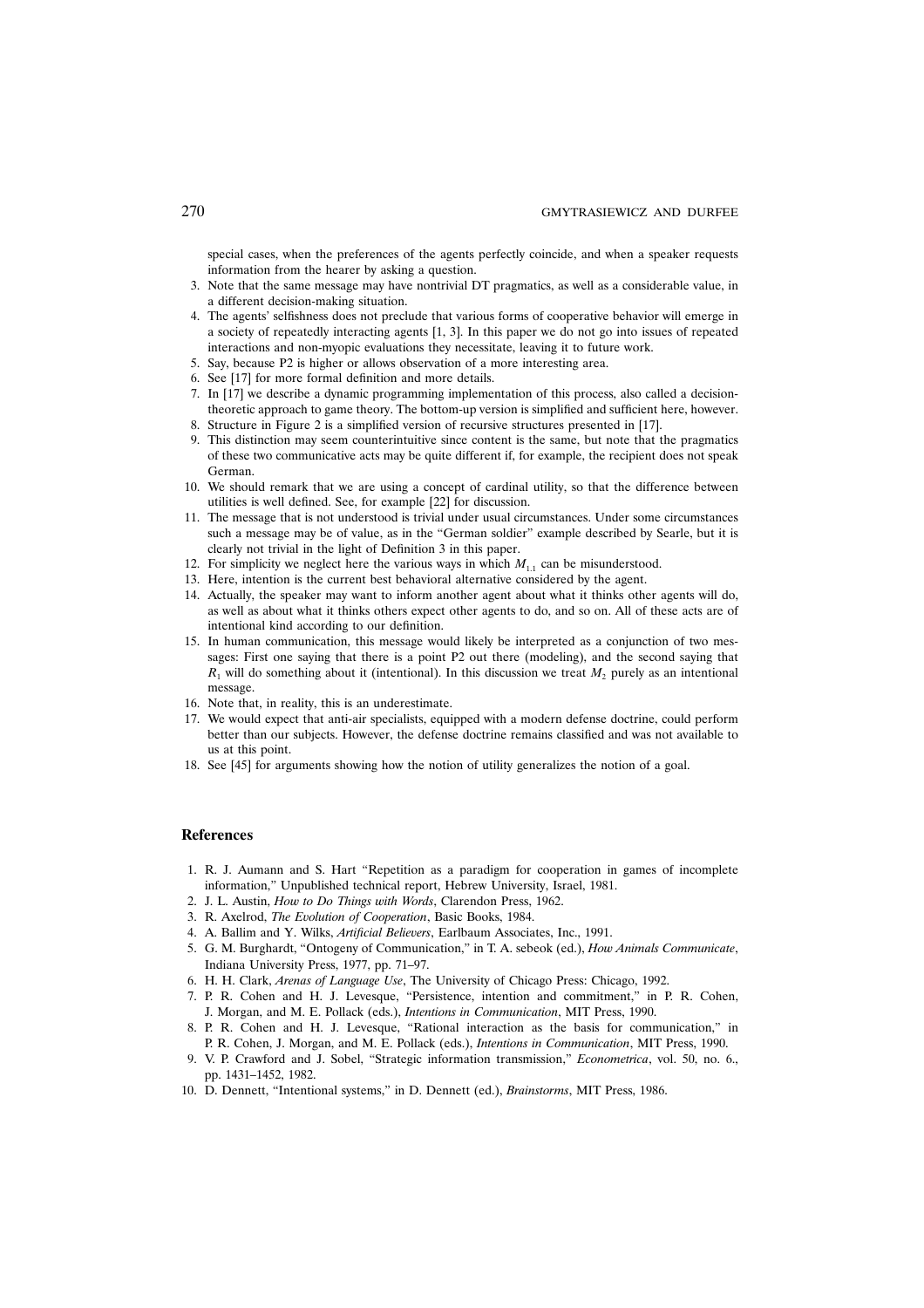- 11. R. Dunbar, "Theory of mind and the evolution of language," in J. R. Hurford, M. Studdert-Kennedy, and C. Knight (eds.), Approaches to the Evolution of Language, Cambridge University Press, 1998, pp. 92–110.
- 12. G. Fischer, "The importance of models in making complex systems comprehensible," in M. J. Tauber and D. Ackerman (eds.), Mental Models and Human-Computer Interaction, North Holland, 1991.
- 13. D. Fudenberg and J. Tirole, Game Theory, MIT Press, 1991.
- 14. P. Gmytrasiewicz, "A Decision-Theoretic Model of Coordination and Communication in Autonomous Systems, Ph. D. thesis, University of Michigan, December 1991.
- 15. P. J. Gmytrasiewicz and E. H. Durfee, "Toward a theory of honesty and trust among communicating autonomous agents," Group Desision Negotiation, vol. 2, pp. 237–258, 1993.
- 16. P. J. Gmytrasiewicz and E. H. Durfee, "A rigorous, operational formalization of recursive modeling," in Proc. First Inte. Conf. on Multiagent Systems, ICMAS'95, July 1995, pp. 125–132.
- 17. P. J. Gmytrasiewicz and E. H. Durfee, "Rational coordination in multi-agent environments," AAMAS J., vol. 3, no. 4, pp. 319–350, 2000. Available in postscript from http://www-cse.uta.edu/ piotr/piotr.html.
- 18. H. P. Grice, "Meaning," Phil. Rev. vol. LXVI, pp. 377–388, 1957.
- 19. H. P. Grice, "Utterer's meaning, sentence-meaning and word meaning," Found. Language, vol. 4, 225–245, 1968.
- 20. B. J. Grosz and C. Sidner, "Plants for discourse," in P. R. Cohen, J. Morgan, and M. E. Pollack (eds.), Intentions in Communication, MIT Press, 1990.
- 21. J. Y. Halpern and Y. Moses, "A guide to the modal logics of knowledge and belief," Techical Report 74007, IBM Corp., Almaden Research Center, 1990.
- 22. J. Harsanyi, "Bayesian decision theory and utilitarian ethics,"  $Am. Econ. Rev.$ , vol. 68, pp. 223–228, 1978.
- 23. D. Heckerman and D. M. Chickering, "A comparison of scientific and engineering criteria for bayesian model selection," Technical Report MSR-TR-12, Microsoft Research, Microsoft Corp., Redmond, WA, 1996.
- 24. R. A. Howard, "Information value theory," IEEE Trans. Syst. Sci. Cybernet., vol. 2, 22–26, 1966.
- 25. A. Jameson, "But what will the listener think? Belief ascription and image maintenance in dialog," in A. Kobsa and W. Wahlster. (eds.), User Models in Dialog Systems, Springer-Verlag, 1989.
- 26. A. Jameson, R. Shaefer, J. Simons, and T. Weis, "Adaptive provision of evaluation-oriented information: Tasks and techniques," in Proc. Fourteenth Int. Joint Conf. Artif. Intell., pp. 1886–1893.
- 27. K. Konolige, A Deduction Model of Belief, Morgan Kaufmann, 1986.
- 28. S. Kraus and J. Wilkenfeld, "The function of times in cooperative negotiations," in Proc. Twelfth Inter. Joint Conf. Artif. Intell., 1991.
- 29. Y. Labrou and T, Finin, "A semantics approach for KQML—a general purpose communication language for software agents," in Proc. Third Inte. Confe. Inform. Knowl. Management, 1994.
- 30. B. Maclennan, "Synthetic ethology: An approach to the study of communication," in C. G. Langton, C. Taylor, J. D. Farmer, and S. Rasmussen, (eds.), Artificial Life II, SFI Studies in the Sciences of Complexity, Addison-Wesley, 1991, pp. 631–658.
- 31. R. B. Myerson, "Incentive constraints and optimal communication systems," in Proc. Second Conf. Theor. Aspects Reasoning about Knowl., March 1988, pp. 179–193.
- 32. R. B. Myerson, Game Theory: Analysis of Conflict, Harvard University Press, 1991.
- 33. P. Parikh, "A game-theoretic account of implicature," in Proc. Conf. Theor. Aspects Reasoning about Knowl., Morgan Kaufman, 1992, pp. 85–93.
- 34. J. Pearl, Probabilistic Reasoning in Intelligent Systems: Networks of Plausible Inference, Morgan Kaufman, 1988.
- 35. C. R. Perrault, "An application of default logic to speech act theory," in P. R. Cohen, J. Morgan, and M. E. Pollack (eds.), Intentions in Communication, MIT Press, 1990.
- 36. K. L. Poh and E. J. Horvitz, "A graph-theoretic analysis of information value," in Proc. Twelfth Conf. Uncertainty Artifi. Intell. (UAI-96), 1996, pp. 427–435.
- 37. M. Pollack, "Plans as complex mental attitudes," in P. R. Cohen, J. Morgan, and M. E. Pollack (eds.), Intentions in Communication, MIT Press, 1990.
- 38. S. Russell and P. Norvig, Artificial Intelligence: A Modern Approach, Prentice Hall, 1995.
- 39. S. Schiffer, Meaning, Clarendon Press, 1972.